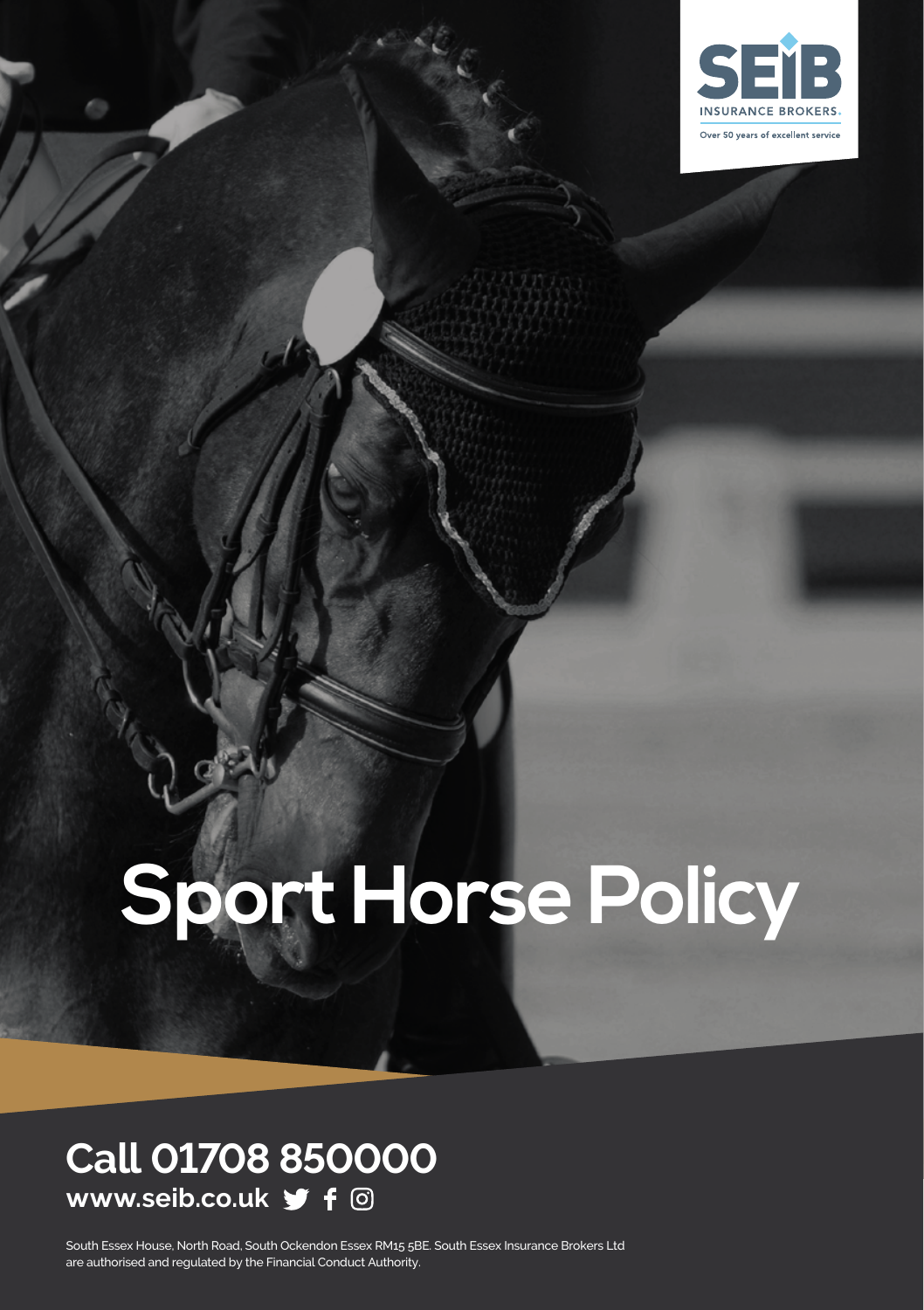# **Sport Horse Policy**

#### **The insurance contract**

This **policy** is arranged by South Essex Insurance Brokers Limited on **our** behalf.

In return for payment of the **premium** shown in the **schedule**, **we** agree to insure **you**, subject to the terms and conditions contained in or endorsed to this contract of insurance, for any loss happening during the **policy period** as provided by the terms of this **policy**.

This document, the **schedule** and any related **endorsement** form **your policy**.

This **policy** sets out the terms and conditions of the contract of insurance between **you** and **us**. Please read the whole document carefully.

It is important that **you**:

- check that the information contained in the **schedule** is accurate
- take care when providing **us** with information that **we** rely on to accept coverage or set the terms of this **policy**
- comply with all **your** duties and obligations under the **policy**
- take all the action required in the event **your horse** is sick, injured or a claim occurs

Failure to comply with the above could adversely affect **your** insurance and any claim **you** make.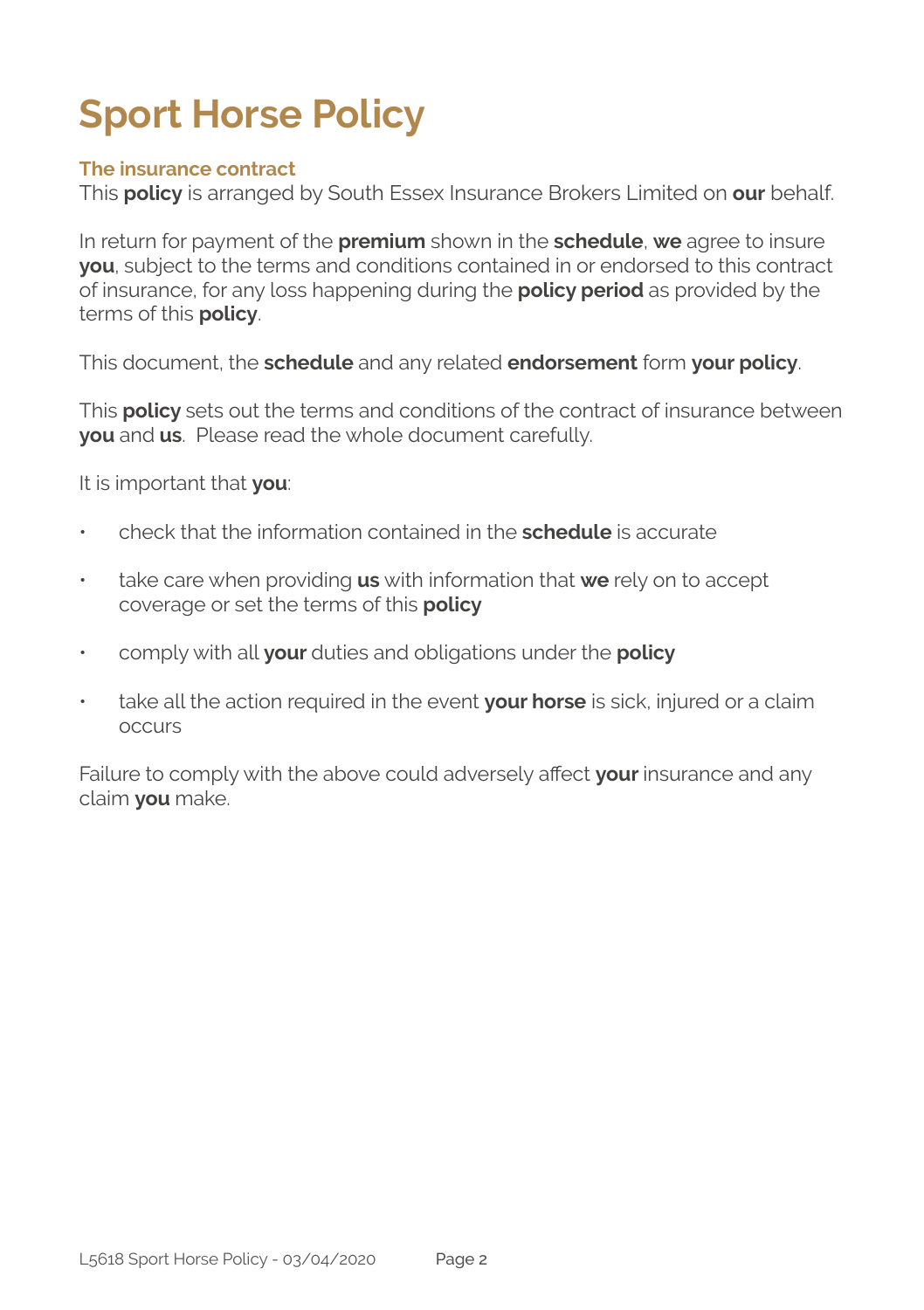## **Contents**

- Definitions
- Insuring agreement
- 8 Information you have given us
- Notifying us of any changes
- Cancelling this policy
- Refund of premium
- Limit of liability
- What to do when your horse is sick or injured or a claim occurs
- Section A Death or Humane Destruction
- Section B Theft
- Section C Wobbler Coverage
- Section D Repatriation Costs
- Section E Post Mortem and Disposal Costs
- Section F Emergency Colic Surgery Costs
- Section G Life Saving Surgery Costs
- Section H Veterinary Fees
- Section I Stallion Permanent Disability
- Section J Permanent Loss of Use
- Section K Permanent Loss of Use due to accidental external injury
- Section L Saddlery and Tack
- General policy conditions
- General policy exclusions
- Complaints
- Compensation
- Data Privacy Notice for South Essex Insurance Brokers Limited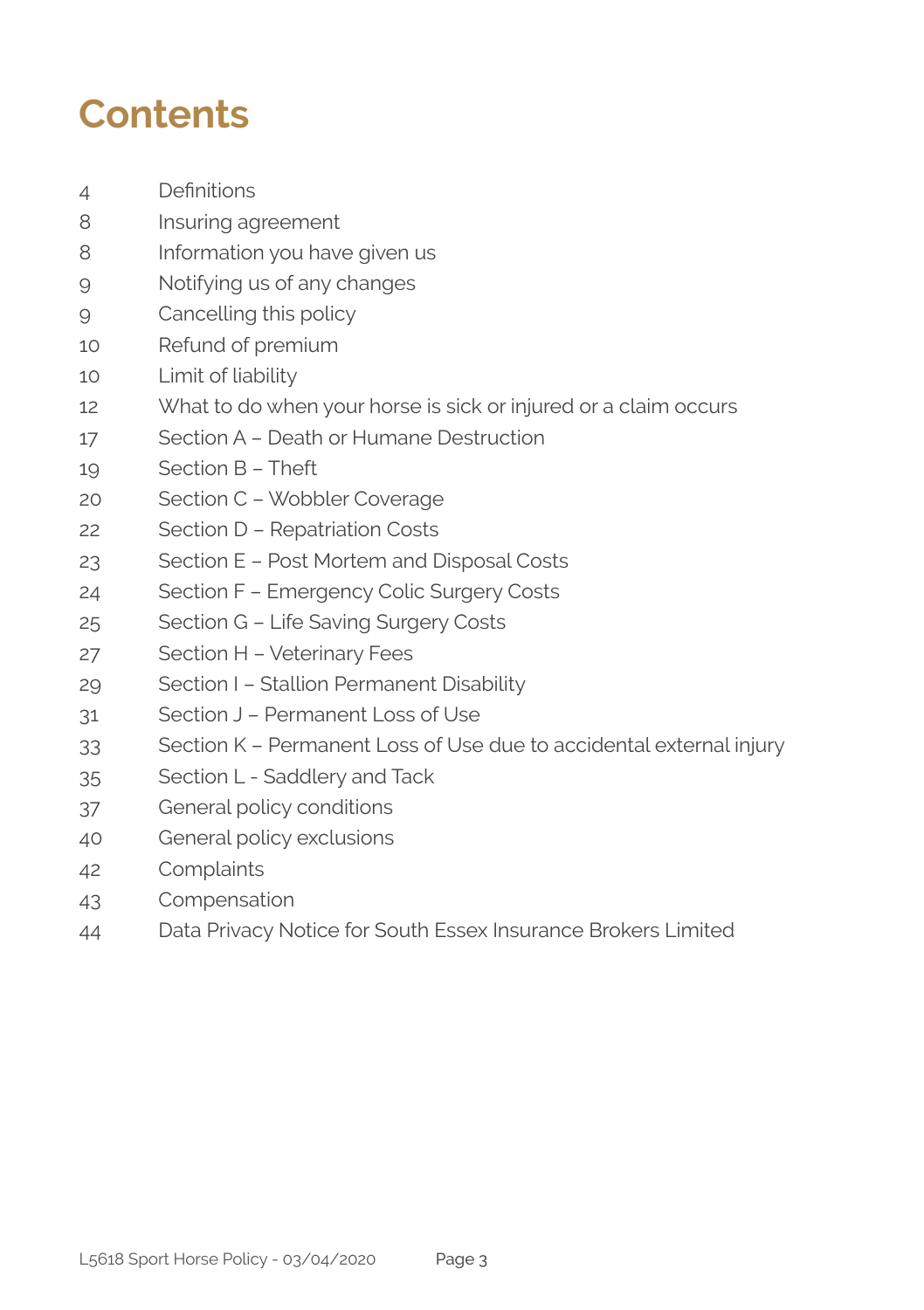### **Definitions**

Words shown in bold type have the same meaning throughout this **policy** and are defined below. Any changes to these definitions, or any extra definitions, will be endorsed to the **policy**.

#### **Agreed Value**

The value of each insured **horse** specified in the **schedule** which has been accepted and agreed by **us** prior to the start of the **policy period**.

#### **Alternative Treatment**

Means any of various systems of healing or treating an illness or disease which falls outside the realms of conventional veterinary medicine including but not limited to: Physiotherapy, Ultra sound, Faradism, Infra-red, Magneto pulse, Laser treatment, Back manipulation, Corrective farriery, Osteopathy, Chiropractor, Nutraceutical, Alternative medicine, Herbalist, Homeopathy, Acupuncture, Mesotherapy.

#### **Certificate of Death Report**

Means the examination of the **horse** after its death and the preparation of a written report, which does not require a full **post-mortem** examination, made by a **veterinarian** establishing the identity, the cause of death or the reason for the **humane destruction** of the **horse**.

#### **Claiming race**

Any claiming, selling, auction, combination or other type of race in which the ownership interest of the **horse** can change.

#### **Colic**

A clinical manifestation of abdominal pain.

#### **Excess**

The monetary amount for which **you** are responsible as the first part of each agreed claim.

#### **Endorsement**

A change in the terms and conditions of this **policy** agreed by **you** and **us**. Endorsements which apply to **your policy** (if any) will be shown in the **schedule**.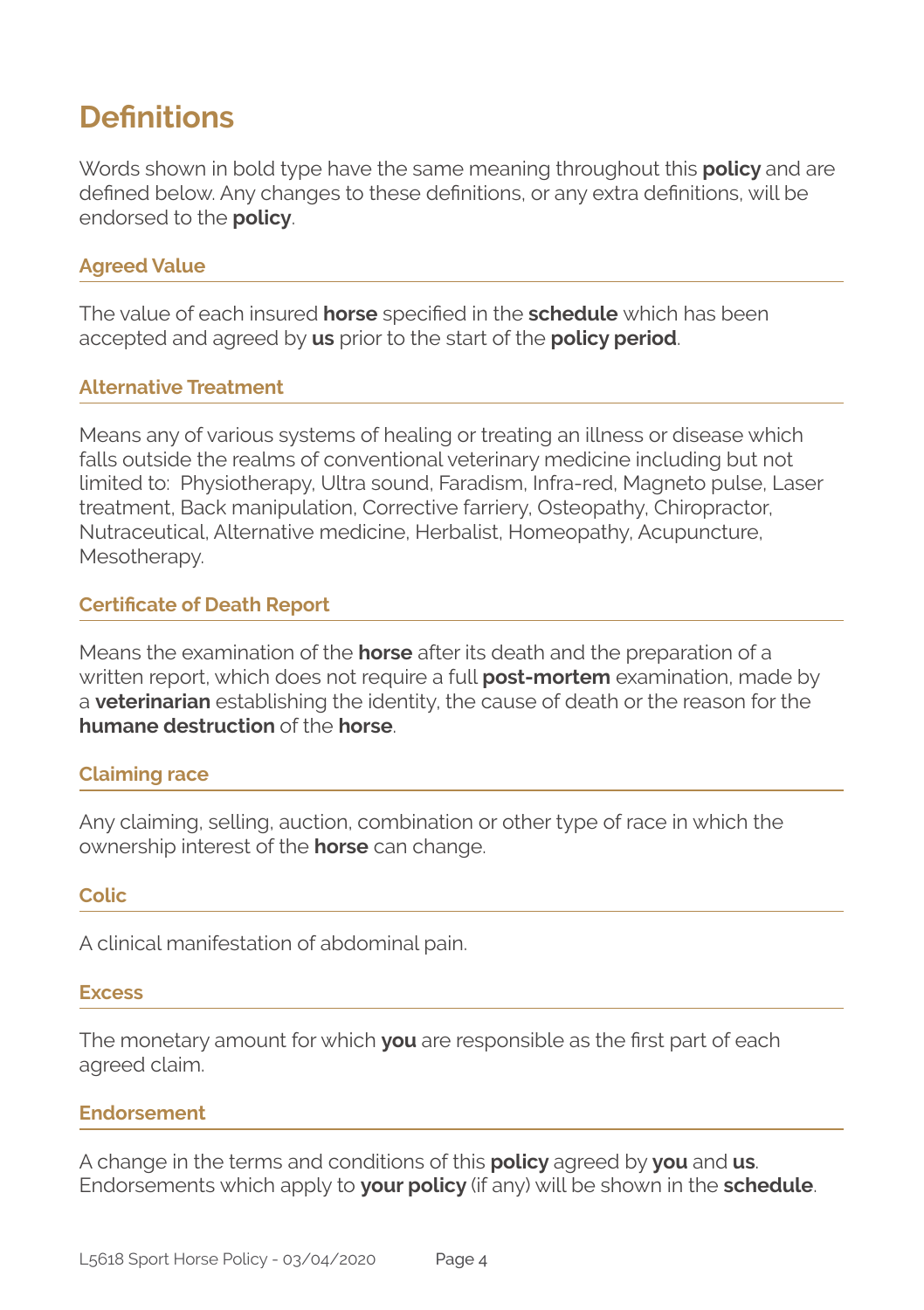Whole or part interest of the insured horse or horses specified in the **schedule**.

#### **Humane destruction**

- (a) means that the **horse** incurs an injury or is afflicted with an excessively painful disease, and a **veterinarian** appointed by **us** shall first have given a certificate that the suffering of the **horse** is incurable and so excessive that immediate destruction is imperative for humane reasons; or
- (b) means that the **horse** incurs an injury and a **veterinarian** appointed by **you**  shall first have given a certificate that the suffering of the **horse** is incurable and so excessive that immediate destruction is imperative for humane reasons without waiting for the appointment of a **veterinarian** by **us**.

#### **Impotent**

The failure of the **stallion** to achieve intromission

#### **Infertile**

Sterile

#### **Locked Building**

- (a) The domestic building, not being a caravan or mobile home that **you** live in that has all doors and windows locked; or
- (b) A building or part of a secure building that **you** do not live in that has all doors locked with 5-lever mortice deadlocks and has steel bars or steel grids on all windows; or
- (c) Large metal containers that cannot be removed and are suitably locked.

#### **Market Value**

The price generally paid by a willing buyer to a willing seller for **saddlery and tack** of the same age, type and condition as **your saddlery and tack** immediately before the loss, theft or damage,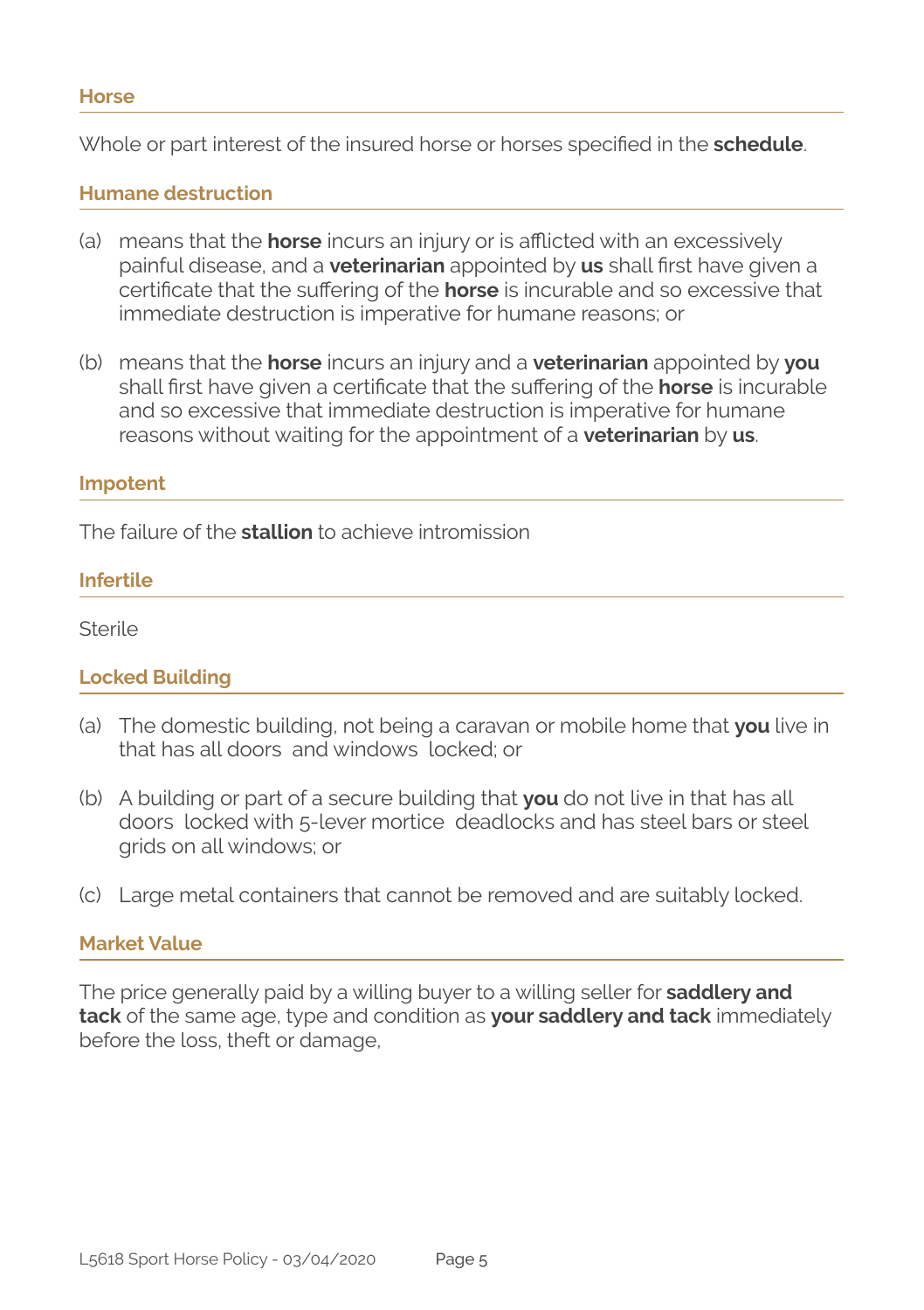#### **Medication**

Means any drug, hormone, vitamin, protein or other substance other than unadulterated food or drink.

#### **Policy**

The contract of insurance between **you** and **us**.

#### **Policy period**

The period **you** are covered for as shown in **your schedule**

#### **Post-mortem**

A post-mortem report, which shall include a necropsy examination, made by a **veterinarian** including, but not limited to establishing the identity, the cause of death or the reason for the **humane destruction** of the **horse**.

#### **Pre-Existing Condition(s)**

- (a) any injury or accidental external injury sustained or illness contracted or which shows its first symptoms before the start of the **policy period**; or
- (b) the recurrence of any injury or accidental external injury that was sustained, or the recurrence of any illness contracted or which shows its first symptoms, before the start date of the **policy period** no matter how many times it returns or whether it returns to or affects different areas of **your horse**'**s** body; or
- (c) any injury or accidental external injury or illness that is caused by, relates to, or results from, an injury or accidental external injury that was sustained, or an illness contracted or which shows its first symptoms, before the start of the **policy period** no matter where the injury, accidental external injury, illness or symptoms were noticed or happened in, or on, **your horse**.

#### **Premium**

The amount **you** must pay **us** for this insurance as shown in **your policy schedule**  and any **endorsements** that attach to the **policy**.

#### **Saddlery and Tack**

Saddles, bridles, harnesses and other riding tack, lunging equipment normally used on **your horse**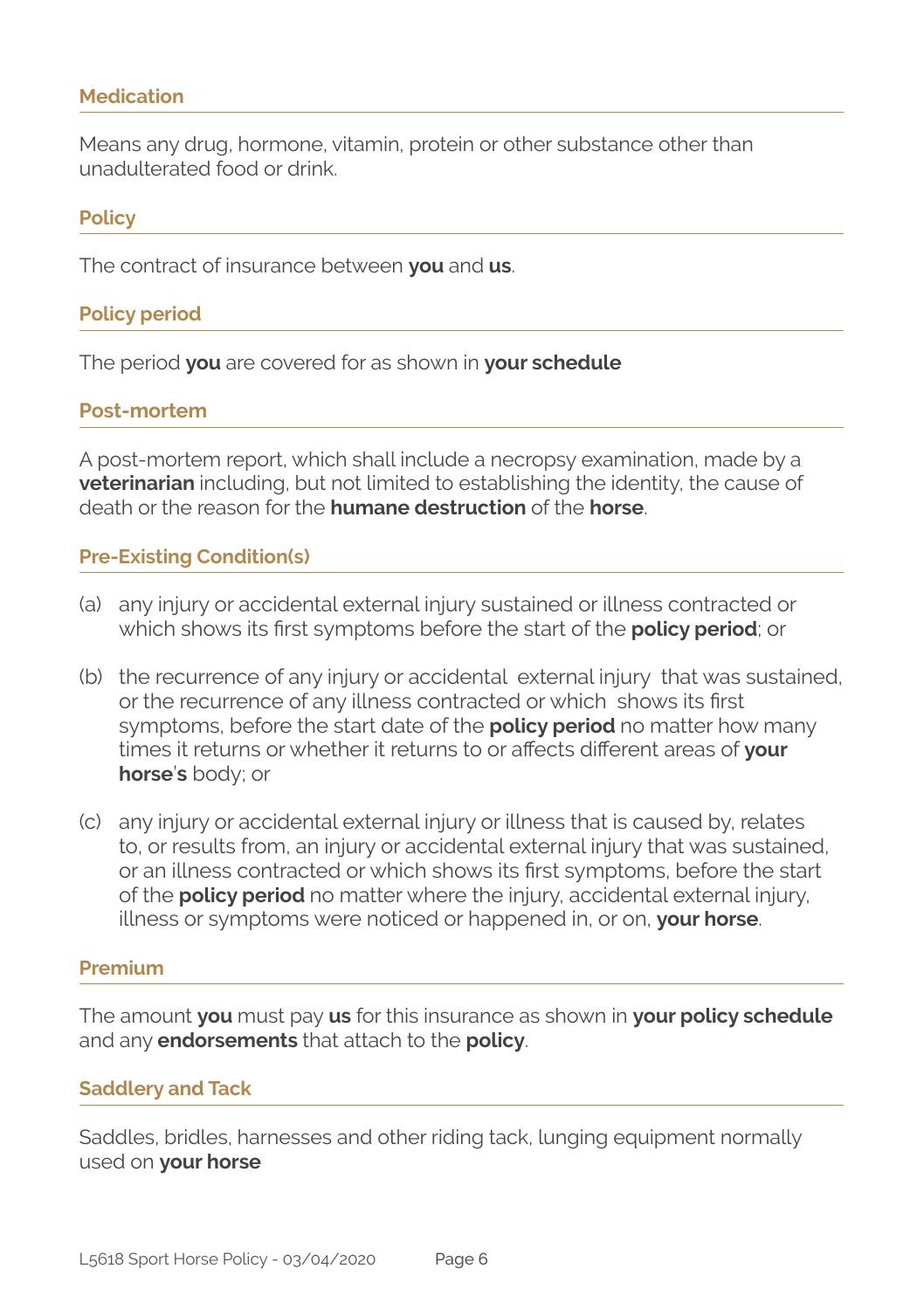#### **Schedule**

A document which includes **your** details and specifies the cover provided by **your policy** and any **endorsements** applying to **your policy**, as well as details of the insured **horses** and your **saddlery and tack** as applicable.

#### **Serving mares**

Achieving intromission, whether with a live mare or an artificial vagina.

#### **Stallion**

Whole or part interest of the **horse** or **horses** specified in the **schedule** which are used for breeding and listed as stallions in the **schedule**

#### **Terrorism**

Means an act, including using or threatening to use force or violence, of any person or group(s) of persons, whether acting alone or on behalf of or in connection with any organisation(s) or government(s), committed for political, religious, ideological or similar purposes including the intention to influence any government and/or to put the public, or any section of the public, in fear.

#### **Veterinarian**

A veterinary surgeon experienced in equine practice with a currently valid licence, issued by the appropriate governing agency, allowing him to practise veterinary medicine.

#### **Wobbler syndrome**

Means the **horse** is suffering from cervical vertebral malformation and/or spinal cord compression and/or cervical compressive myelopathy.

#### **We, Us, Our**

Markel International Insurance Company Limited (MIICL)

#### **You, Your**

The person(s), partnership, corporation or organization named as the insured policyholder in the **schedule**.

#### **Your broker**

The insurance broker or intermediary who arranged this policy on your behalf.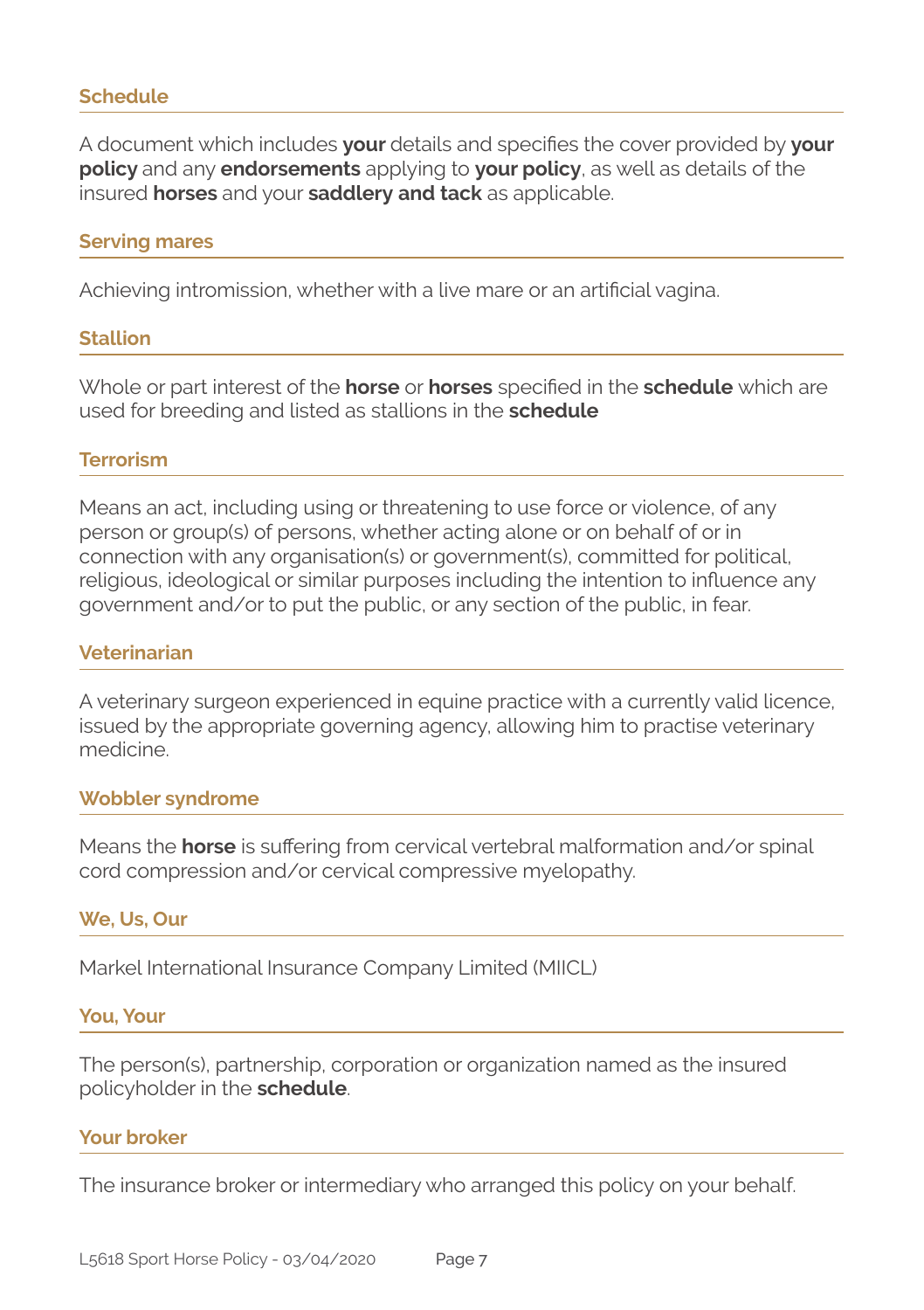### **Insuring agreement**

#### **You** agree:

- (a) to adhere to all of the terms and conditions of this **policy**;
- (b) that **you** are the sole owner of the **horse** unless **you** have informed **us** otherwise and recognition of **your** partial ownership is indicated on the **schedule**;
- (c) to take all reasonable steps to avoid or minimise a loss under this **policy**;
- (d) that the **horse** is in sound health and free from any sickness, disease, lameness, injury or physical disability of any kind at the start of the **policy period**, unless **you** have completely and accurately disclosed this prior to the start of the **policy period** and **we** have accepted full coverage under this **policy**;
- (e) to provide **us** with a veterinary certificate or health statement proving that the **horse** is in sound health as detailed in (d) above;
- (f) that the requirement noted in (d) and (e) above is also a requirement when a **horse** is increased in value or added to this **policy** or in the event of any coverage extension or **endorsement**.
- (g) that if **you** do not provide **us** with the required documents for (d) and (e) and the **horse** is sick or injured or a claim occurs then the onus is on **you** to prove to **us** that the **horse** was in sound health at the start of the **policy**.

#### **Information you have given us**

In deciding to accept this insurance and in setting the terms and **premium**, **we**  have relied on the information **you** have given **us**. **You** must take care when answering any questions **we** ask by ensuring that all information provided is accurate and complete.

If **we** establish that **you** deliberately or recklessly provided **us** with false or misleading information **we** will treat this **policy** as if it never existed and decline all claims.

If **we** establish that **you** carelessly provided **us** with incorrect or incomplete information that **we** have relied upon in accepting this **policy** and setting its terms and **premium we** may:

(a) treat this **policy** as if it had never existed and refuse to pay all claims and return the **premium** paid. **We** will only do this if **we** provided **you** with insurance cover which **we** would not otherwise have offered;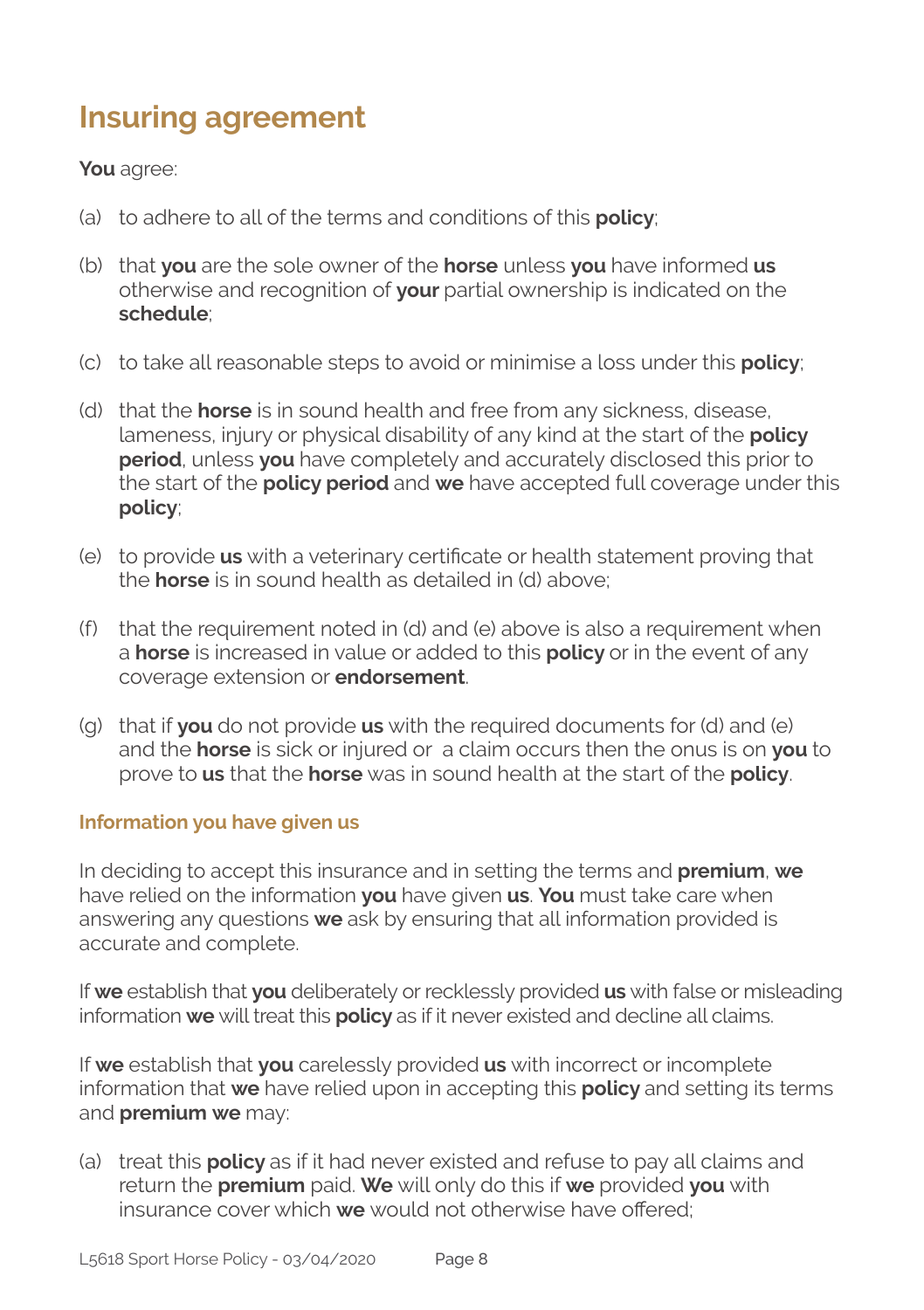- (b) amend the terms of **your policy**. **We** may apply these amended terms as if they were already in place if a claim has been adversely impacted by **your**  carelessness;
- (c) charge **you** more **premium** for **your policy** or reduce the amount **we** pay on a claim in the proportion the **premium you** have paid bears to the **premium we** would have charged **you**; or
- (d) cancel **your policy** in accordance with the "Cancelling this policy" section.

**We** or **your broker** will write to **you** if **we**:

- (a) intend to treat this **policy** as if it never existed; or
- (b) need to amend the terms of **your policy**; or
- (c) require **you** to pay more **premium** for **your policy**.

#### **Notifying us of any changes**

**You** must notify **us** or **your broker** as soon as possible if **you** become aware of any changes in the information **you** have provided to **us** which happens before or during any **policy period**. All notifications must be made in writing, by email, or by telephone.

Changes to the information **you** have provided could result in **you** having to pay an additional **premium** or **us** amending the terms of **your policy**.

#### **Cancelling this policy**

**You** can cancel this **policy** at any time by notifying **us** or **your broker**.

**We** can cancel this **policy** by giving **you** fourteen (14) days' notice in writing. **We**  will only do this for a valid reason (examples of valid reasons are as follows):

- (a) Non-payment of **premium**
- (b) A change in risk occurring which means that **we** can no longer provide **you**  with insurance cover
- (c) Non-cooperation or failure to supply any information or documentation **we**  request
- (d) Threatening or abusive behaviour or the use of threatening or abusive language when dealing with **us** or **your broker**.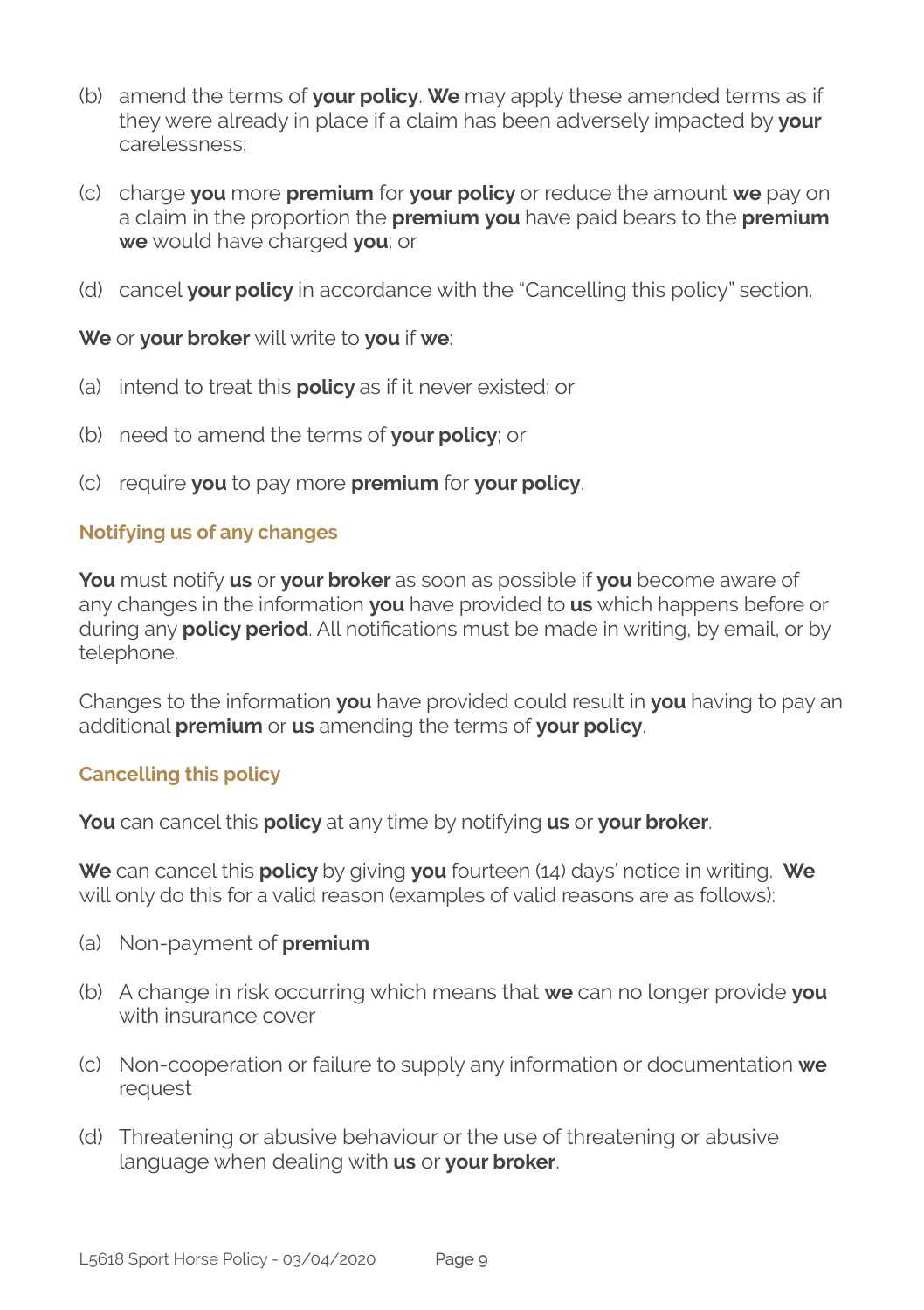#### **Refund of premium**

This **policy** has a cooling off period of fourteen (14) days from either:

- (a) the date **you** receive this **policy**; or
- (b) the start of the **policy period** whichever is the later.

If **you** cancel this **policy** within the cooling off period, **we** will refund **your premium** provided no claim has been made.

If this **policy** is cancelled by **you** or **us**, provided **you** have not made a claim, **you**  will be entitled to a refund of the **premium** paid, subject to a deduction for any time for which **you** have been covered This will be calculated on a proportional basis. For example, if **you** have been covered for six (6) months, the deduction for the time **you** have been covered will be half the annual **premium**. Any additional **premium** due to **us** during the **policy period** for additional risks will be retained by **us** in full, which includes, for example, cover for surgical operations, transit and infertility.

If a claim is paid on any **horse**, whether by settlement, compromise or otherwise, no return of **premium** will be allowed.

Cancellation of the **policy** by **us** does not affect the treatment of any claim arising under the **policy** in the period before cancellation.

#### **Limit of liability**

The limit of liability shown in the **schedule** is the **agreed value** of each **horse**, which has been accepted by **us** prior to the start of the **policy period**, and is the maximum amount that **we** will pay for the insured **horse** in the event of a payable loss.

It is **your** duty to ensure that the **agreed value** continues to reflect the true value of the **horse** during the **policy period**.

Unless otherwise endorsed or agreed onto the **policy**:

- (a) the **agreed value** will automatically be reduced to the lowest sum for which the **horse** could have been claimed or sold in any **claiming race** in which it was entered or raced during the **policy period**;
- (b) if the **horse** has not met its reserve price at a public auction the **agreed value** will automatically be reduced to the highest amount bid for **your**  proportionate interest in the **horse**, if less than the limit of liability shown in the **schedule**;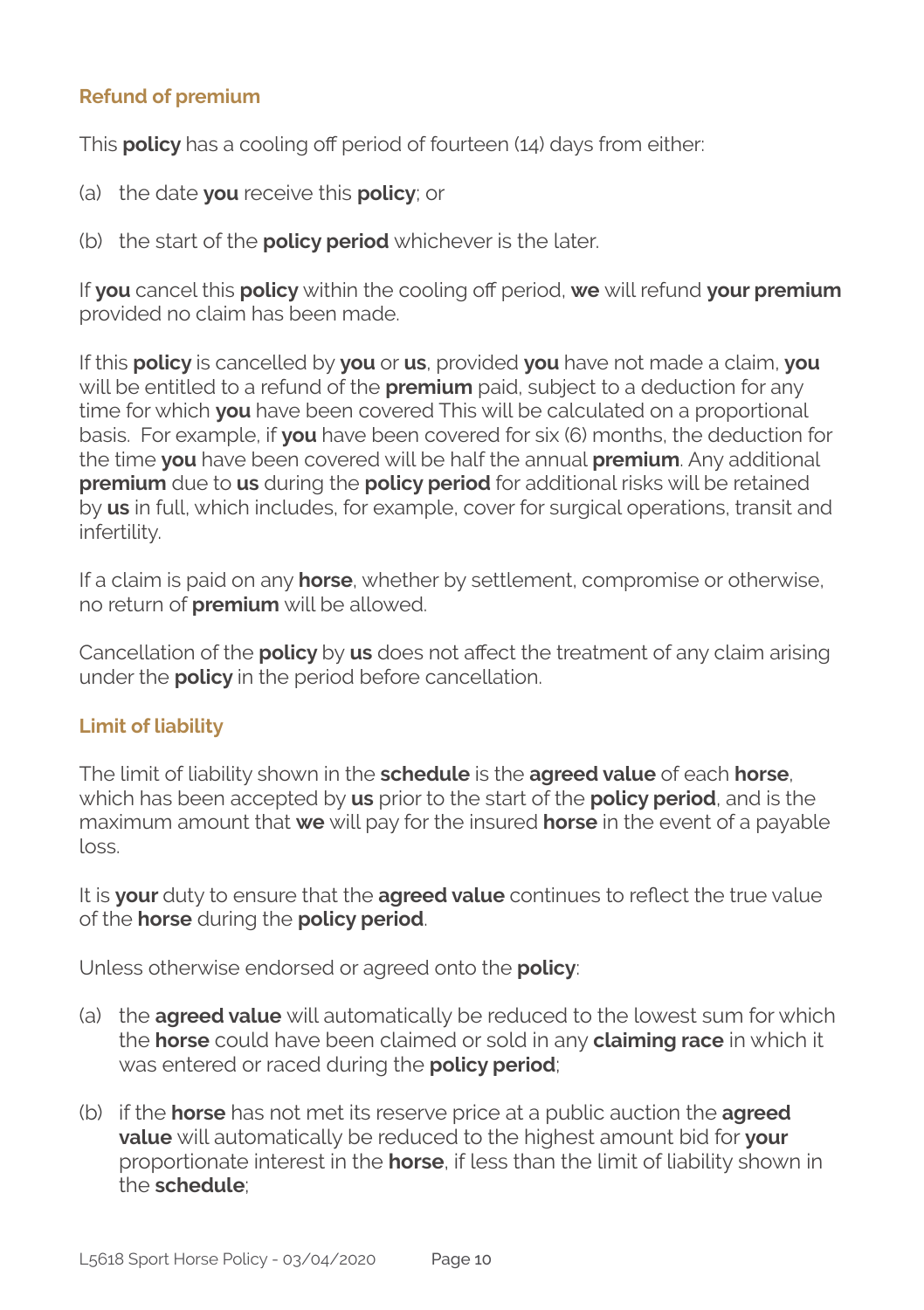- (c) if **you** have the **horse** appraised at a lower value the **agreed value** must be reduced to this amount
- (d) the **agreed value** of the **horse** must be reappraised if the **horse** is castrated at any point during the **policy period**

In the event that the **agreed value** specified in the **schedule** is reduced under one of the above conditions, **you** will be entitled to a return of **premium** on the amount by which the **agreed value** has been reduced, calculated on a proportional daily basis from the date of the reduction until the expiry of this **policy** as stated in the **schedule**, providing **you** have not made a claim.

The limit of liability shown in the **schedule** for Sections D to H is the maximum amount **we** will pay per **horse** per **policy period** and is in addition to the **agreed value** for each **horse**.

The limit of liability shown in the **schedule** for Section L is the maximum amount **we** will pay for **saddlery and tack** during any one **policy period**.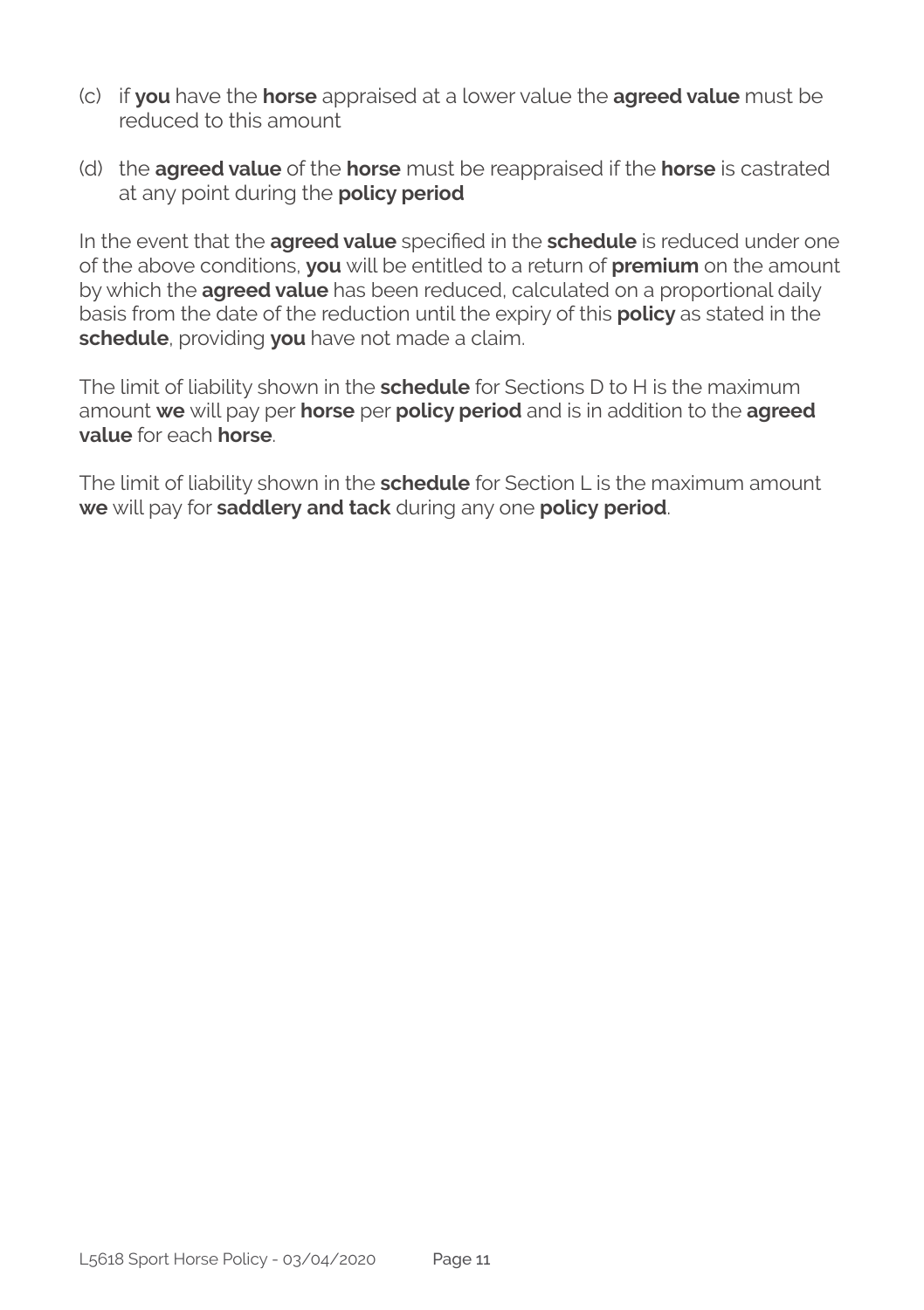### **What to do when your horse is sick or injured or a claim occurs**

In the event of any potential claim situation **you** must contact **us**, **your** nominated claims adjuster or **your broker** as soon as possible.

**In the case of any illness, disease, lameness, injury, accident or physical disability of your horse, you must:**

- as soon as possible, and at **your** own expense, employ a **veterinarian** to treat the **horse**; and
- if **you** have any coverage for veterinary fees **you** should keep any original bills, receipts or invoices **you** are asked to pay and submit them to **us** for consideration; and
- report the situation as soon as possible to **us** or **your broker**, who may appoint a **veterinarian** on **our** behalf, if deemed necessary; and
- if necessary, allow **us** to assume control over the treatment of the **horse**, at **our** expense, and allow the **horse** to be removed for such treatment.

#### **In the case of death or humane destruction of your horse, you must:**

- report the situation as soon as possible to **us** or **your broker**; and
- preserve all physical evidence relating to the death or **humane destruction**; and
- as soon as possible, and at **your** own expense, arrange for a **veterinarian** to produce a **certificate of death report** to confirm the identity of the **horse** and the cause of death (or in the case of **humane destruction**, the reason why **humane destruction** was necessary).
- **We** may require a full **post-mortem** examination to be performed on the **horse**. However, the cost of the **post-mortem** will be met by **us** (under Section E of the **policy**). In the event that the attending **veterinarian** is not able to categorically determine the cause of death a full **post-mortem**, or a **postmortem** of the region of interest will always be required; and
- after receiving permission from **us**, dispose of the remains of the **horse**; and
- provide **us**, within sixty (60) days of receipt, **your** signed and completed claim form, which **we** will supply upon notification of the death or **humane destruction** of the **horse**; and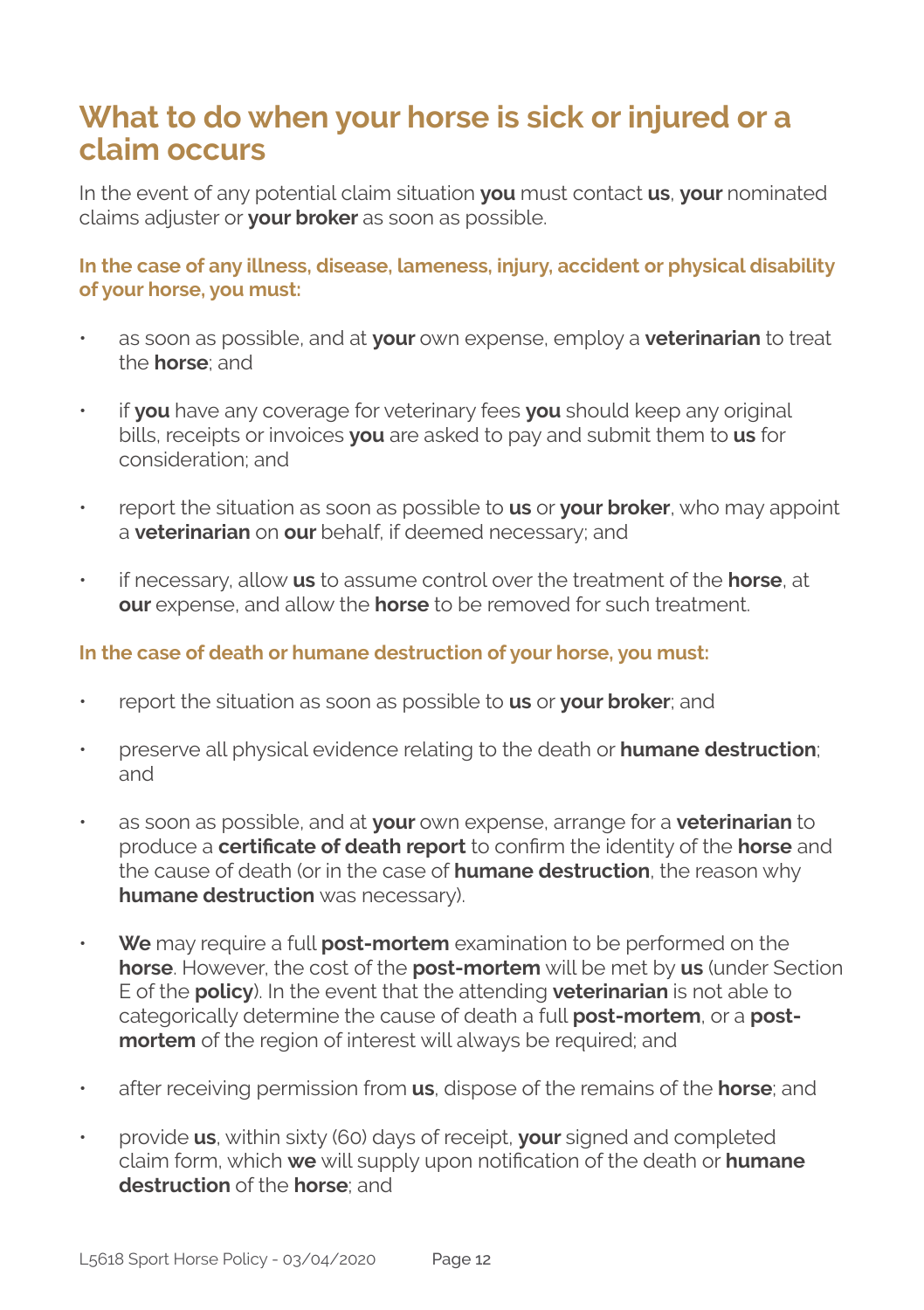• provide **us** with copies of all invoices relating to the **post mortem** and disposal costs of the **horse** for **our** consideration of costs under Section E of the **policy**.

#### **In the case of theft or unlawful removal of your horse, you must:**

- report any theft or disappearance of the **horse** as soon as possible to **us** or **your broker**, and to the local Police and strictly follow their recommendations; and
- if the **horse** has not been recovered within ninety (90) days of the theft or unlawful removal being reported to **us**, then
- **we** will supply **you** with a claim form which must be completed, signed and returned within sixty (60) days of receipt.
- in the event of a settlement by **us** of a claim under this section, then undisputed ownership of **your** interest in the **horse** as shown on the **schedule**  will transfer to **us**, and all other insurance provided under the **policy** and provided under any other **endorsements** to the **policy** in respect of the **horse** is automatically terminated.

#### **In the case of your horse exhibiting wobbler syndrome, you must:**

- as soon as possible, and at **your** own expense, employ a **veterinarian** to treat the **horse**; and
- report the situation as soon as possible to **us** or **your broker**; and
- if the **horse** is suffering with **wobbler syndrome**, which is graded at level 3 or above by a **veterinarian**, **you** must obtain and provide **us** with radiographic and/or myelographic evidence showing that the condition is chronic in nature and progressive and of a minimum level of grade 3; and
- **we** will then appoint a **veterinarian** to review the evidence that the **horse's** condition meets the criteria for a claim under the **wobbler** section, if they are in dispute about whether the **horse's** condition meets these criteria then a third **veterinarian** will be appointed (please refer to specific conditions under **policy** Section C); and
- file with **us**, within sixty (60) days of receipt, **your** signed and completed claim form, which **we** will supply upon notification of any claim; and
- in the event of a settlement by **us** of a claim under this section, then undisputed ownership of **your** interest in the **horse** as shown on the **schedule**  will transfer to **us**, and all other insurance provided under the **policy** and provided under any other **endorsements** to the **policy** in respect of the **horse** is automatically terminated.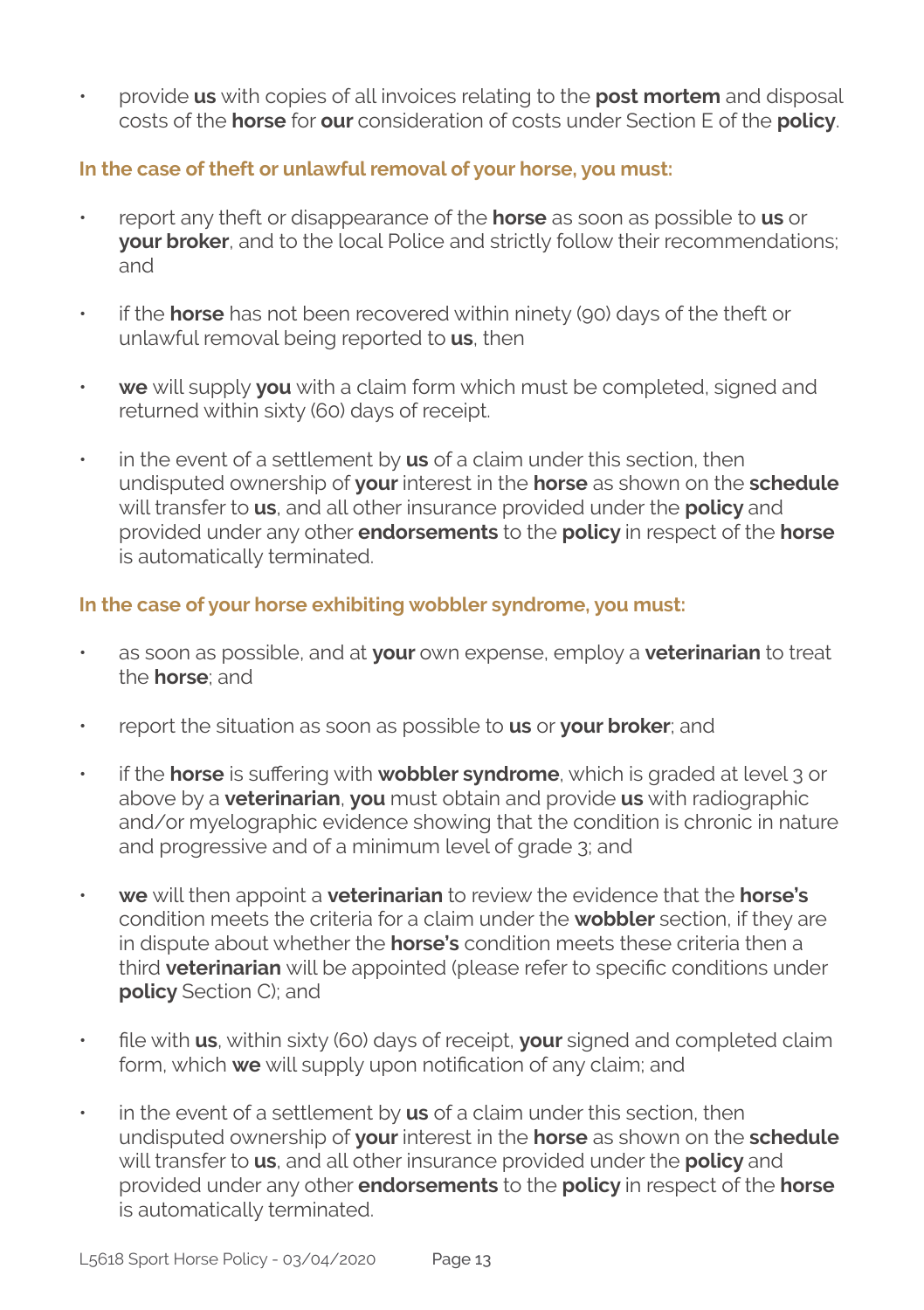#### **In the case of your horse being unable to be transported due to any event covered under Section D of this policy, you must:**

- report the situation as soon as possible to **us** or **your broker**; and
- provide **us** with copies of all Police, fire service, weather or mechanical reports to substantiate **your** claim; and
- obtain and provide **us** with copies of all invoices relating to the claim.

#### **If you have coverage for emergency colic or lifesaving surgery costs, as provided under Sections F and G of this policy, then in the case of surgery being performed on your horse you must:**

- report the situation as soon as possible to **us** or **your broker**; and
- obtain and provide **us** with copies of all invoices relating to the claim, within thirty (30) days of the surgery being performed; and
- obtain and provide **us** with a report, signed by the operating veterinarian, describing the nature of the **horse's** condition and the surgical procedures performed; and
- file with **us**, within sixty (60) days of receipt, **your** signed and completed claim form, which **we** will supply upon notification of any claim.

#### **In the case of your stallion manifesting or exhibiting any signs, symptoms or indications of being impotent, infertile or incapable of serving mares and you have elected to take cover under Section I, you must:**

- as soon as possible, and at **your** own expense, employ a **veterinarian** to treat the **stallion**; and
- report the situation as soon as possible to **us** or **your broker**, who may appoint a **veterinarian** on **our** behalf, if deemed necessary; and
- if necessary, allow **us** to assume control over the treatment of the **stallion**, at **our** expense, and allow the **stallion** to be removed for such treatment; and
- do all that is reasonable and customary to allow a determination of whether the **stallion** will become totally and permanently **impotent**, **infertile** or incapable of **serving mares**
- file with **us**, within sixty (60) days of receipt, **your** signed and completed claim form, which **we** will supply upon notification of a potential claim under this section.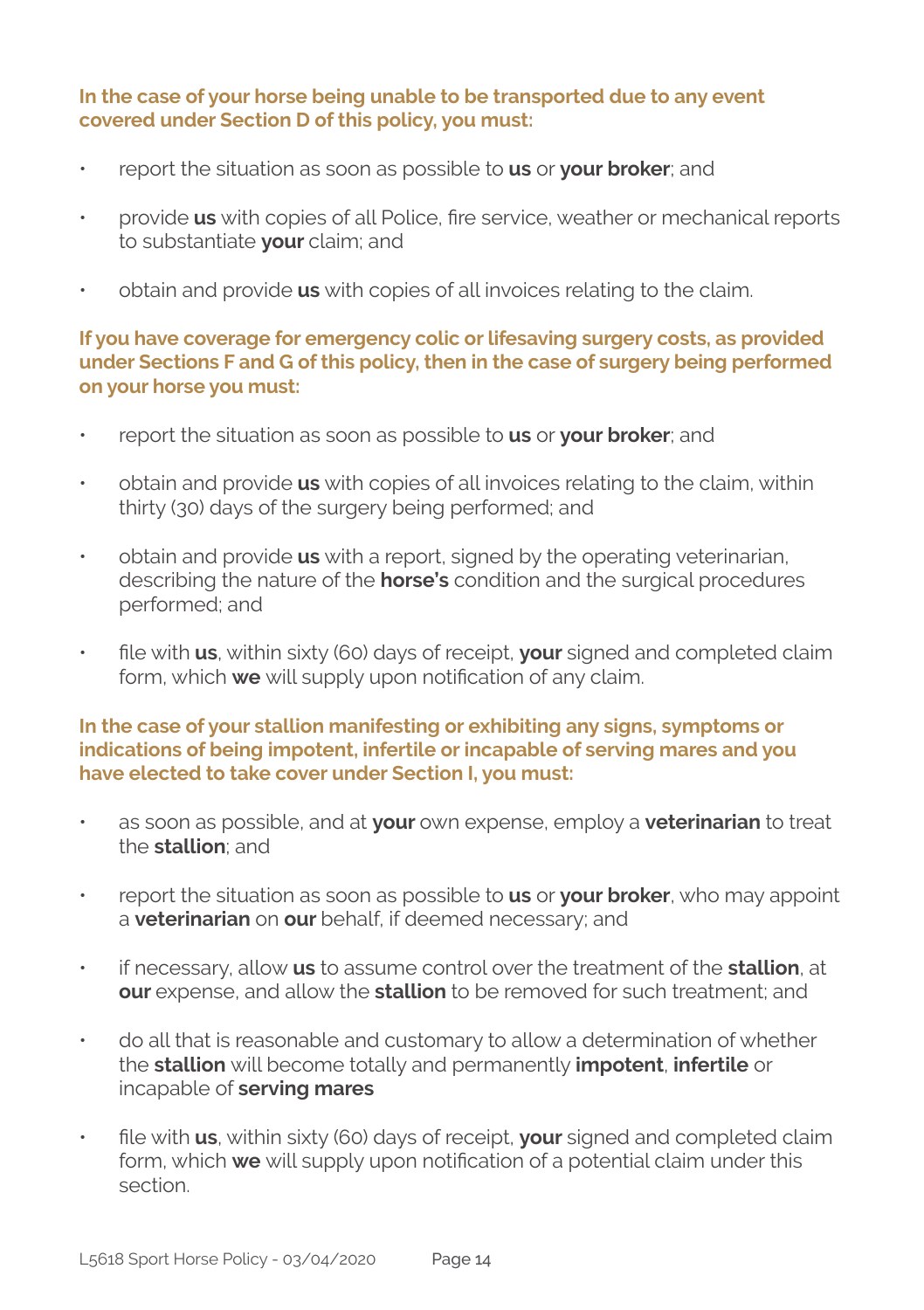• in the event of a settlement by **us** of a claim under this section, then undisputed ownership of **your** interest in the **stallion** as shown in the **schedule** will transfer to **us**, and all other insurance provided under the **policy**  and provided under any other **endorsements** to the **policy** in respect of the **stallion** is automatically terminated.

#### **In the case of your horse suffering an accident, sickness or disease which may render the horse permanently incapable of fulfilling its intended use, and you have elected to take cover under Sections J or K of this policy, you must:**

- as soon as possible, and at **your** own expense, employ a **veterinarian** to treat the **horse**; and
- report the situation as soon as possible to **us** or **your broker**, who may appoint a **veterinarian** on **our** behalf, if deemed necessary; and
- if necessary, allow **us** to assume control over the treatment of the **horse**, at **our** expense, and allow the **horse** to be removed for such treatment, this may include having the **horse** assessed from a rider's perspective at an agreed professional yard to determine the significance of the condition; and
- **we** will then appoint a **veterinarian** to review the evidence that the **horse's** condition meets the criteria for a claim under Section J or K of the **policy**, if they are in dispute about whether the **horse's** condition meets the criteria then a third **veterinarian** will be appointed (please refer to specific conditions under Section J or K of the **policy**); and
- file with **us**, within sixty (60) days of receipt, **your** signed and completed claim form, which **we** will supply upon notification of any claim; and
- in the event of a settlement by **us** of a claim under these sections, then undisputed ownership of **your** interest in the **horse** as shown in the **schedule** will transfer to **us**, unless agreed otherwise by **us** and **you**, and all other insurance provided under the **policy** and provided under any other **endorsements** to the **policy** in respect of the **horse** is automatically terminated.

#### **You also have a duty to co-operate with any claim investigation and adjustment of any claim or potential claim, why may include:**

- (a) providing as soon as possible upon request by **us** or **our** representatives access to any person(s), copies and originals of all veterinary records whether held by **you**, **your veterinarian** or the person having care, custody or control of the **horse**, if required by **us** or **our** representatives; and
- (b) providing as soon as possible upon request by **us** or **our** representatives all information relating to the condition, history, performance, value or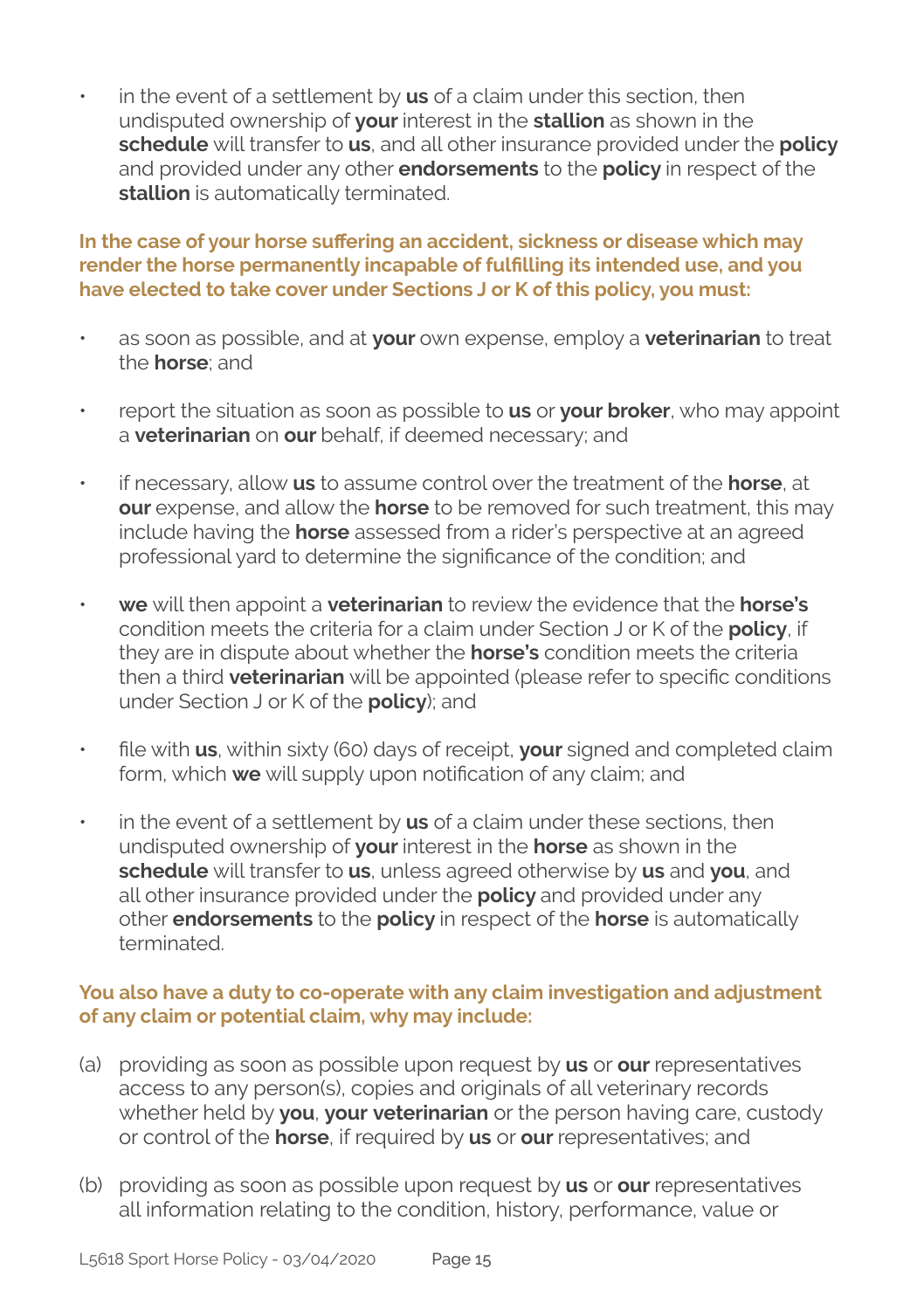otherwise of the **horse** which **we** or **our** representatives may reasonably require; and

(c) otherwise taking precautions to preserve anything which might prove necessary or useful by way of evidence in connection with any actual or potential claim and to retain such evidence until **we** or **our** representatives have had an opportunity of inspection.

#### **If you fail to comply with any of the above duties, we may not pay your claim.**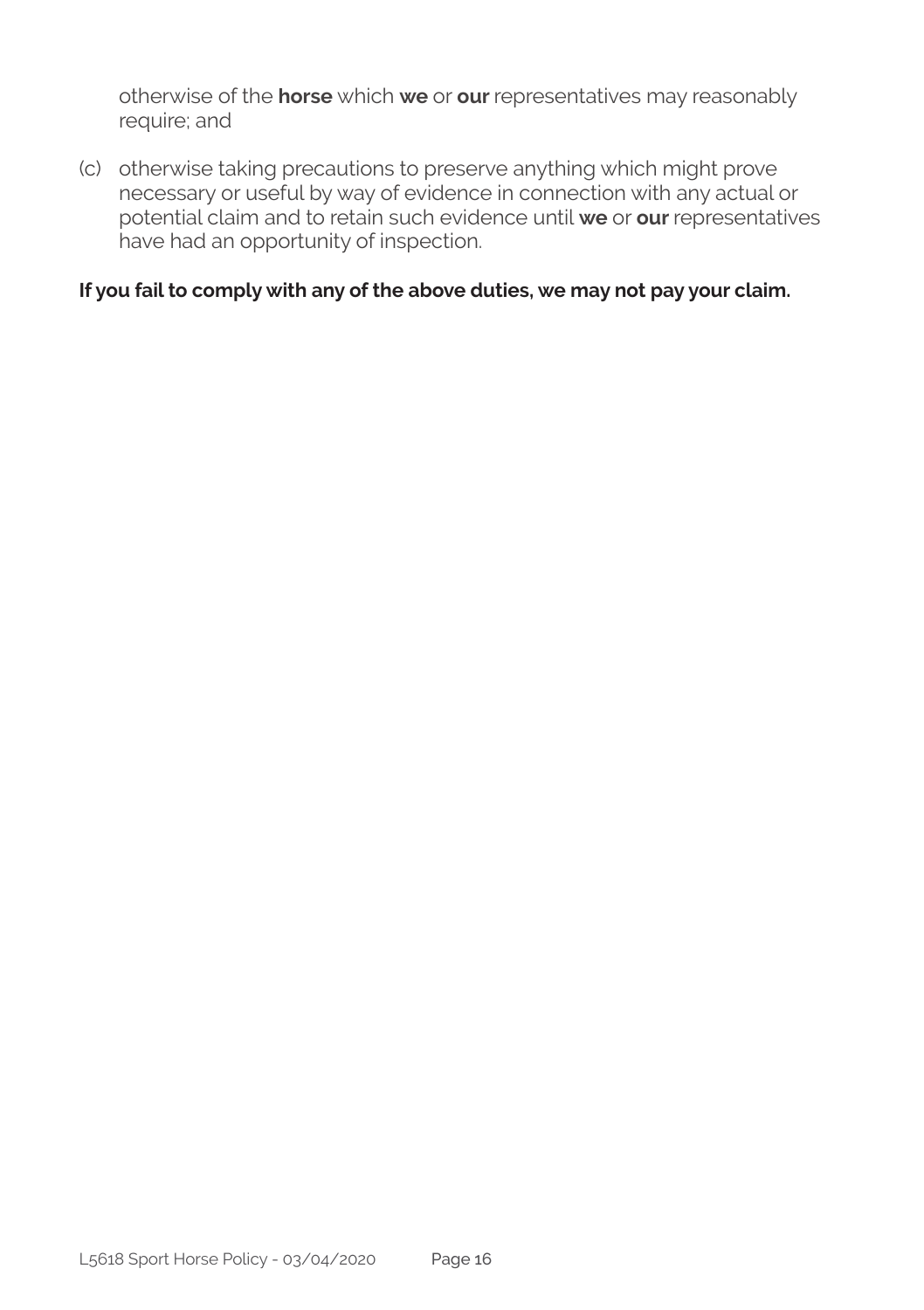### **Section A – Death or Humane Destruction**

**You** are automatically covered by this section

#### **What is covered**

**We** will pay **you** up to the **agreed value** specified in the **schedule** in the event of the death or **humane destruction** of **your horse** during the **policy period** for any reason other than one which is specifically not covered or excluded.

#### **What is not covered**

**We** do not cover any **pre-existing conditions**, unless they have been completely and accurately disclosed and accepted by **us** prior to the start of the **policy period**. However, if **we** do accept coverage for a **pre-existing condition we**  may charge an additional **premium** either for the higher risk associated with the condition or for any surgical operations that are required to correct the condition during the **policy period**.

**We** do not cover intentional slaughter of the **horse** as a result of any outbreak or suspected outbreak of a disease, which results in a government or public or local authority requiring destruction of the **horse** to halt the spread of the disease.

**We** do not cover any intentional slaughter of the **horse** unless:-

- (a) **We** have expressly agreed to the intentional slaughter of the **horse**; or
- (b) in the case of **humane destruction**; or
- (c) when ordered by the responsible authority onboard an aircraft for the safety of the aircraft, its passengers or crew

**We** do not cover any loss of use or depreciation in value of the **horse** unless specifically agreed under Sections I, J or K and endorsed onto this **policy**

**We** do not cover death or **humane destruction** caused by, happening through, in consequence of or contributed to by one or more of the following:

- (a) any surgical operation unless conducted by a **veterinarian**; or
- (b) the giving of any **medication** unless by a **veterinarian** (or experienced personnel directed by him/her) and certified by that **veterinarian** to have been of a preventative nature or necessitated by accident, injury, illness or disease occurring during the **policy period**; or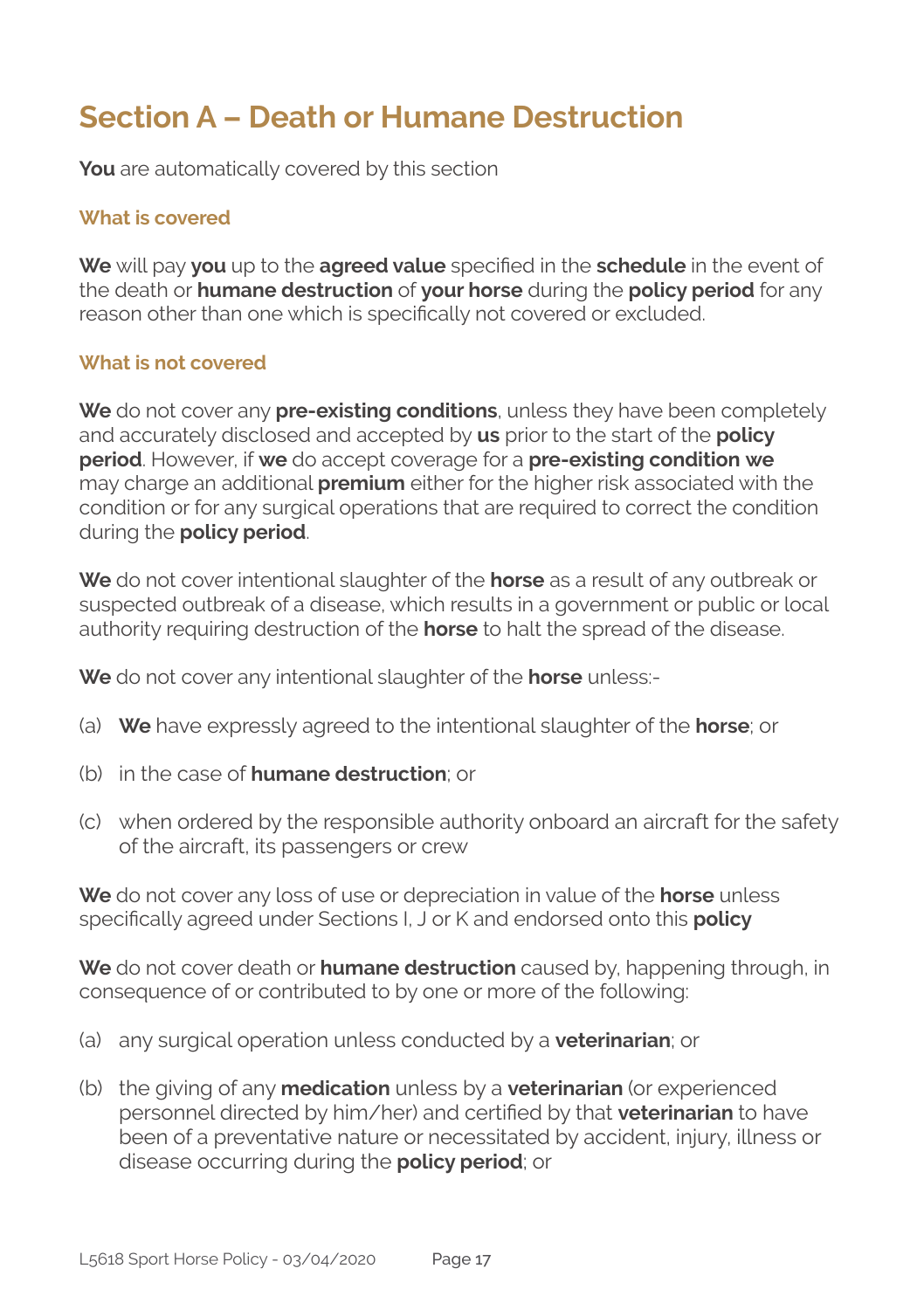- (c) malicious or wilful injury or criminal or intentional acts or omissions by **you** or your **veterinarian**; or
- (d) failure by **you** to provide proper care and attention for the **horse** at all times; or
- (e) the use of the **horse** for any purpose other than that specified in the **schedule**.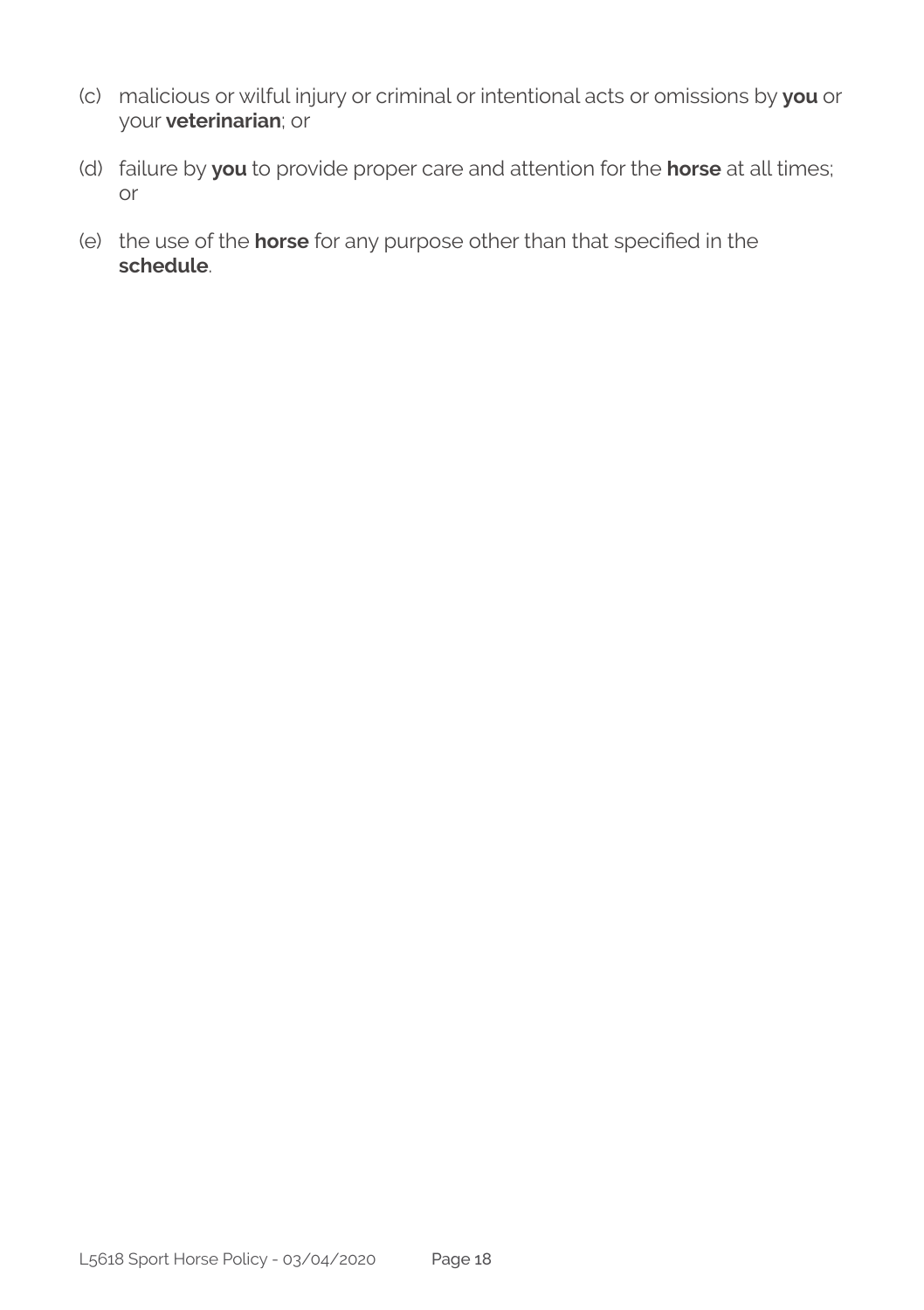### **Section B – Theft**

**You** are automatically covered by this section

#### **What is covered**

**We** will pay **you** up to the **agreed value** specified in the **schedule** in the event of the theft of **your horse**, or death or **humane destruction** which directly results from the theft of **your horse** during the **policy period**.

#### **What is not covered**

**We** do not cover any loss arising from unexplained disappearance, escape or voluntary parting of possession of or title to the **horse** as a result of you, being induced by fraud, trickery or similar false pretences.

**We** do not cover any embryos or prospective foals for theft unless such embryo or prospective foal is separately insured under this **policy** and specified in the **schedule**.

**We** will not cover theft under this **policy** if prior to the start of the **policy period**  there has been any theft or attempted theft of **your horse**, or threat against **you**  or **your horse** whether insured under this **policy**, insured elsewhere or uninsured. However, **we** will not apply this exclusion if the theft or attempted theft has been disclosed to **us** before the start of the **policy period** and cover has been accepted by **us**.

**We** will not pay a loss under this section unless **you** report the theft of the **horse** to **us** and to the local Police as soon as possible and strictly follow their recommendations.

**We** will not pay a loss under this section if **you** pay or promise to pay a ransom or give similar assurances of any such nature to any third party. If **you** do then **we** will be released from all liability under this **policy**.

#### **Specific conditions**

No liability arises under this **policy** for loss of the **horse** by theft until ninety (90) days after the incident is reported to **us** and then only in the event that the **horse** has not been recovered during that period. In the event of any payment under this policy **we** reserve the right to take title and possession of the **horse** if the **horse** is subsequently recovered.

In the event of settlement by **us** of a claim under this section all other insurance provided under the **policy** and provided under any other endorsements to the **policy** in respect of the **horse** is automatically terminated.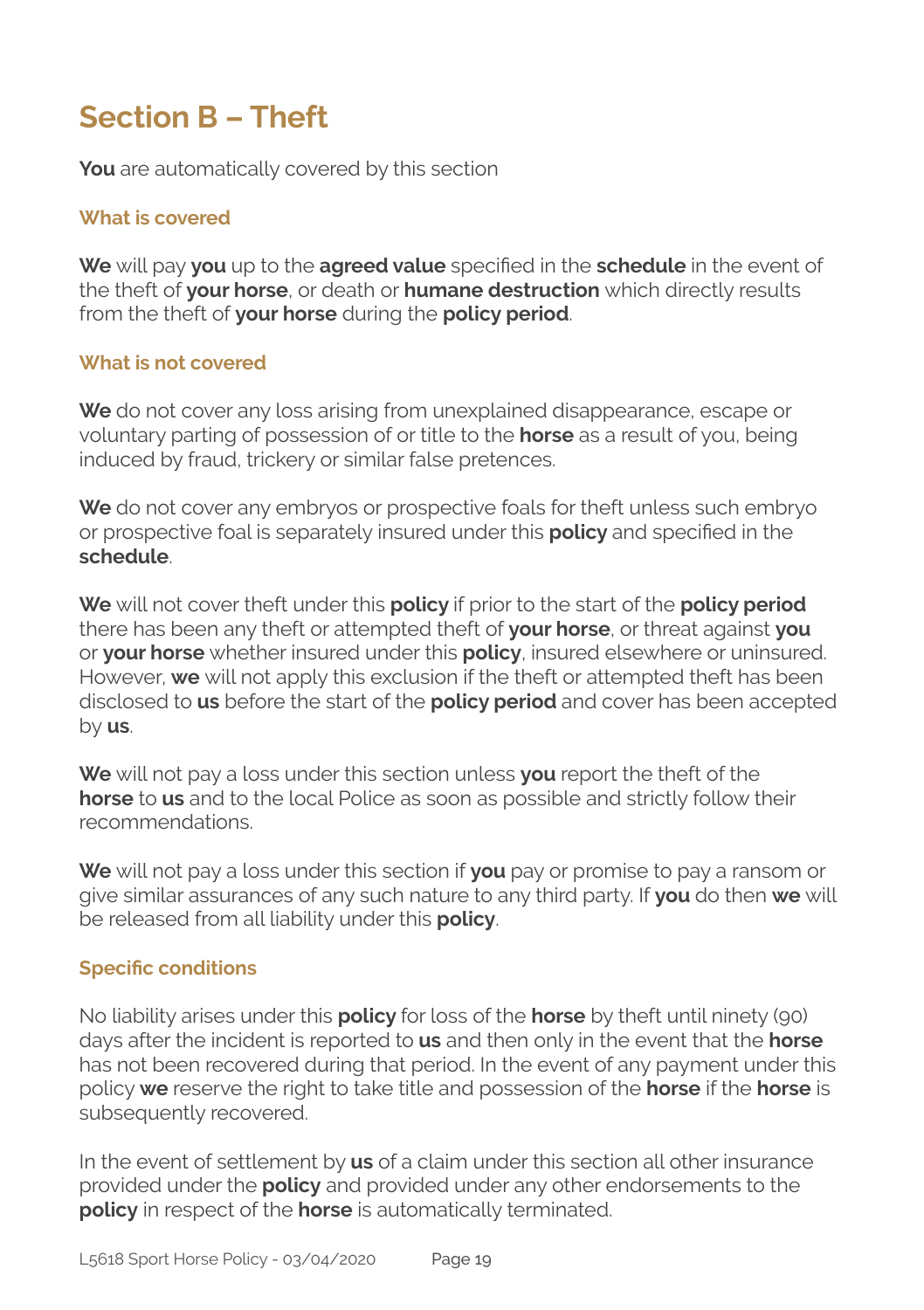### **Section C – Wobbler Coverage**

**You** are automatically covered by this section

#### **What is covered**

**We** will pay **you** up to the **agreed value** specified in the **schedule** in the event of **your horse** being diagnosed during the **policy period** as suffering from the condition known as **wobbler syndrome** of a minimum level of Grade 3, as defined below, which is deemed to be chronic and progressive in nature.

#### **Grade Levels Definition**

- 0 = Neurologically normal.
- 1 = Neurological defects barely detectable at normal gaits; exacerbated by excitatory tests.
- 2 = Neurological defects readily seen at walk.
- 3 = Neurologically worse defects and a **horse** may stumble or fall with manipulation.
- 4 = **horse** may fall at normal gaits.
- 5 = Recumbent.

#### **What is not covered**

**We** will not cover a **horse** unless the diagnosis of **wobbler syndrome** is supported by an up to date negative test for Equine Protozoal Myelitis and radiographic and/or myelographic evidence where deemed necessary confirming **wobbler syndrome** and that this is deemed by both **our veterinarian** and **your veterinarian**  to be chronic in nature and progressive and of a minimum level of Grade 3 as stated above.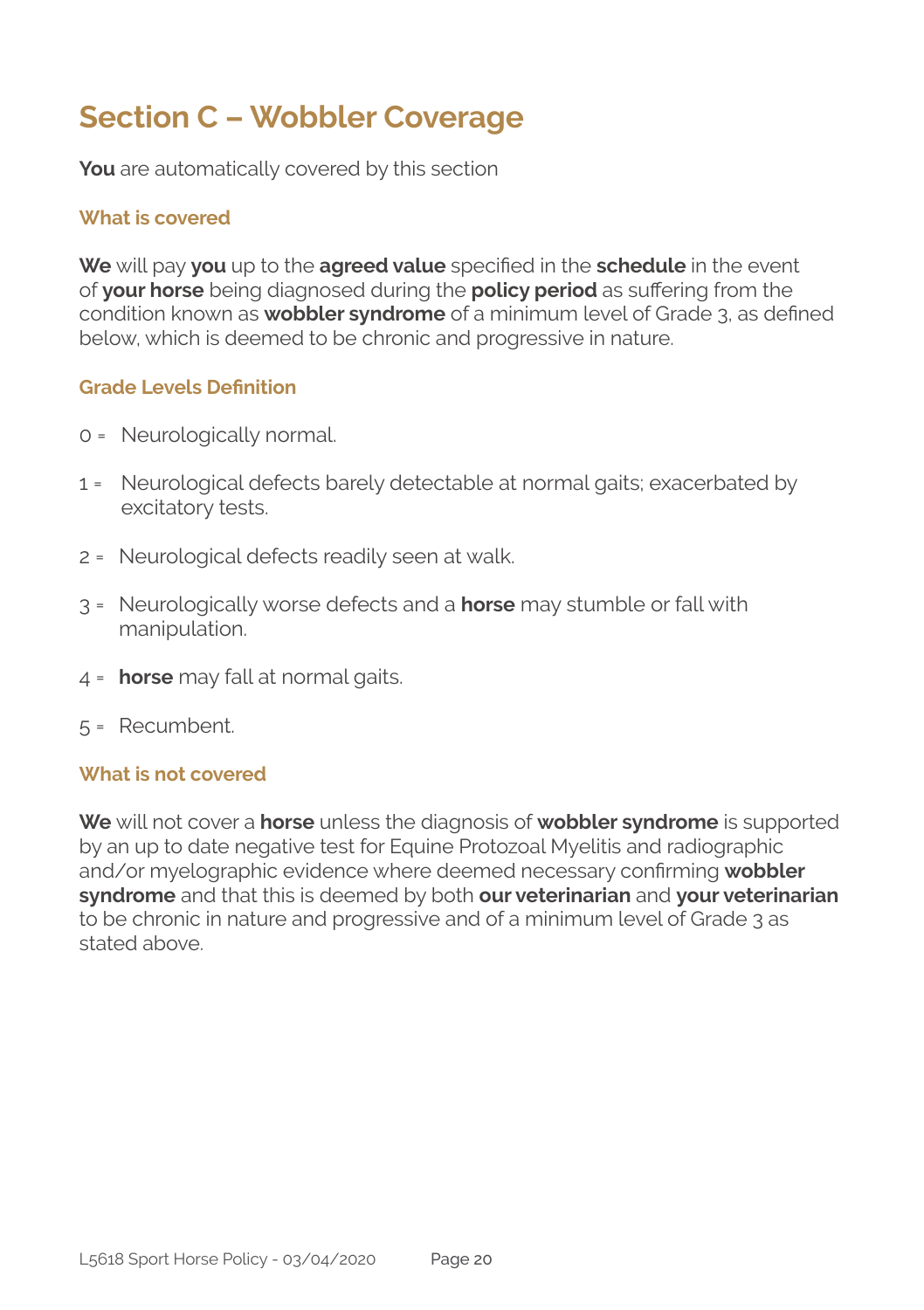#### **Specific conditions**

In the event of any uncertainty or dispute between **our veterinarian** and **your veterinarian** as to whether the **wobbler syndrome** condition confirmed by radiographic and/or myelographic evidence is chronic in nature and progressive and of a minimum level of Grade 3 as stated above, then a third **veterinarian**  mutually agreed upon by the two appointed **veterinarians** shall render an independent opinion which will be final and binding upon **you** and **us**. The fees of the appointed **veterinarian** shall be paid by the party making the appointment and the fee of the mutually agreed **veterinarian** shall be apportioned equally between **you** and **us**.

In the event of a settlement by **us** of a claim under this section, then undisputed ownership of **your** interest in the **horse** as shown in the **schedule** will transfer to **us**, and all other insurance provided under the **policy** and provided under any other **endorsements** to the **policy** in respect of the **horse** is automatically terminated.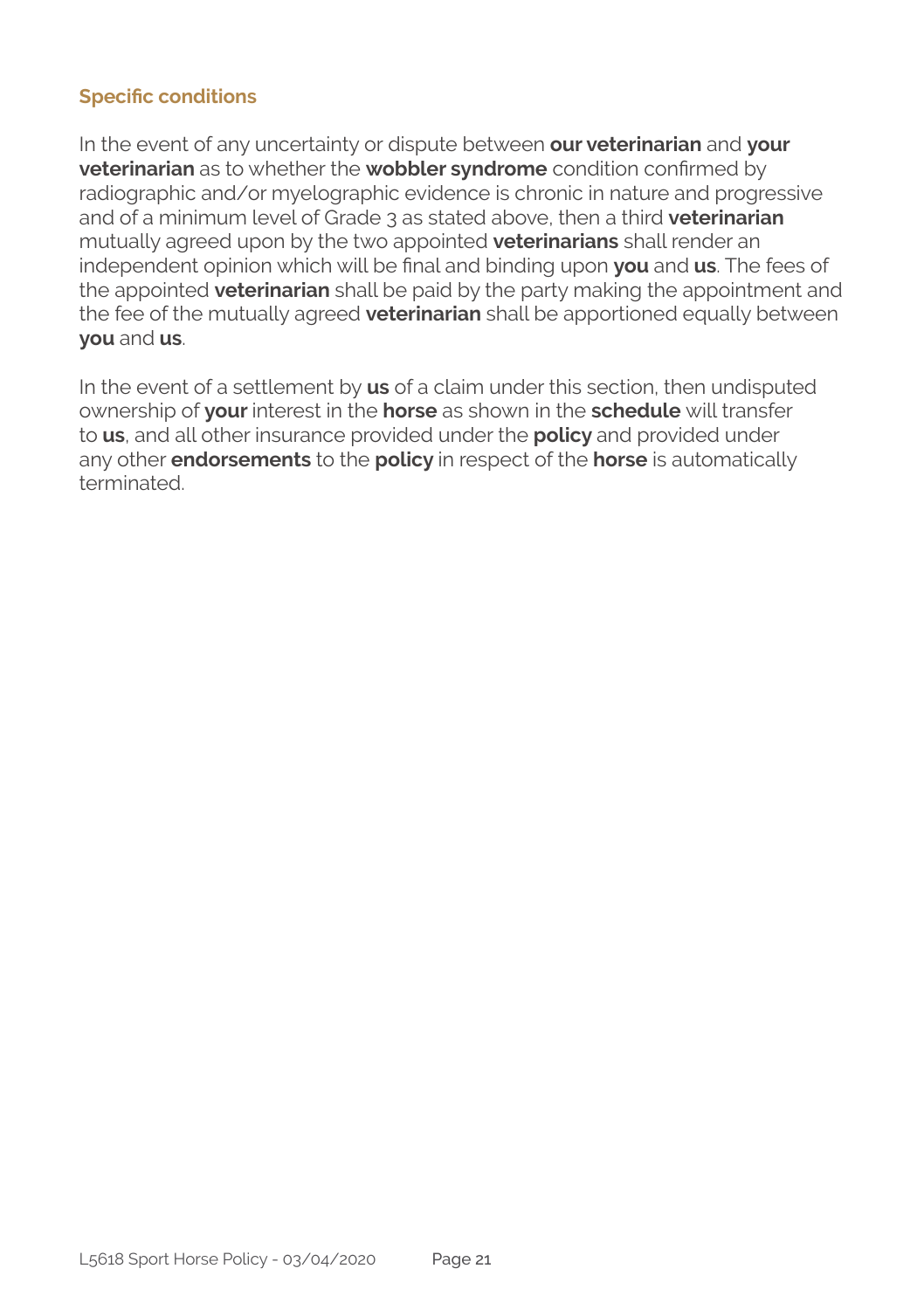### **Section D – Repatriation Costs**

**You** are automatically covered by this section

#### **What is covered**

This section only applies to **horses** whilst in road transit. Coverage is provided in the event that the transport of **your horse** is rendered impossible due to a covered event.

**We** will pay **you** for the reasonable and customary fees incurred by **you** to accommodate the transported **horse** or proceed with returning the **horse** to its usual location, in the event of:

- (a) Theft or attempted theft of the transporting vehicle,
- (b) Fire involving the transporting vehicle,
- (c) Damage due to accident (collision with another vehicle, fixed or moving object or, spillage or upturning of the vehicle) involving the transporting vehicle,
- (d) Natural disasters (such as wildfire, volcanic eruption, earthquake and extreme weather events)
- (e) Damage to the transporting vehicle caused by the **horse**,
- (f) Mechanical breakdown of the transporting vehicle.

However **we** will not pay **you** more than the limit of liability applicable to this section of the **policy**, as specified in the **schedule**, per **horse** during the **policy period**.

#### **What is not covered**

- (a) For towing vehicles or tractors over 13 years old **we** will not cover peril (f) noted above
- (b) Any form of assistance services (such as the AA or equivalent road side assistance company)
- (c) Any loss involving vehicles driven by unlicensed drivers.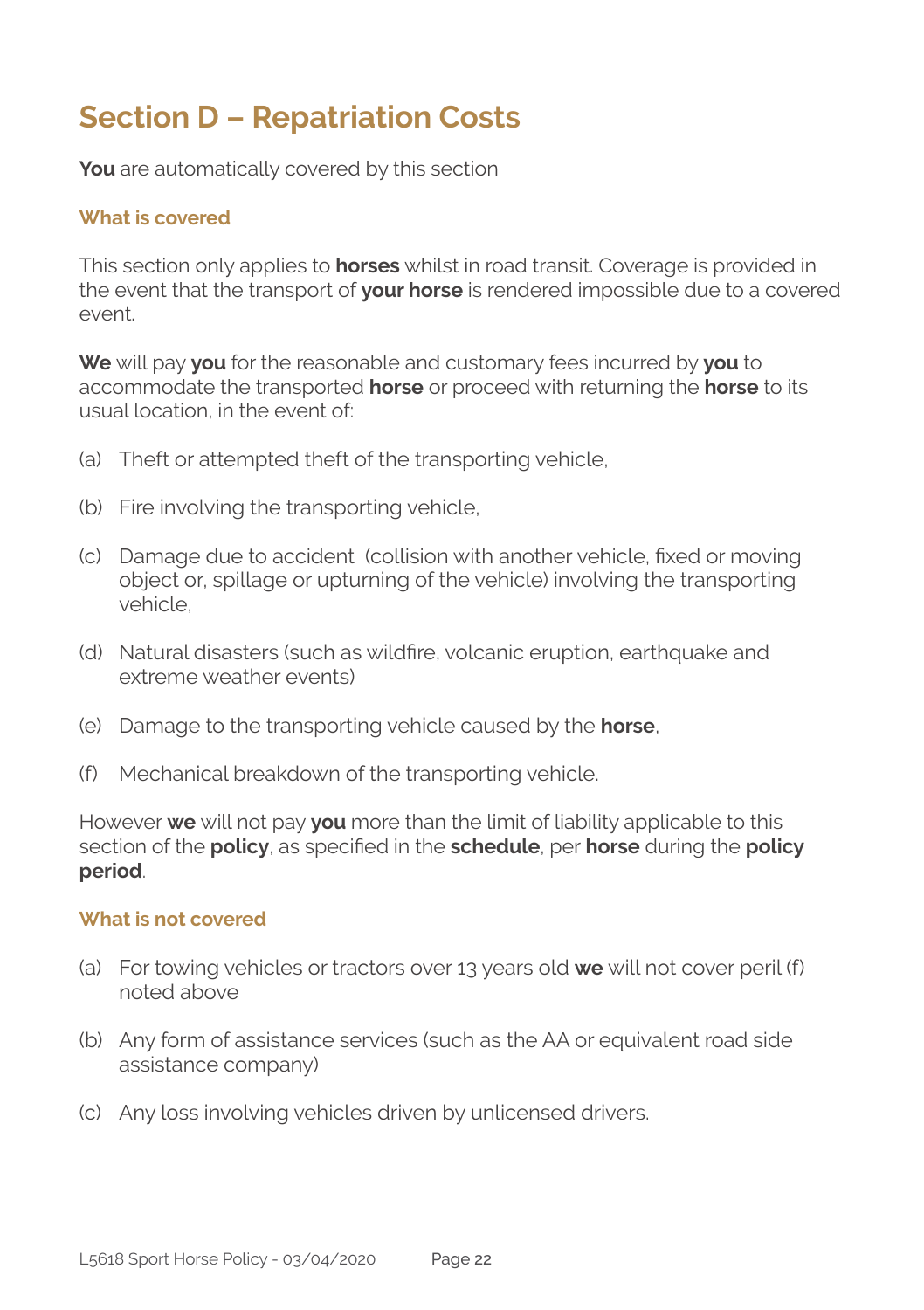### **Section E – Post Mortem and Disposal Costs**

**You** are automatically covered by this section

#### **What is covered**

**We** will pay **you**, in addition to the **agreed value** specified in the **schedule**, for the reasonable and customary fees incurred by **you** in the event of the death of **your horse** due to an event covered by this **policy** for **post mortem** and disposal costs, limited to the following:-

- (a) The **post mortem** report carried out by a **veterinarian**,
- (b) The transport of the carcass to the autopsy,
- (c) The autopsy,
- (d) The disposal of the carcass.

However **we** will not pay **you** more than the limit of liability applicable to this section of the **policy**, as specified in the **schedule**, per **horse** during the **policy period**.

#### **What is not covered**

- (a) Any veterinary expenses incurred whilst treating the **horse**
- (b) Any expenses relating to **humane destruction** of the **horse**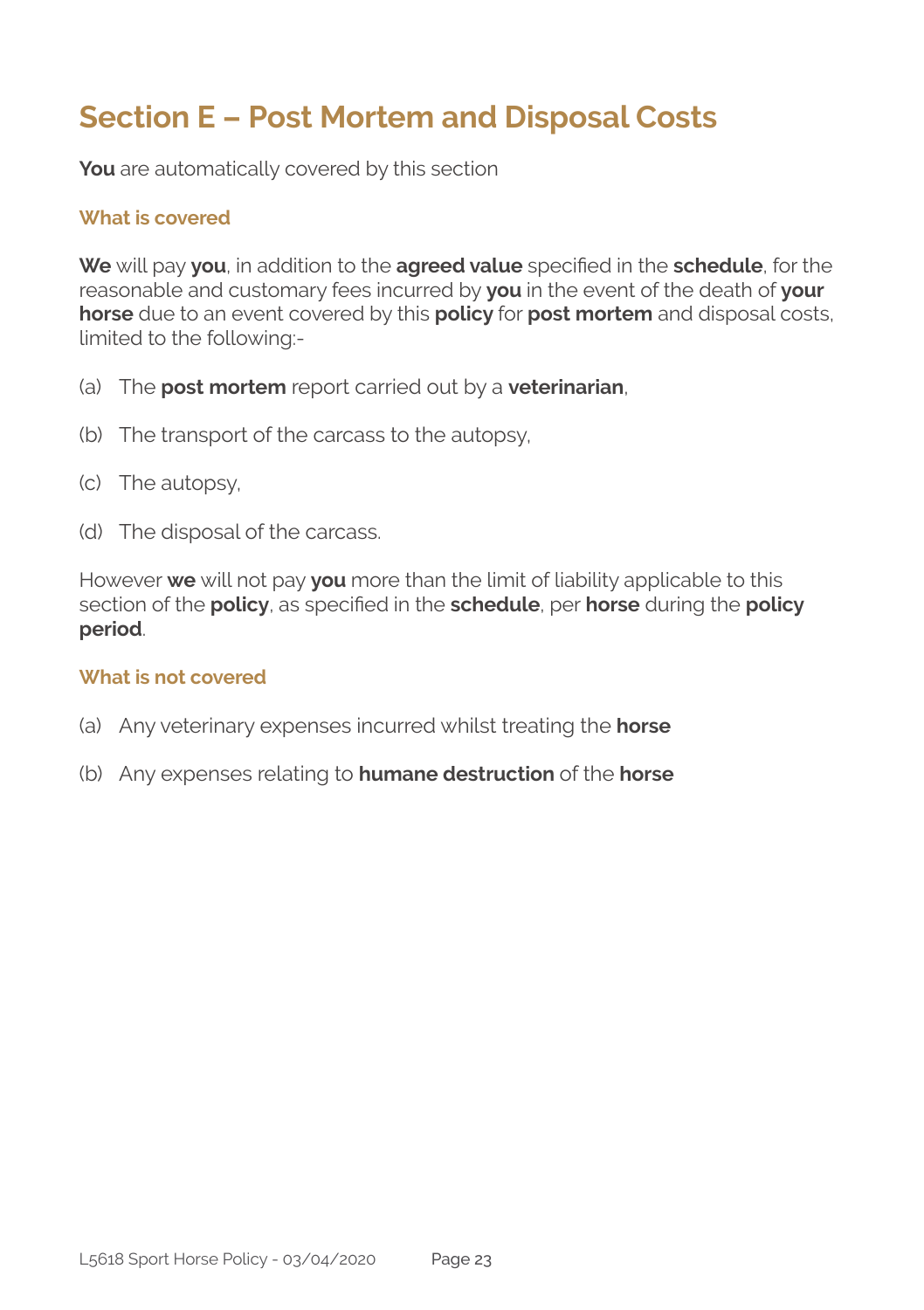### **Section F – Emergency Colic Surgery Costs**

**You** are automatically covered by this section

#### **What is covered**

**We** will pay **you** for the reasonable and customary fees incurred by **you** in the event of **your horse** being diagnosed as suffering from **colic** by a **veterinarian** and requiring emergency surgery, including:-

- (a) surgical procedures performed upon a **horse** by a **veterinarian** and certified by him to have been necessitated solely by **colic** and to have been carried out in an emergency attempt to save the **horse's** life,
- (b) after-care while the **horse** is kept at the veterinary hospital where the surgical procedure was performed, but limited to no more than fifteen (15) days from the time of the time surgical procedure after diagnosis of **colic**,
- (c) transit to and from the veterinary hospital in connection with (a) above,

However **we** will not pay **you** more than the limit of liability applicable to this section of the **policy**, as specified in the **schedule**, for (a), (b) and (c) combined per **horse** during the **policy period**.

#### **What is not covered**

- (a) surgical procedures unless performed by a **veterinarian** in a duly recognised Equine Veterinary Hospital;
- (b) **Pre-existing conditions**
- (c) any examination, medical treatment or medication unless given in conjunction with the surgical procedures for which a clam is made;
- (d) surgical procedures not performed under general anaesthesia;
- (e) **post mortem** procedures, fees or costs incurred in connection with this surgery.

Where the limit of liability for the insured **horse** does not represent a 100% interest, emergency colic surgery costs are limited to that applicable for the percentage interest shown in the **schedule**. The **excess** remains that as agreed in the **schedule** for each and every separate incident.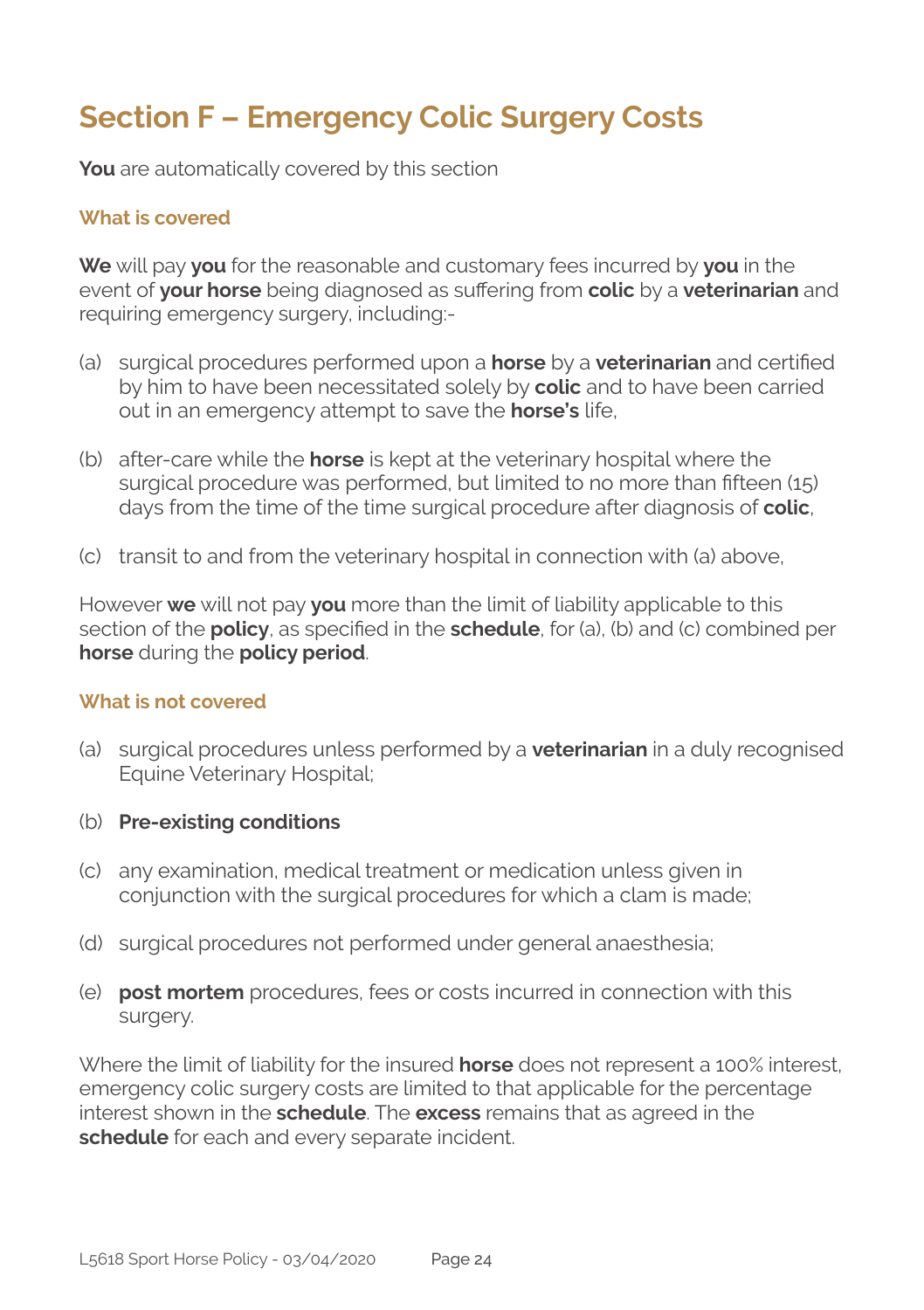### **Section G – Life Saving Surgery Costs**

**You** are not automatically covered by this section. **You** will only be covered under this section if **you** have paid the appropriate additional **premium** and coverage is indicated as covered in the **schedule**.

#### **What is covered**

**We** will pay **you** for the reasonable and customary fees incurred by **you** in the event of **your horse** being diagnosed as suffering from a condition that indicates the need for emergency surgery by a **veterinarian**, including:-

- (a) surgical procedures performed upon a **horse** by a **veterinarian** and certified by him to have been necessitated solely in an emergency attempt to save the **horse's** life,
- (b) after-care while the **horse** is kept at the veterinary hospital where the surgical procedure was performed, but limited to no more than fifteen (15) days from the time of the first surgical procedure after diagnosis of the life threatening condition,
- (c) transit to and from the veterinary hospital in connection with (a) above,

However **we** will not pay **you** more than the limit of liability applicable to this section of the **policy**, as specified in the **schedule**, for (a), (b) and (c) combined per **horse** during the **policy period**.

#### **What is not covered**

(a) surgical procedures unless performed by a **veterinarian** in a duly recognised Equine Veterinary Hospital;

#### (b) **Pre-existing conditions**

- (c) any examination, medical treatment or medication unless given in conjunction with the surgical procedures for which a claim is made;
- (d) surgical procedures not performed under general anaesthesia;
- (e) any voluntary surgery including but not limited to castration, caslick operations, bone chips and cosmetic surgery.
- (f) **post mortem** procedures, fees or costs incurred in connection with this surgery.
- (g) any **horse** under ninety (90) days of age.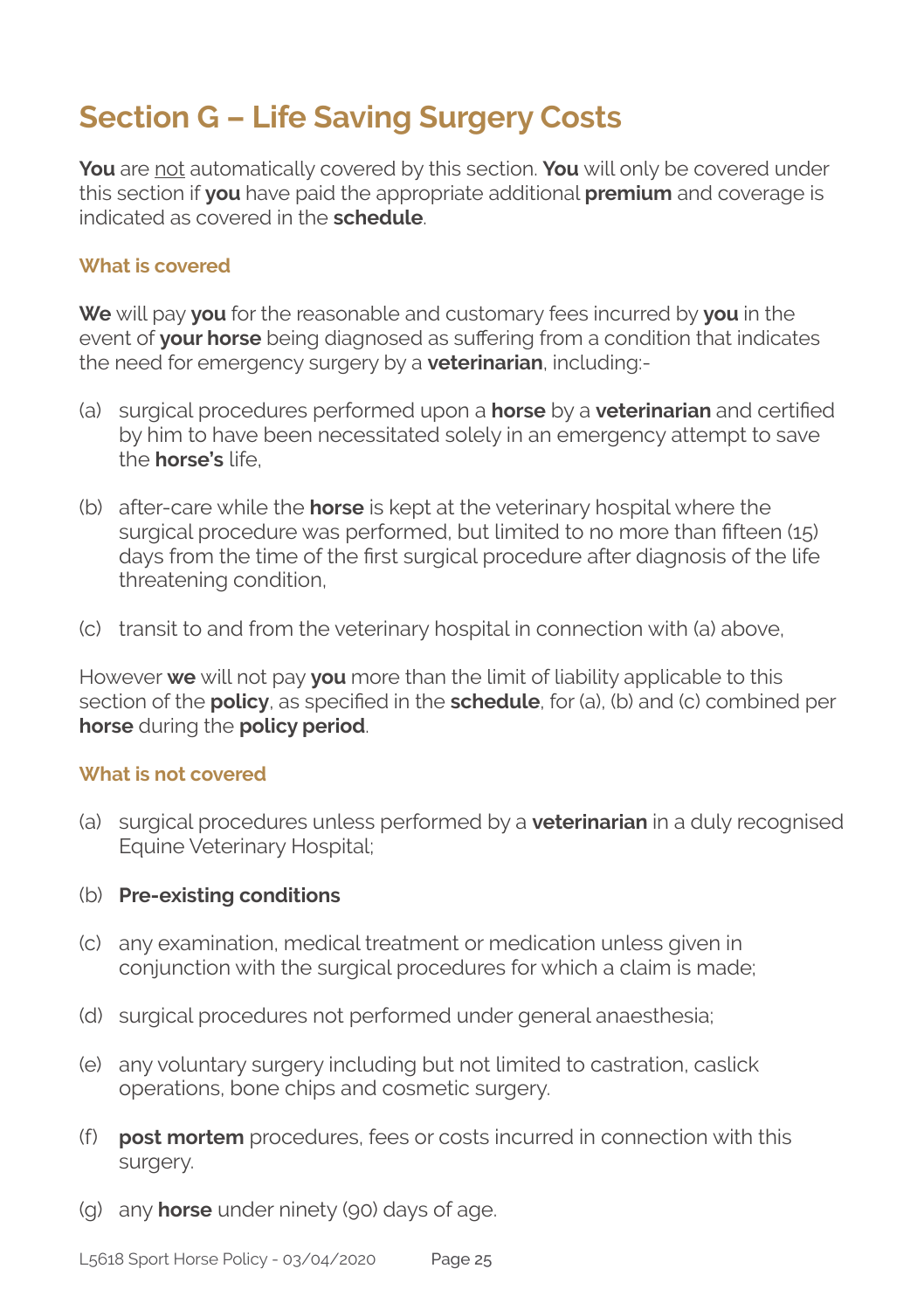Where the limit of liability for the insured **horse** does not represent a 100% interest, lifesaving surgery costs are limited to that applicable for the percentage interest shown in the **schedule**. The **excess** remains that as agreed in the **schedule** for each and every separate incident.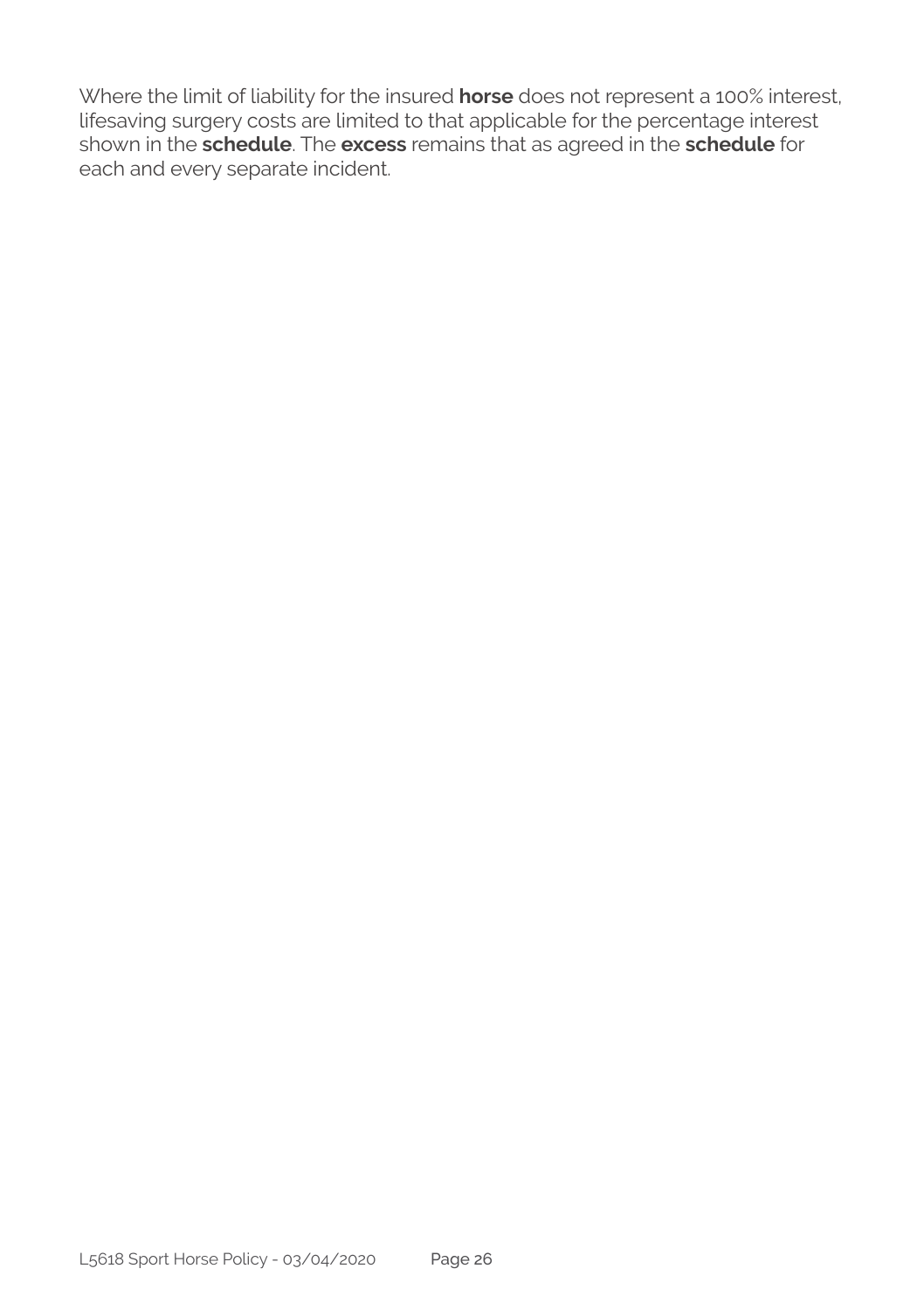### **Section H – Veterinary Fees**

**You** are not automatically covered by this section. **You** will only be covered under this section if **you** have paid the appropriate additional **premium** and coverage is indicated as covered in the **schedule**.

#### **What is covered**

**We** will pay **you** for the reasonable and customary veterinary fees incurred by **you**  for treatment of **your horse** during the **policy period**, due to an illness, disease, lameness, injury or accident that first occurs during the **policy period**.

**We** will not pay **you** more than the limit of liability applicable to this section of the **policy**, as specified in the **schedule**, per **horse** during the **policy period**.

**We** will also deduct the **excess** that applies to this section of the **policy**, as specified in the **schedule**, from each and every separate claim incident occurring during the **policy period**.

#### **What is not covered**

- (a) Any treatment normally associated with the maintenance of a healthy **horse.**
- (b) The veterinary treatment for an illness contracted during the first thirty (30) days from the start of the **policy period**, or the thirty (30) days after the date of addition of the veterinary fees coverage to the **policy**. This exclusion doesn't apply in the event of an accident or colic surgery.
- (c) Any **horse** less than six (6) months or more than seventeen (17) years old.
- (d) Any **horse** used for racing, or the injuries occurring when breaking in or training for racing.
- (e) **Alternative treatments** and feed supplements.
- (f) The costs for transporting the **horse** to or from the veterinary facilities.
- (g) Veterinary treatment unless performed by a **veterinarian**.
- (h) Livery, including the proportion of bills for hospitalisation following surgery which relates to livery.
- (i) Euthanasia or **post mortem** costs or costs relating to disposal of the carcass.
- (j) Non-medical charges including but not limited to post and packaging, completion of claim form, reports or veterinary certificates.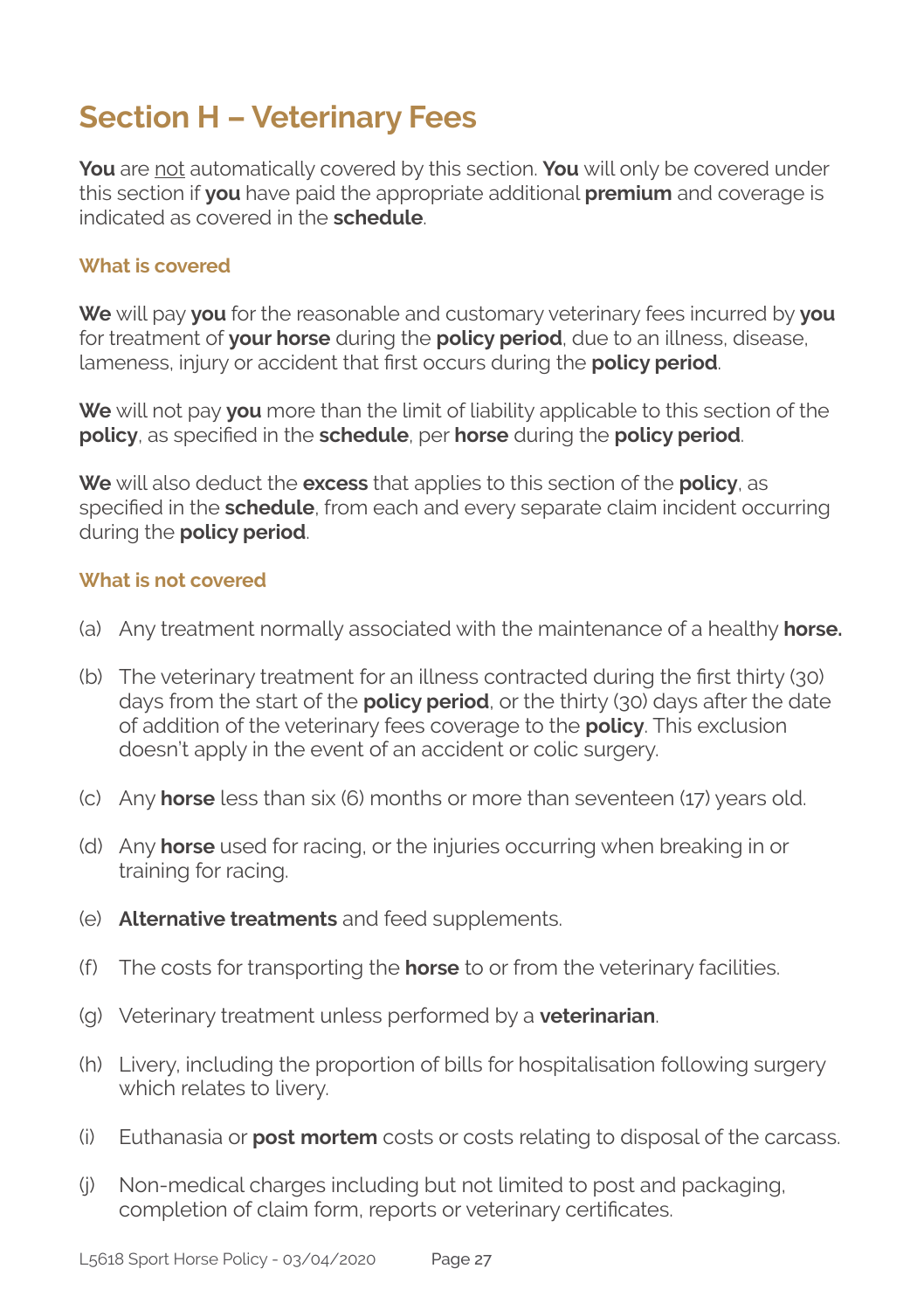- (k) Behavioural problems or vices unless established and certified by the **veterinarian** to have been caused by the direct result of an accident, injury, illness, or disease contracted during the **policy period**.
- (l) Any dental procedure not determined to be medically necessary due to an accident, injury, illness, or disease.
- (m) Any farrier services including related consulting expense, corrective shoeing and therapeutic shoeing, whether or not medically necessitated or prescribed by a **veterinarian**.
- (n) Routine costs for pregnancy and/or foaling, except for complications arising out of pregnancy or foaling.
- (o) Castration, unless post-surgical complications arise.
- (p) Any elective or voluntary medical treatment, including but not limited to castration, Caslicks surgery, EIPH or Laryngeal Hemiplegia or any related or subsequently related treatment; cosmetic surgery or any related or subsequently related treatment; any preventative, elective, performance enhancing or voluntary medical treatment.
- (q) Any congenital birth defect including but not limited to umbilical or scrotal hernia, undescended testicles, cryptorchidism, contracted tendons, club foot, etc., whether or not evident at the start of the **policy period**.
- (r) Any costs incurred for post-operative treatment in the clinic more than ten (10) days after surgery (or thirty (30) days in the case of Orthopaedic Surgery).
- (s) Vaccinations or inoculations.
- (t) Any surgery cost relating the removal or treatment of bone chips or Osteochondritis Dissecans.
- (u) Any claim arising out of a **pre-existing condition**.
- (v) Any costs incurred more than twelve (12) months after the date of the injury or date of onset of the illness.
- (w) Any claim not advised to **us** within the **policy period**.

Where the limit of liability for the insured **horse** does not represent a 100% interest, veterinary fees are limited to that applicable for the percentage interest shown in the **schedule**. The **excess** remains that as agreed in the **schedule** for each and every separate incident.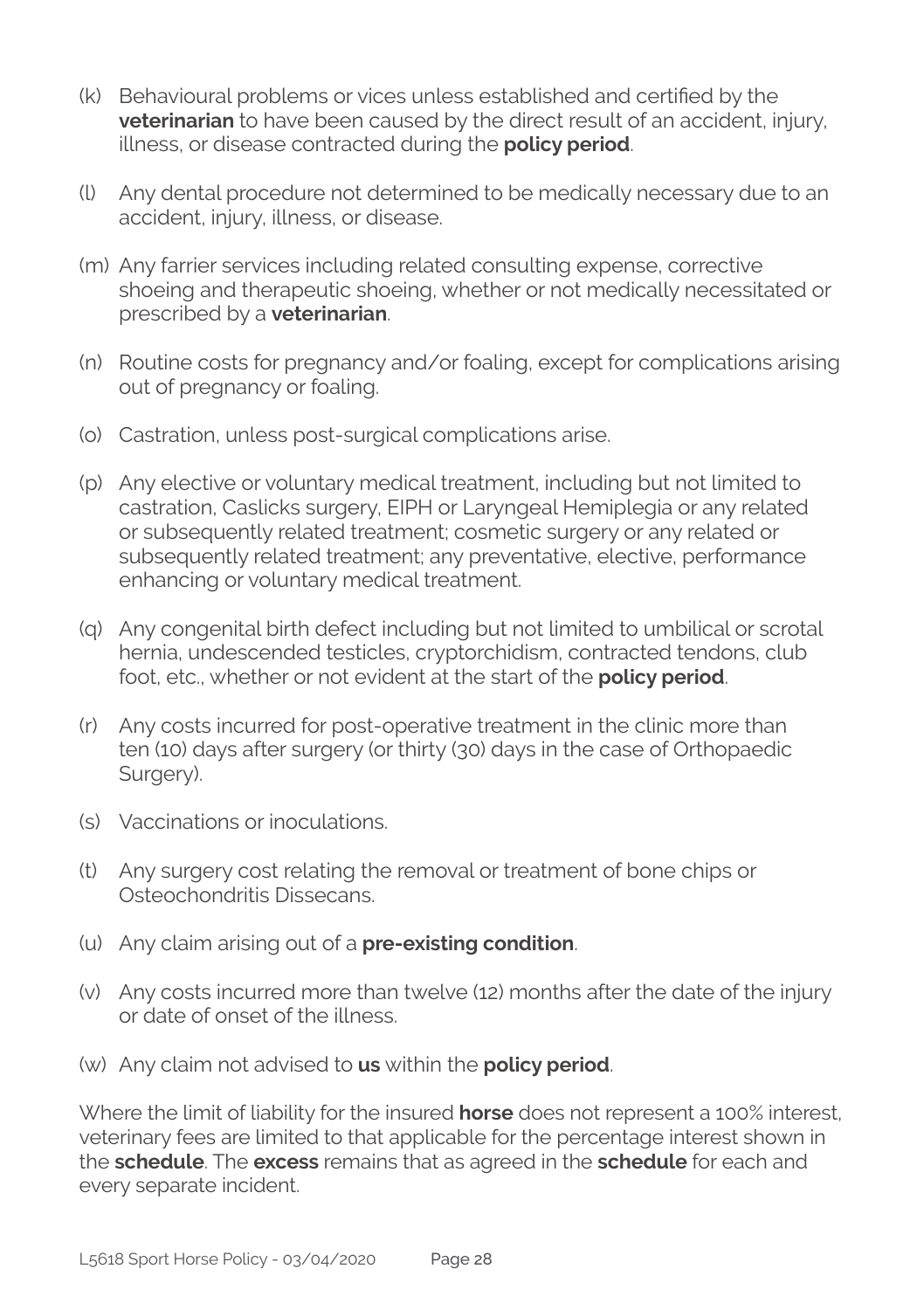### **Section I – Stallion Permanent Disability**

**You** are not automatically covered by this section. **You** will only be covered under this section if **you** have paid the appropriate additional **premium** and coverage is indicated as covered in the **schedule**.

#### **What is covered**

**We** will pay **you** up to the **agreed value** specified in the **schedule**, in the event of **your stallion** becoming, during the **policy period**, totally and permanently:

- (a) **impotent**,
- (b) **infertile** or
- (c) incapable of **serving mares**

as a result of an accident, injury, illness or disease, that is first occurring and first manifesting itself and reported to **us** during the **policy period**.

#### **What is not covered**

**We** do not cover death, theft or **humane destruction** of the **stallion** under this section.

**We** do not cover sub-fertility of the **stallion** or temporary infertility of the **stallion**  under this section.

#### **Specific conditions in the event of a claim**

In the event of any uncertainty or dispute between our **veterinarian** and **your veterinarian** as to whether such accident, injury, illness or disease, has caused the **stallion** to be totally and permanently **impotent**, **infertile** or incapable of **serving mares**, if **you** and **we** agree, then a third **veterinarian** mutually agreed upon by the two appointed **veterinarians** shall render an independent opinion which will be final and binding upon **you** and **us**. The fees of the appointed **veterinarian** shall be paid by the party making the appointment and the fee of the mutually agreed **veterinarian** shall be apportioned equally between **you** and **us**.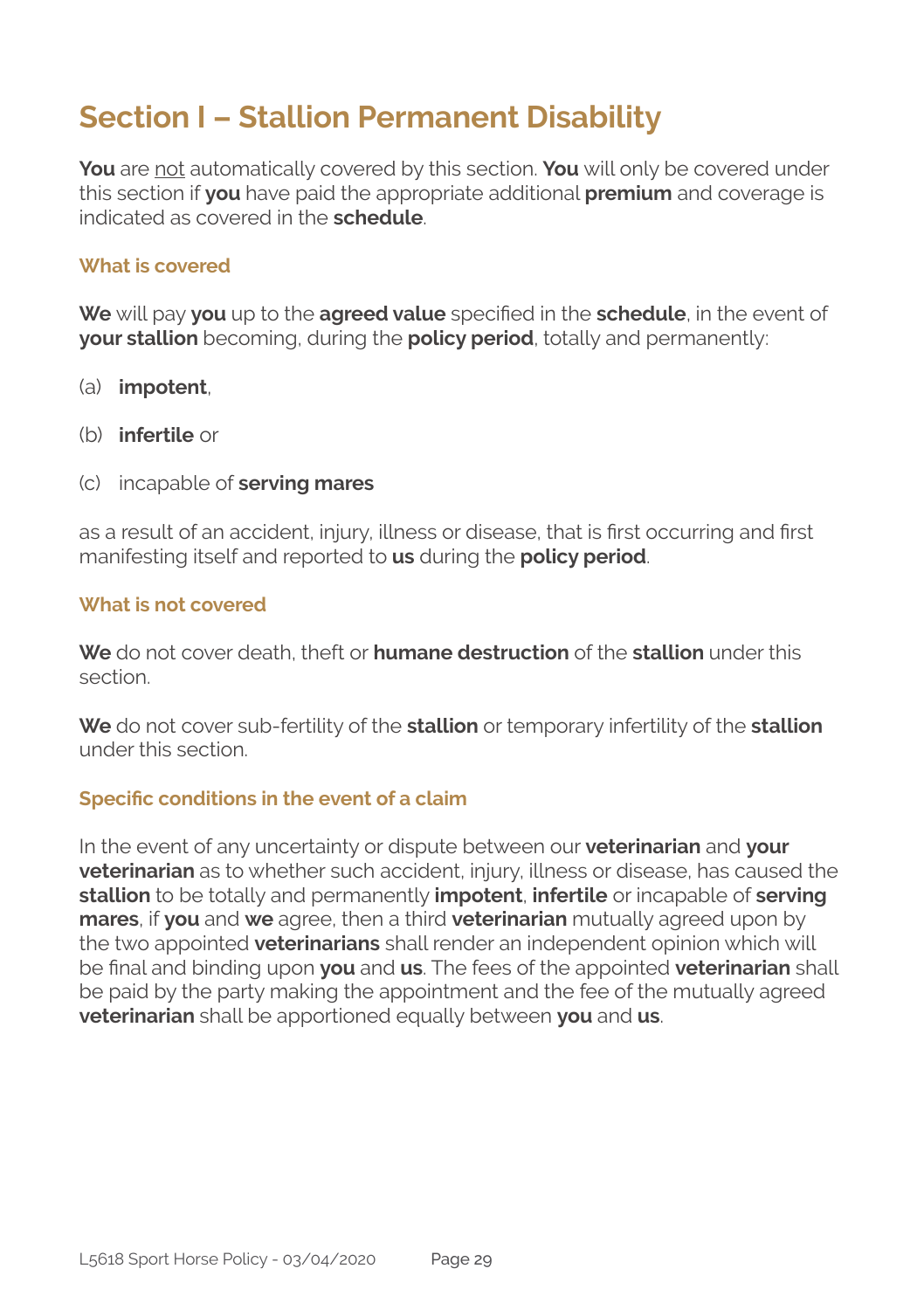In the event of any payment under this policy **we** reserve the right to take title and possession of the **stallion**, however:

- (a) In the event of a claim for 100% interest in the **stallion**, **we** have the right to take undisputed ownership of the **stallion**. Failure or inability to deliver undisputed ownership of the **stallion** live to us as salvage will void this section of the **policy** and **we** will not pay any related claim.
- (b) In the event of a claim for less than 100% of each and every one of the shares in the **stallion**, or for less than 100% ownership interest in the **stallion** if not syndicated, **we** have the right to take undisputed title to and possession of any interest in the **stallion** for which claims have been made. Payment of a claim under this section of the **policy** entitles **us** to all rights under the Syndicate, Partnership, Joint Ownership or other similar agreement. Failure or inability to deliver title to and possession of any undisputed interest in the **stallion** for which claims have been made will void this section of the **policy** and **we** will not pay any related claim.
- (c) In the event of settlement by **us** of a claim under this section all other insurance provided under the **policy** and provided under any other endorsements to the **policy** in respect of the **horse** is automatically terminated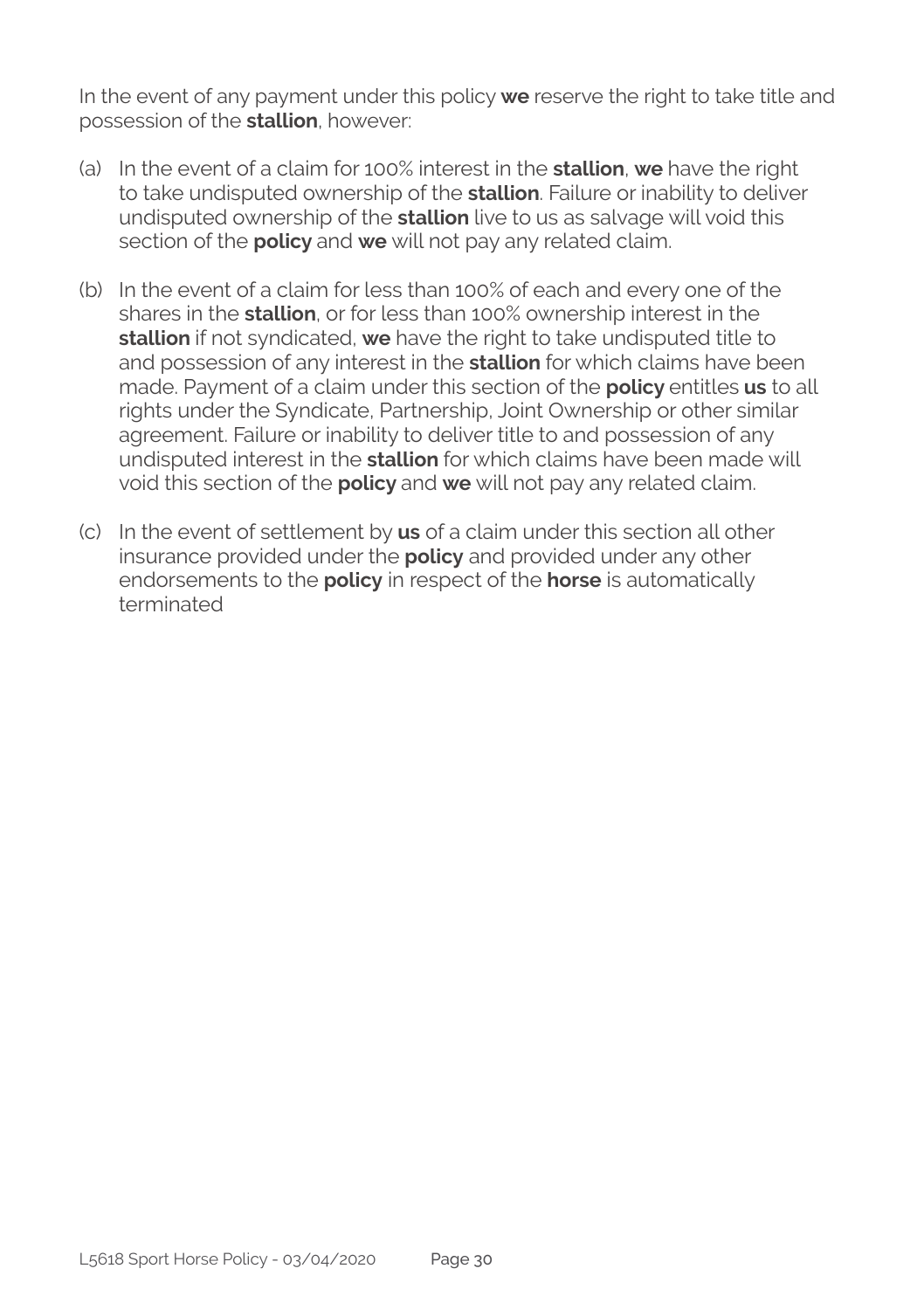### **Section J – Permanent Loss of Use**

**You** are not automatically covered by this section. **You** will only be covered under this section if **you** have paid the appropriate additional **premium**, provided **us** with the required veterinary documents which **we** have agreed and coverage is indicated as covered in the **schedule**.

#### **What is covered**

**We** will pay **you** up to but not exceeding seventy five per cent (75%) of the **agreed value** specified in the **schedule** if, during the **policy period** and in the opinion of **your** and **our veterinarian**, **your horse** is rendered permanently incapable of fulfilling the purpose for which it is kept or employed as stated in the **schedule**  and such incapacity justifies the destruction of the **horse** for economic reasons.

The permanent incapacity referred to above must result from an accident, injury, illness or disease first occurring and first manifesting itself during the **policy period**, and **you** must as soon as possible, and in any event before the expiration of this **policy**, provide **us** with written notice of the accident, injury, illness or disease.

#### **What is not covered**

**We** will not cover any **horse** that is being reared, trained or used for racing under this section of the **policy**.

**We** will not make any payment for any loss:

- (a) as a result of blemishing;
- (b) due to the inability of the **horse** to breed;
- (c) as a result of a **horse** being barred from participating in shows by virtue of competition regulations, the exclusion being applicable only with respect to any **horse** suffering from a wind condition or which has been operated on for such conditions;
- (d) as a result of lack of ability or suitability or behavioural problems;
- (e) as a result of a **pre-existing condition**.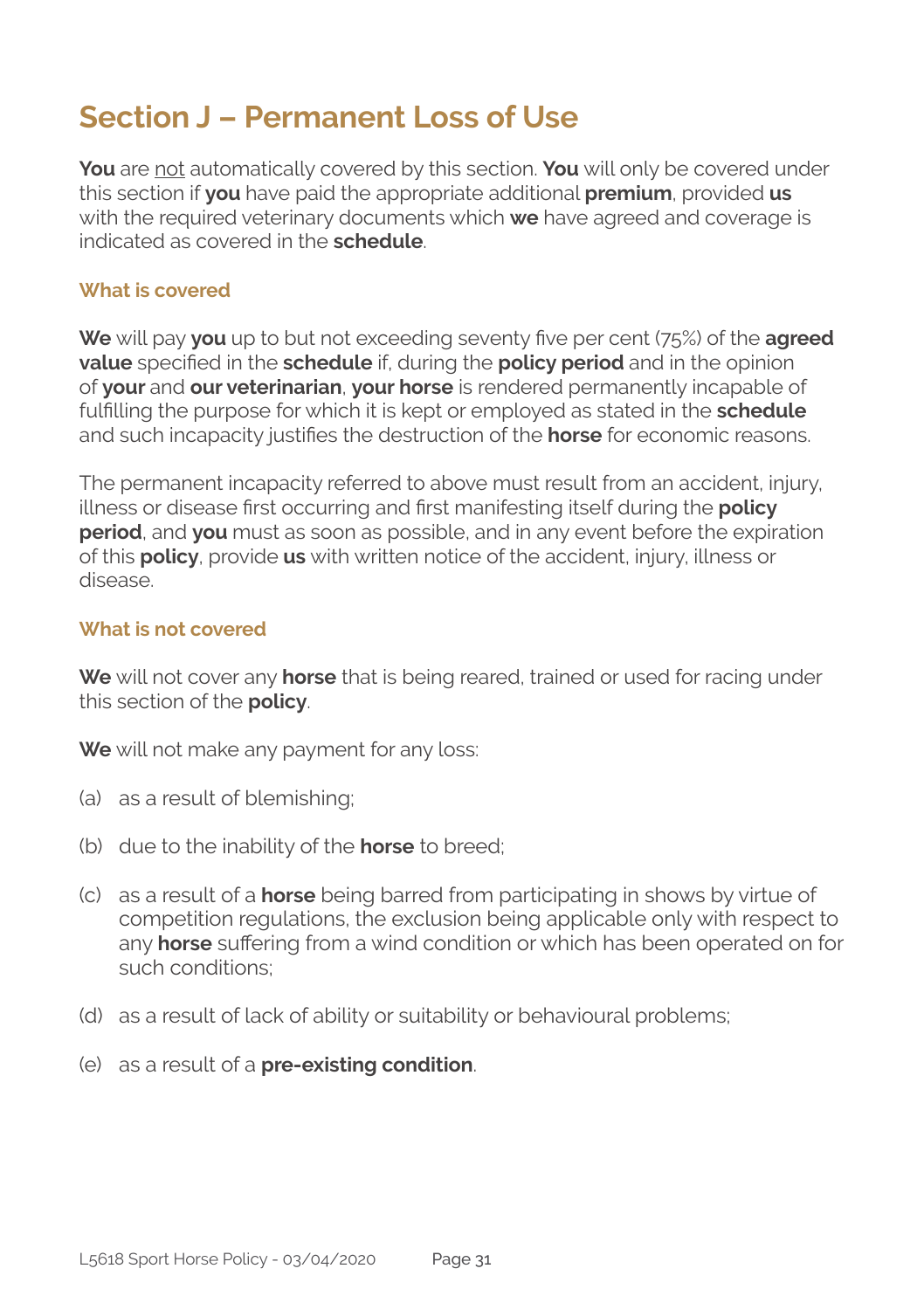#### **Specific conditions in the event of a claim**

In the event of a disagreement between **your** and **our veterinarian** over the permanent incapacity of the **horse**, **you** and **we** may agree to refer the matter to an independent **veterinarian** agreed upon by **you** and **us** who will provide an independent decision. The decision of the independent **veterinarian** will be binding on **us** but not binding on **you**. The fees of the appointed **veterinarian** shall be paid by the appointing party, and the fee of the mutually agreed independent **veterinarian** shall be shared equally between **you** and **us**.

In the event of any payment under this policy **we** reserve the right to take title and possession of the **horse**, however:

- (a) In the event of **us** not electing to take ownership of the **horse** and **you** do not elect to keep the **horse**; a certificate of destruction is required to be attached to the claim form before **we** will agree to make any payment.
- (b) If, in the event of a claim accepted by **us**, **you** elect to keep the **horse** for personal pleasure purposes only and in retirement from any competition use or as a breeding **horse**, **you** must at **your** own expense have the **horse** marked in accordance with **our** requirements and provide **us** with a copy of an appropriate certification that the marking has been carried out before **we**  agree to make any payment.
- (c) In the event of settlement by **us** of a claim under this section all other insurance provided under the **policy** and provided under any other endorsements to the **policy** in respect of the **horse** is automatically terminated.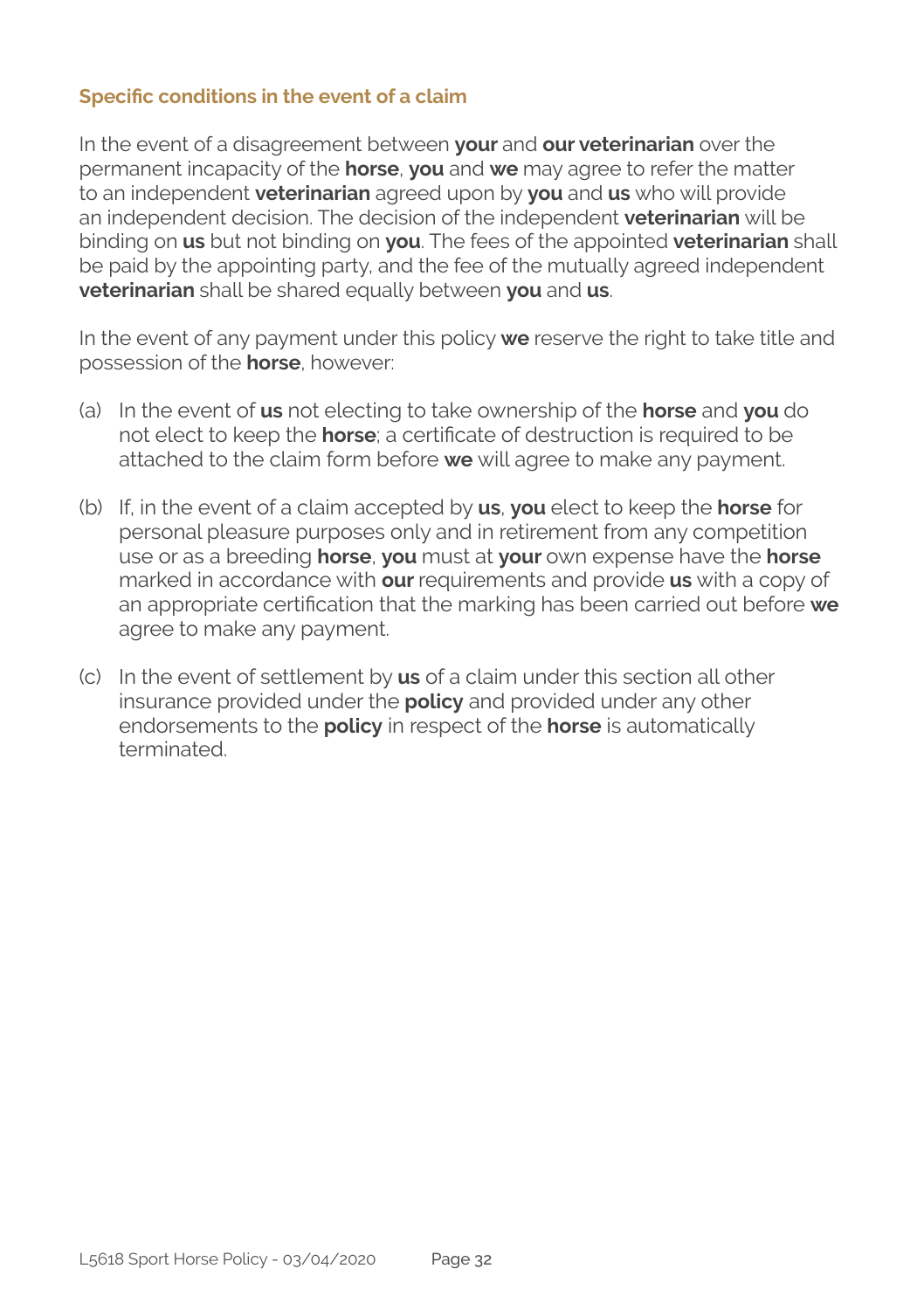### **Section K – Permanent Loss of Use due to accidental external injury**

**You** are not automatically covered by this section. **You** will only be covered under this section if **you** have paid the appropriate additional **premium**, provided **us** with the required veterinary documents which **we** have agreed and coverage is indicated as covered in the **schedule**.

#### **What is covered**

**We** will pay **you** up to but not exceeding seventy five per cent (75%) of the **agreed value** specified in the **schedule** if, during the **policy period** and in the opinion of **your** and **our veterinarian**, **your horse** is rendered permanently incapable of fulfilling the purpose for which it is kept or employed as stated in the **schedule**  and such incapacity justifies the destruction of the **horse** for economic reasons.

The permanent incapacity referred to above must result from an accidental external injury, which causes a visible external wound, first occurring and first manifesting itself during the **policy period**, and **you** must as soon as possible, and in any event before the expiration of this **policy**, provide **us** with written notice of the accidental external injury.

#### **What is not covered**

**We** will not cover any **horse** that is being reared, trained or used for racing under this section of the **policy**.

**We** will not make any payment for any loss:

- (a) as a result of blemishing;
- (b) due to the inability of the **horse** to breed;
- (c) as a result of a **horse** being barred from participating in shows by virtue of competition regulations, the exclusion being applicable only with respect to any **horse** suffering from a wind condition or which has been operated on for such conditions;
- (d) as a result of lack of ability or suitability or behavioural problems.
- (e) that is not as a direct result of an accidental, external and violent injury which causes a visible external wound;
- (f) as a result of a **pre-existing condition**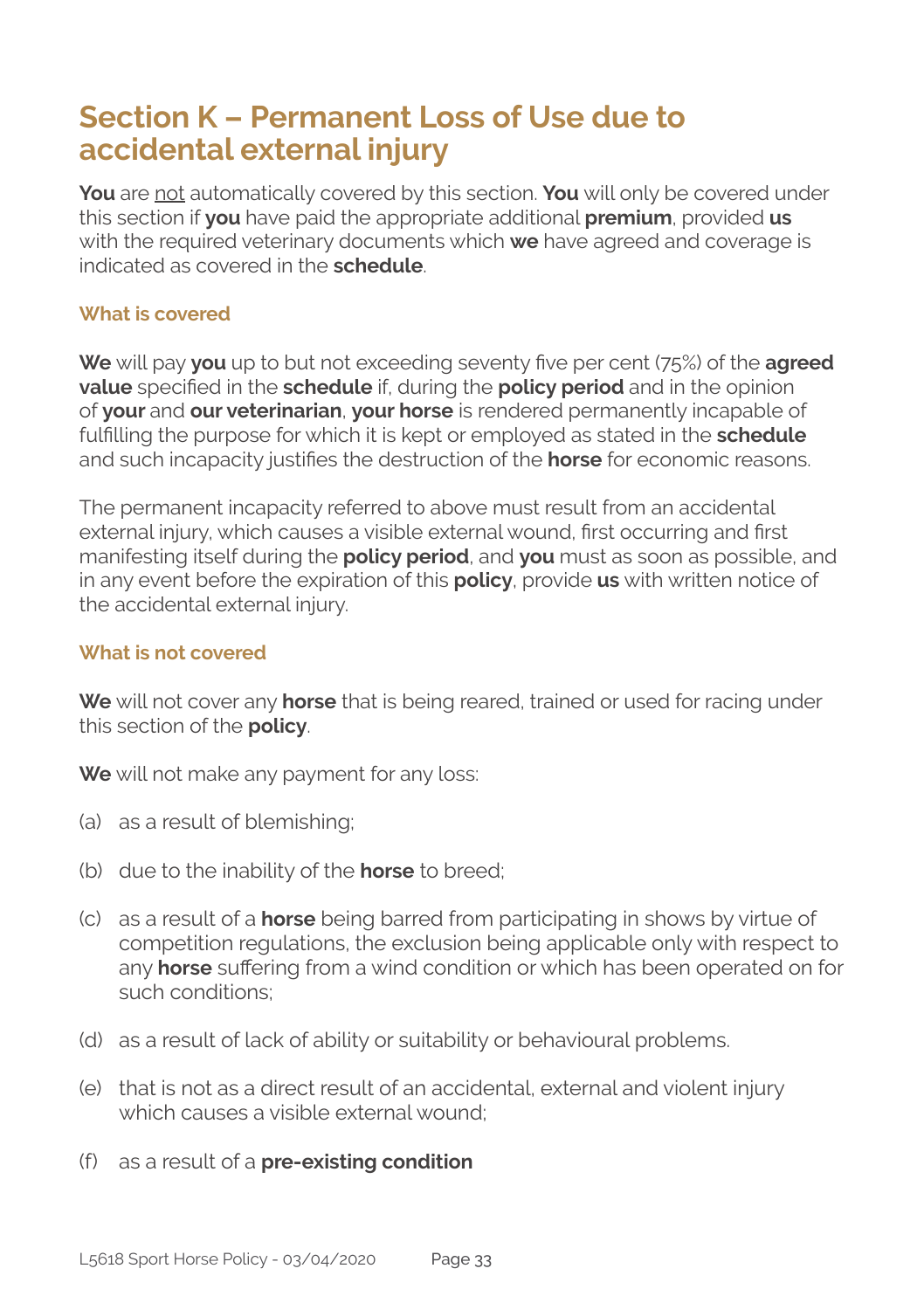#### **Specific conditions in the event of a claim**

In the event of a disagreement between **your** and **our veterinarian** over the permanent incapacity of the **horse**, **you** and **we** may agree to refer the matter to an independent **veterinarian** agreed upon by **you** and **us** who will provide an independent decision. The decision of the independent **veterinarian** will be binding on **us** but not binding on you. The fees of the appointed **veterinarian** shall be paid by the appointing party, and the fee of the mutually agreed independent **veterinarian** shall be shared equally between **you** and **us**.

In the event of any payment under this policy **we** reserve the right to take title and possession of the **horse**, however:

- (a) In the event of **us** not electing to take ownership of the **horse** and **you** do not elect to keep the **horse**; a certificate of destruction is required to be attached to the claim form before **we** will agree to make any payment.
- (b) If, in the event of a claim accepted by **us**, **you** elect to keep the **horse** for personal pleasure purposes only and in retirement from any competition use or as a breeding **horse**, **you** must at **your** own expense have the **horse** marked in accordance with **our** requirements and provide **us** with a copy of an appropriate certification that the marking has been carried out before **we**  agree to make any payment.
- (c) In the event of settlement by **us** of a claim under this section all other insurance provided under the **policy** and provided under any other endorsements to the **policy** in respect of the **horse** is automatically terminated.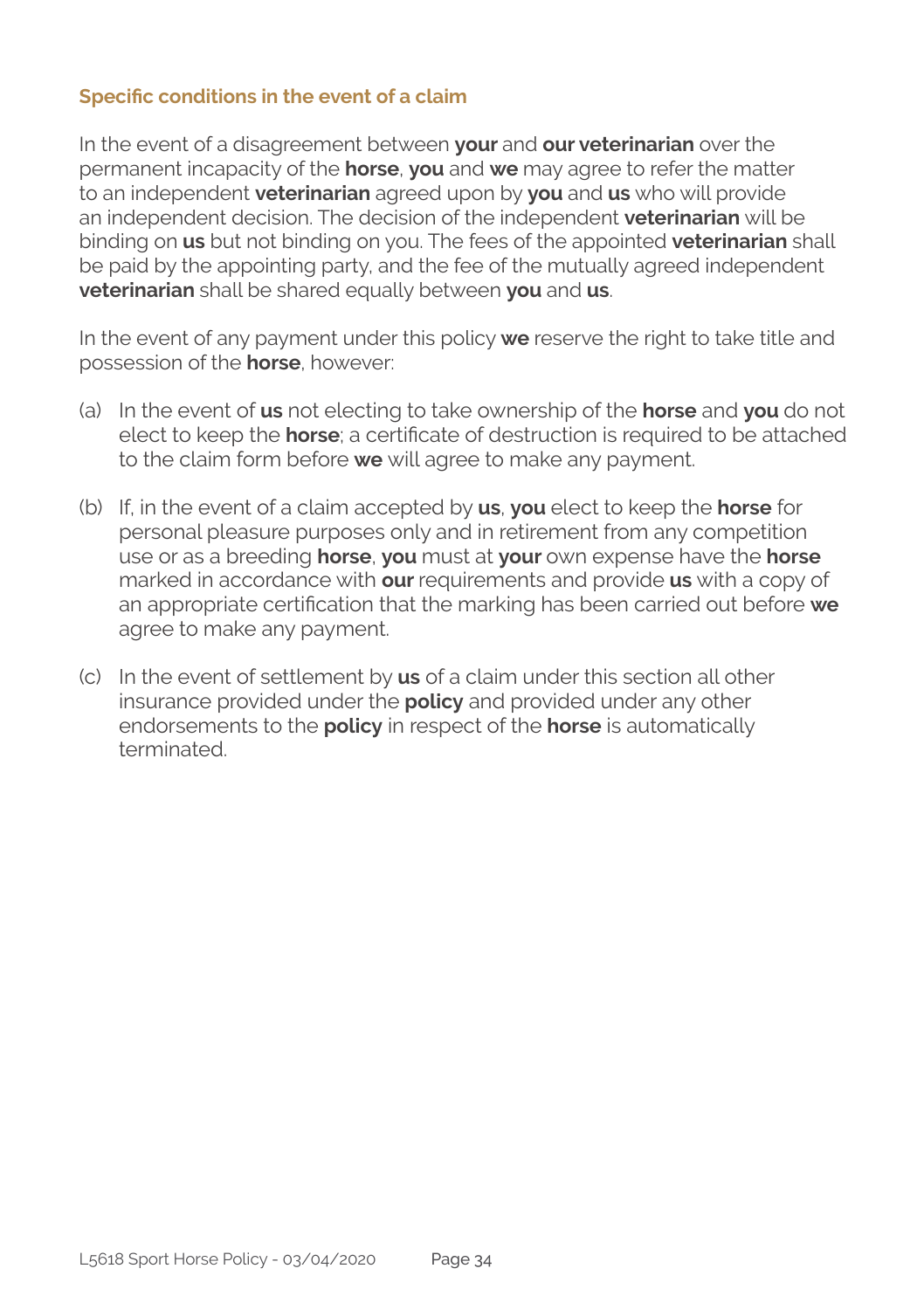### **Section L - Saddlery and Tack**

**You** are not automatically covered by this section. **You** will only be covered under this section if **you** have paid the appropriate additional **premium**, provided **us** with the required documents which **we** have agreed and coverage is indicated as covered in the **schedule**.

#### **What is covered**

In the event of theft or accidental loss of or damage to **saddlery and tack** occurring anywhere within the geographical limits of the **policy we** will pay at **our**  discretion either:

- (a) the costs to repair the damaged **saddlery and tack**, or
- (b) the replacement value of the **saddlery and tack** that has been lost, stolen or destroyed for items purchased by **you** when new and which are less than twelve (12) months old at the time of loss, or
- (c) the **market value** of the **saddlery and tack** that has been lost, stolen or destroyed for used second hand items purchased by **you** or items purchased new by **you** which are twelve (12) months old at the time of loss.

**We** will not pay more than the limit of liability noted on the **schedule** for **saddlery and tack** during any one **policy period**.

Special Conditions applicable to this Section

- (a) If **we** pay a claim under this section of **your policy we** will immediately reduce the limit of liability of **your saddlery and tack** by the amount **we** have paid. If **we** agree **you** may reinstate cover for replacement **saddlery and tack** subject to payment of an additional **premium** at the full annual rate;
- (b) If **you** have not insured for its full value all the **saddlery and tack you** own for **your horse we** will only pay a percentage of **your** claim based upon how much of the full value **you** have insured **your saddlery and tack** for represents;
- (c) **You** must notify the Police as soon as **you** become aware **your saddlery and tack** has been lost, stolen or deliberately damaged;
- (d) If following loss or theft **your saddlery and tack** is found **you** must immediately repay the full amount **we** have paid **you**.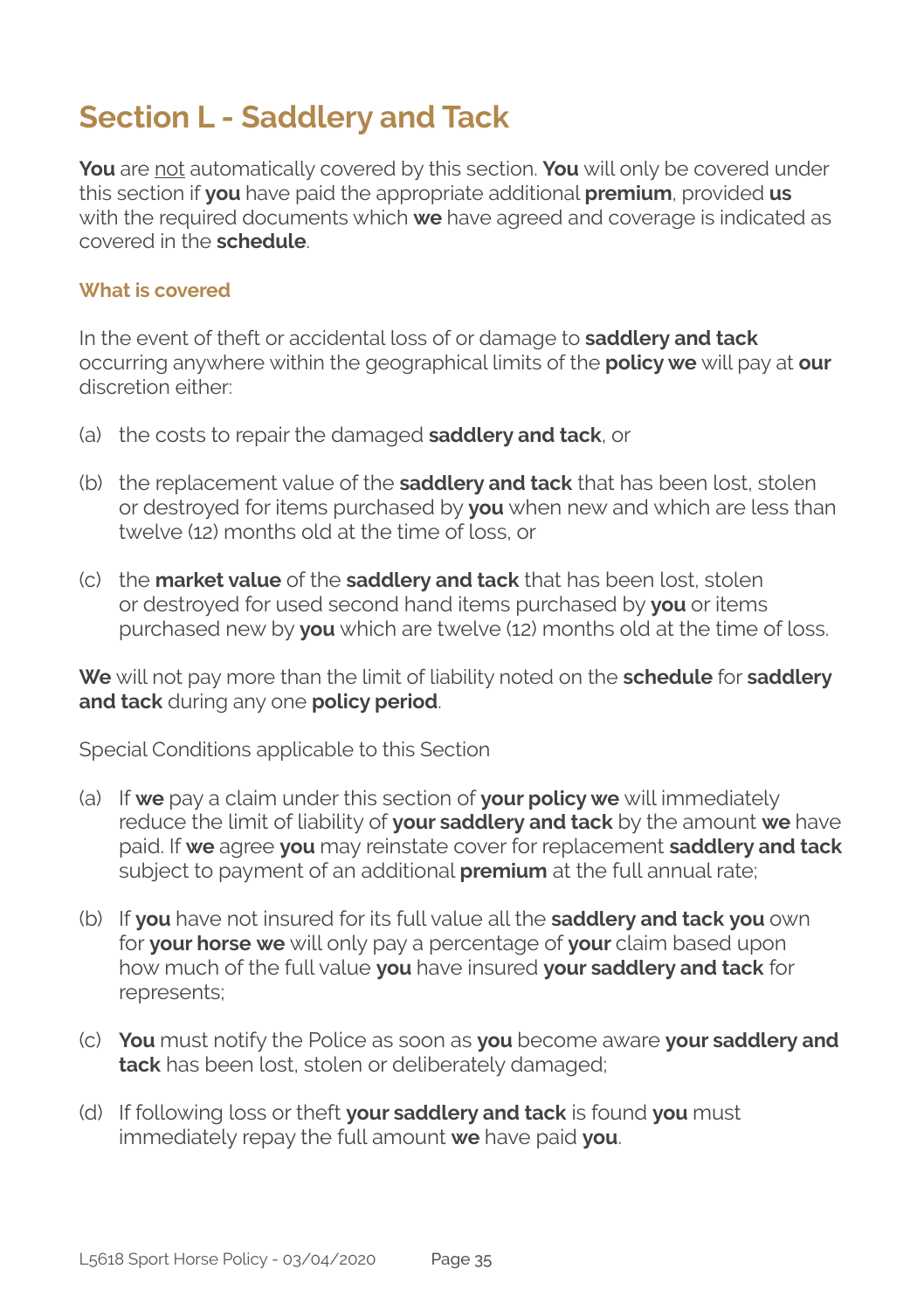#### **What is not covered**

- (a) In the event of accidental loss or damage the first GBP100 or ten per cent (10%) of the amount of each and every loss, whichever is the greater is not covered;
- (b) the **excess** as shown in **your schedule**;
- (c) any amount arising from loss or damage in respect of wear and tear, depreciation, moth, vermin, mould, rust, or any process of cleaning, repairing, restoring, or renovation, or the action of light or atmospheric conditions or any other progressive cause;
- (d) any amount for clothing and personal effects;
- (e) any amount for horse rugs and blankets, grooming equipment and clippers;
- (f) any amount for loss or theft of **saddlery and tack** left unattended unless from:
- fi) a **locked building**; or
- fii) the locked boot or covered luggage area or any other specially designed covered area of a locked vehicle;
- (g) any amount for loss or theft of **saddlery and tack** until thirty (30) days without recovery after the loss or theft was reported to **us**;
- (h) any amount for any loss or damage purposefully caused by **you** or any member of **your** household or any employee;
- (i) any amount if **your saddlery and tack** is used by **you** or any other person or by a riding school for business or professional use except by **you** or **your**  immediate family;
- (j) any amount to have **your saddlery and tack** adjusted to fit any **horse**;
- (k) any amount in respect of unexplained disappearance or unexplained or inventory shortage.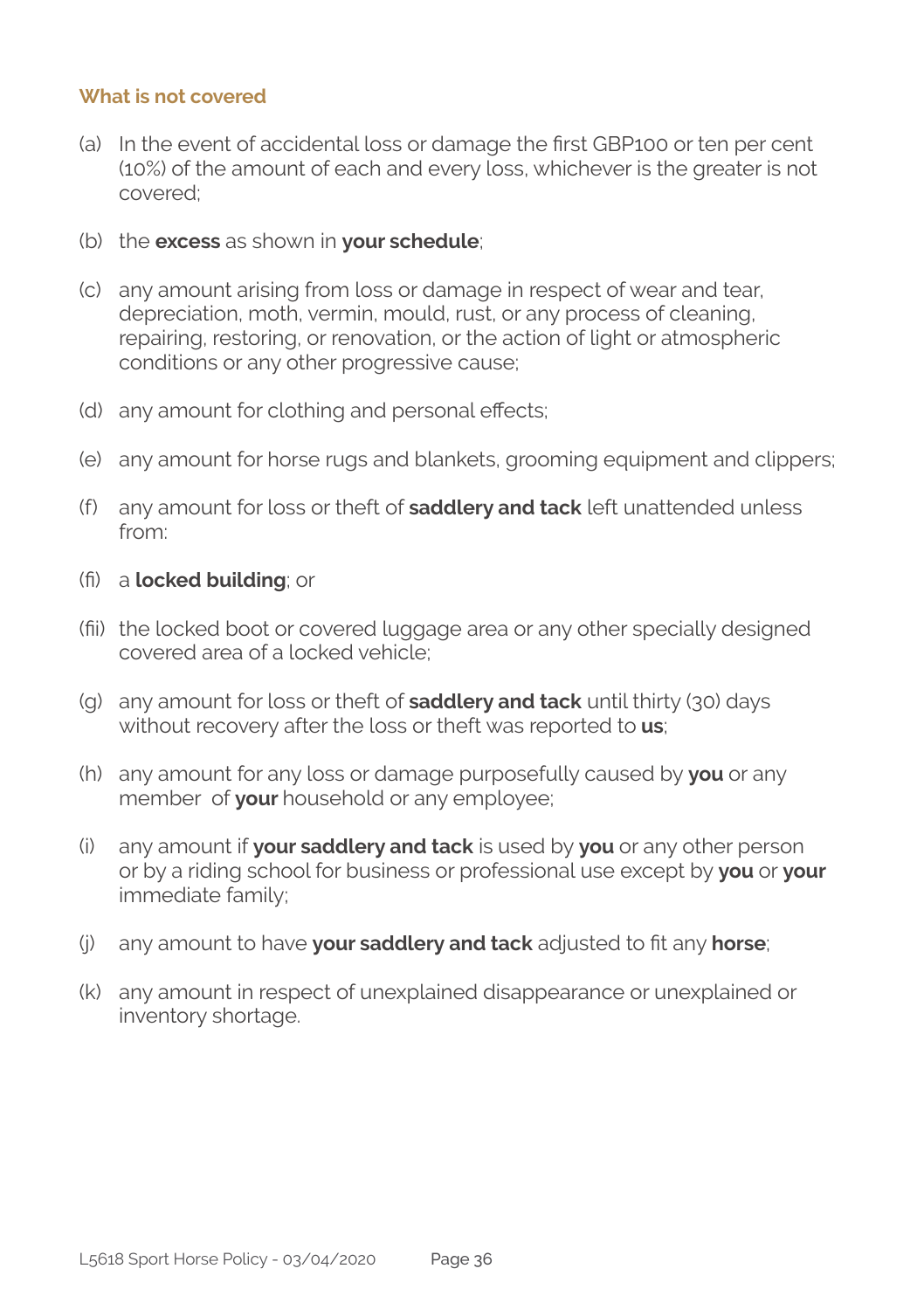### **General policy conditions**

General terms which apply to the whole of this **policy**

#### **Extension of coverage on a sick or injured horse under Section A, C or E**

If, at expiry of this **policy**, **your horse** is still suffering from an accident, illness, sickness or disease that has occurred and been reported to **us** within the **policy period**, then **we** agree to cover the **horse** for a further twelve (12) months for that condition, from the expiry date of the **policy**. This only applies to Sections A, C, & E of this **policy** and to horses that are aged seventeen (17) years old or less at expiry of the **policy**.

This extension of coverage is reduced to ninety (90) days from expiry date of the **policy** if **you** choose not to renew the **policy** with us or if **your horse** is aged eighteen (18) years old or above.

#### **Extension of coverage on a sick or injured horse under Section I, J or K**

If, at expiry of this **policy**, **your horse** is still suffering from an accident, illness, sickness or disease that has occurred and been reported to **us** within the **policy period**, but it is still unproven whether the condition is total and permanent in nature, then **we** agree to allow a further twelve (12) months from the date of onset of the condition for the claim to be proven. This only applies to Sections I, J or K of this **policy**.

#### **Your private data**

**We** are committed to protecting **your** privacy. Insurance involves the use and disclosure of **your** data to various insurance participants such as intermediaries, insurers and reinsurers. If **you** would like to know how **we** deal with any data **you**  may have provided **us**, please contact **your broker** who will provide **you** with **our**  contact details.

#### **Other insurance**

If there is a loss which is covered under this **policy** and another policy, **we** will only pay **our** share of the loss and the loss cannot be any greater than the **agreed value**. This is worked out by using the same ratio as the limit of liability stated in the **schedule** bears to the total amount of all insurance covering the **horse**.

#### **Territory covered**

**Your horse** is only covered whilst in those territories or countries which are listed in the **schedule**.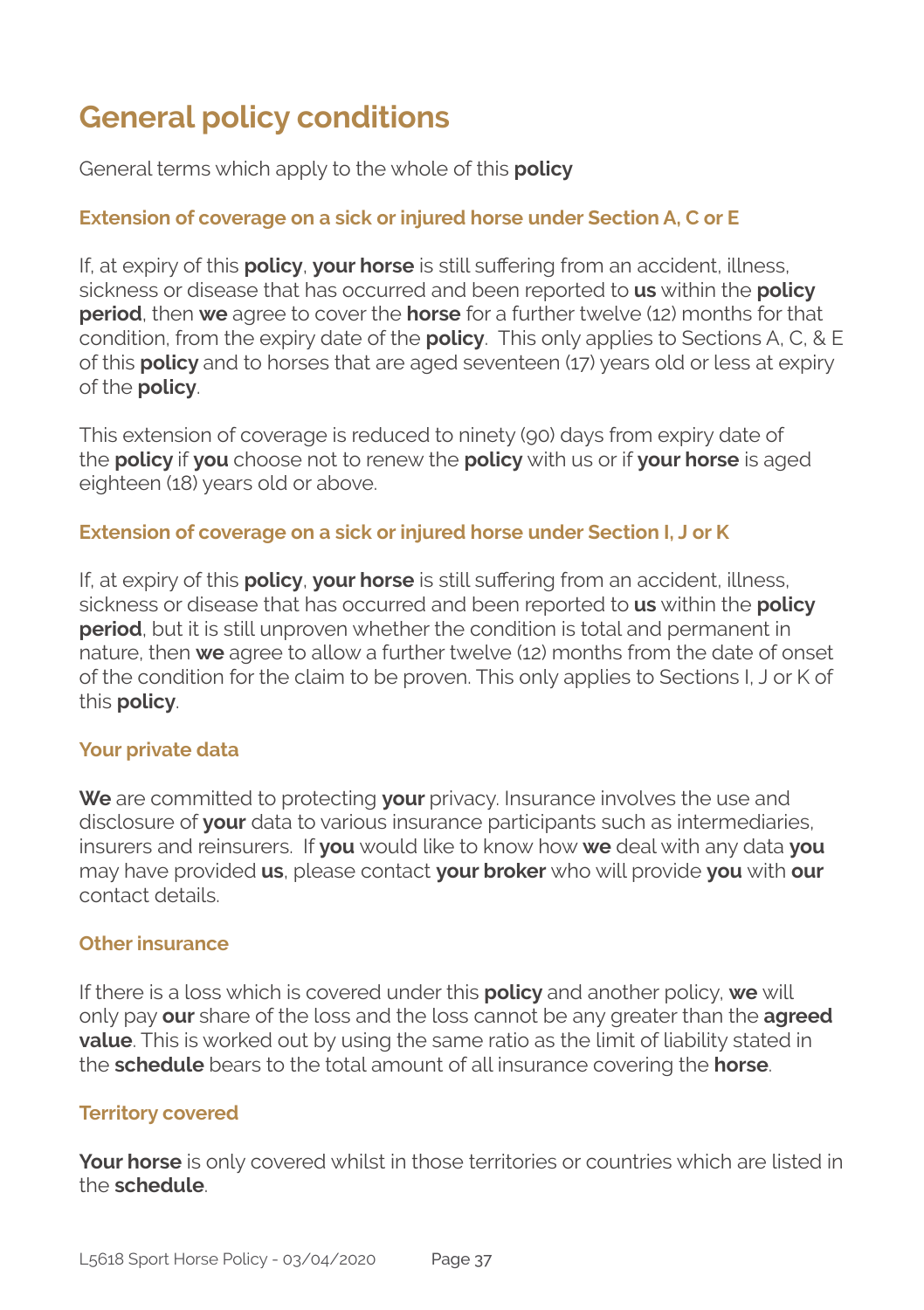#### **Transit**

**Your horse** is covered for all air, sea and road transits within the territories or countries which are listed in the **schedule**.

#### **Choice of law and jurisdiction**

**You** and **we** are free to choose the law applicable to this **policy**. Unless specifically agreed to the contrary this **policy** shall be governed by the laws of England and Wales and subject to the exclusive jurisdiction of the courts of England.

Any term in this **policy** which conflicts with the law which applies to the country in which **you** live shall be amended to conform to that law.

#### **Sanctions**

**We** will not provide any benefit under this **policy** to the extent of providing cover, payment of any claim or the provision of any benefit where doing so would breach any sanction, prohibition or restriction imposed by law or regulation.

#### **Our right to subrogate against third parties**

If **we** make any payment to **you** under this **policy** then any rights **you** have of recovery from a third party, to the extent of such payment, are transferred to **us** and **we** shall be entitled, at **our** own expense to sue in **your** name for recovery of the payment **we** have made to **you**.

To assist **us** with this **you** must provide **us** with all documents and give **us** all the reasonable assistance **you** can to secure such rights and remedies. **You** must not do anything to jeopardise or extinguish the rights against a third party or parties to which **we** are entitled, and shall take all necessary steps to preserve such rights.

#### **Rights of third parties**

A person who is not a party to this contract has no right under the Contracts (Rights of Third Parties) Act 1999 to enforce any term of this contract but this does not affect any right or remedy of a third party which exists or is available apart from that Act.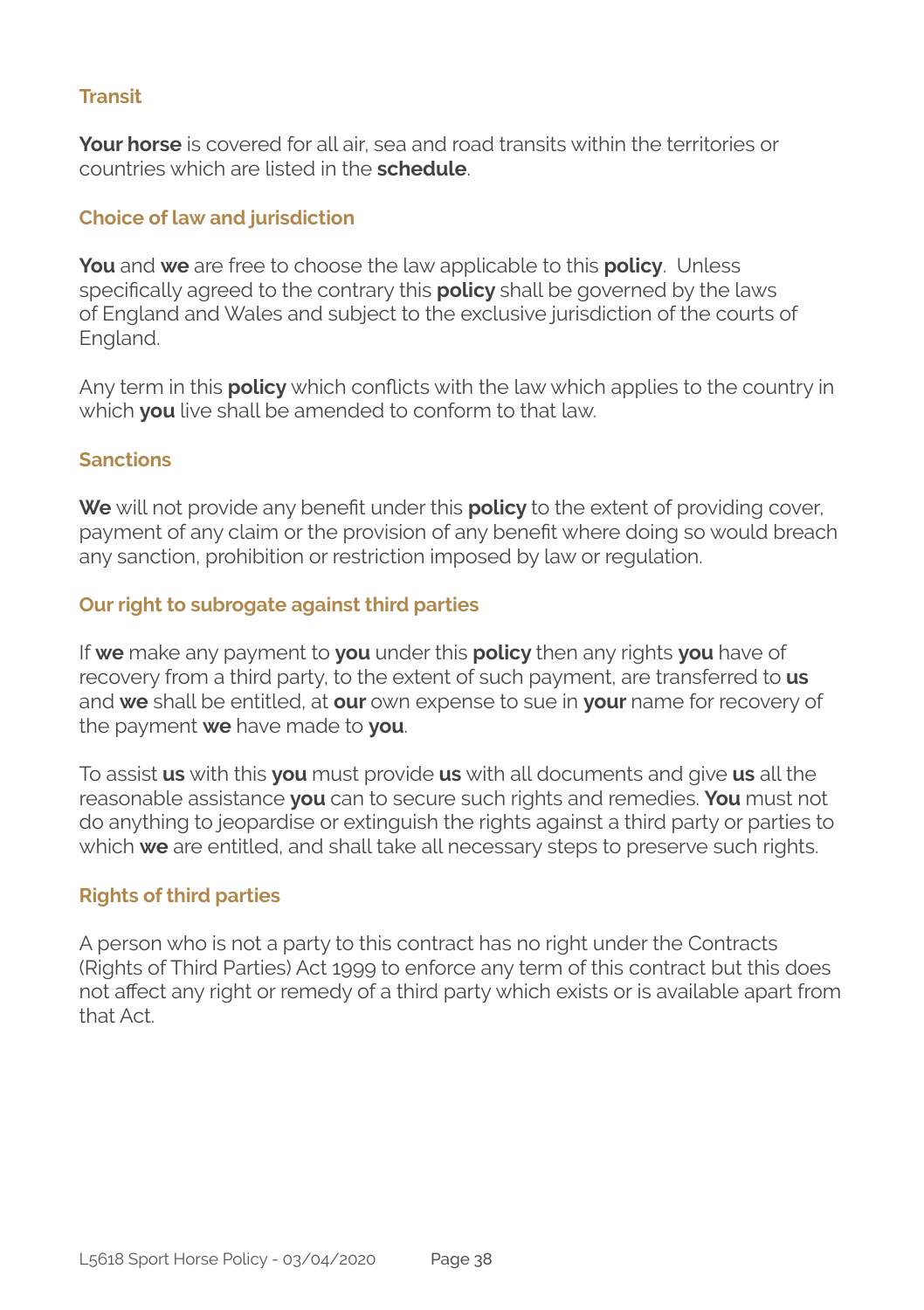#### **Fraudulent claims**

- 1 If **you** make a fraudulent claim under this policy, **we**:
	- (a) are not liable to pay the claim; and
	- (b) may recover from **you** any sums paid by **us** to **you** in respect of the claim; and
	- (c) may by notice to **you** treat this **policy** as having been terminated with effect from the time of the fraudulent act.
- 2 If **we** exercise **our** right under clause 1. c) above:
	- (a) **we** shall not be liable to **you** in respect of a relevant event occurring after the time of the fraudulent act. A relevant event is whatever gives rise to **our** liability under this **policy** (such as the occurrence of a loss, the making of a claim, or the notification of a potential claim); and
	- (b) **we** need not return any of the premiums paid.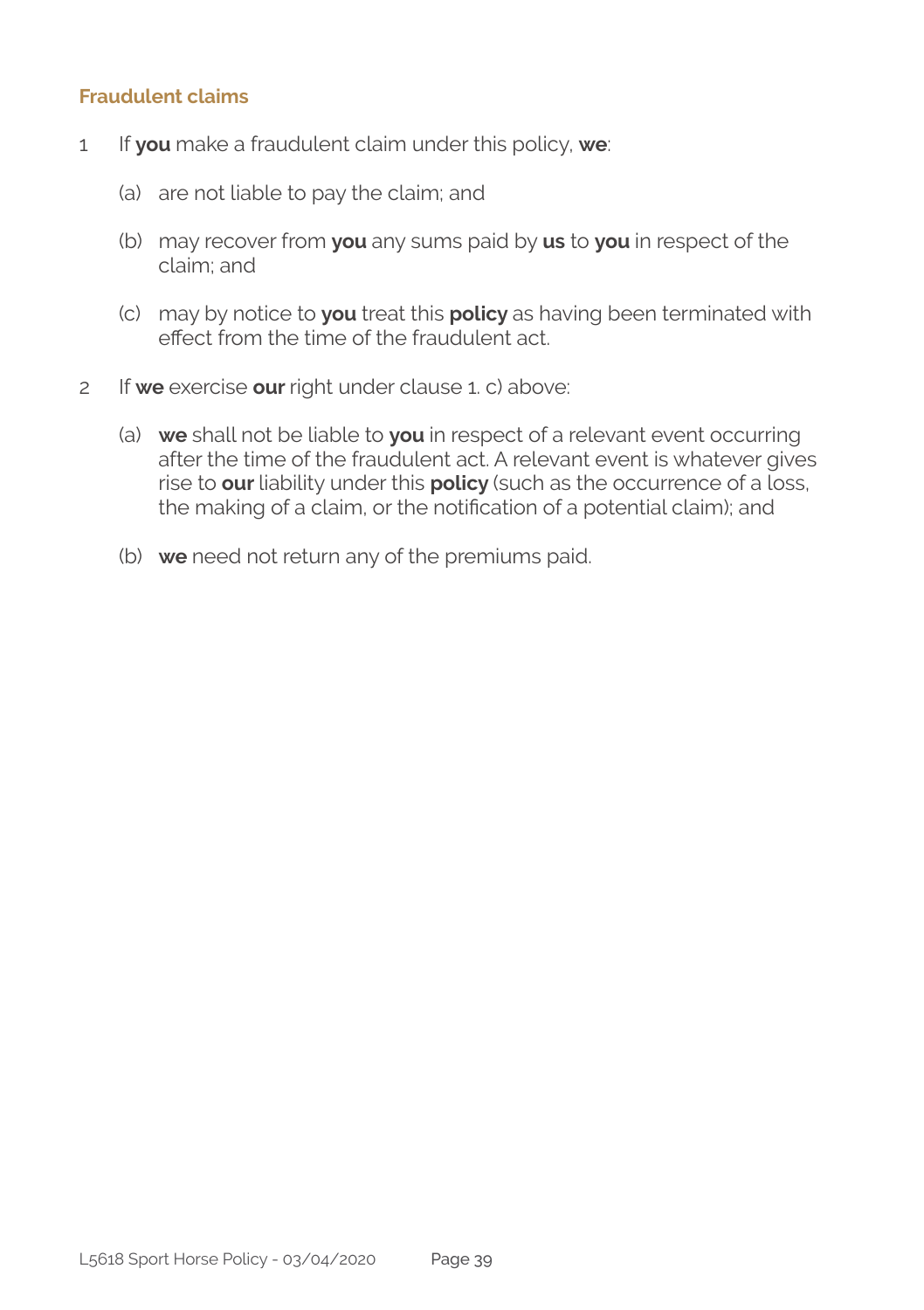### **General policy exclusions**

The following exclusions apply to the whole of this **policy**. There may be additional exclusions which apply to individual sections of cover and are listed within those sections.

#### **Terrorism**

This **policy** does not cover loss, damage, cost or expense of whatsoever nature caused by, resulting from or in connection with any act of terrorism regardless of any other cause or event contributing concurrently or in any other sequence to the loss.

#### **Cyber Incident**

This **policy** does not cover loss, damage, liability or expense caused by or contributed to by or arising from:

- (a) the use of any application, process, software, code or programme in connection with any electronic equipment (such as a computer, mobile phone, tablet or internet capable electronic device) regardless of whether such use is unauthorised or malicious, or an error, omission or an accident; and/or
- (b) a computer virus or computer-related hoax.

#### **Radioactive, Chemical, Biological, bio-chemical and electromagnetic weapons**

This **policy** does not cover loss damage liability or expense caused by or contributed to by or arising from:

- (a) ionising radiations from or contamination by radioactivity from any nuclear fuel or from any nuclear waste or from the combustion of nuclear fuel
- (b) the radioactive, toxic, explosive or other hazardous or contaminating properties of any nuclear installation, reactor or other nuclear assembly or nuclear component thereof
- (c) any weapon or device employing atomic or nuclear fission and/or fusion or other like reaction or radioactive force or matter
- (d) the radioactive, toxic, explosive or other hazardous or contaminating properties of any radioactive matter. The exclusion in this sub-clause does not extend to radioactive isotopes, other than nuclear fuel, when such isotopes are being prepared, carried, stored, or used for commercial, agricultural, medical, scientific or other similar peaceful purposes
- (e) any chemical, biological, bio-chemical, or electromagnetic weapon.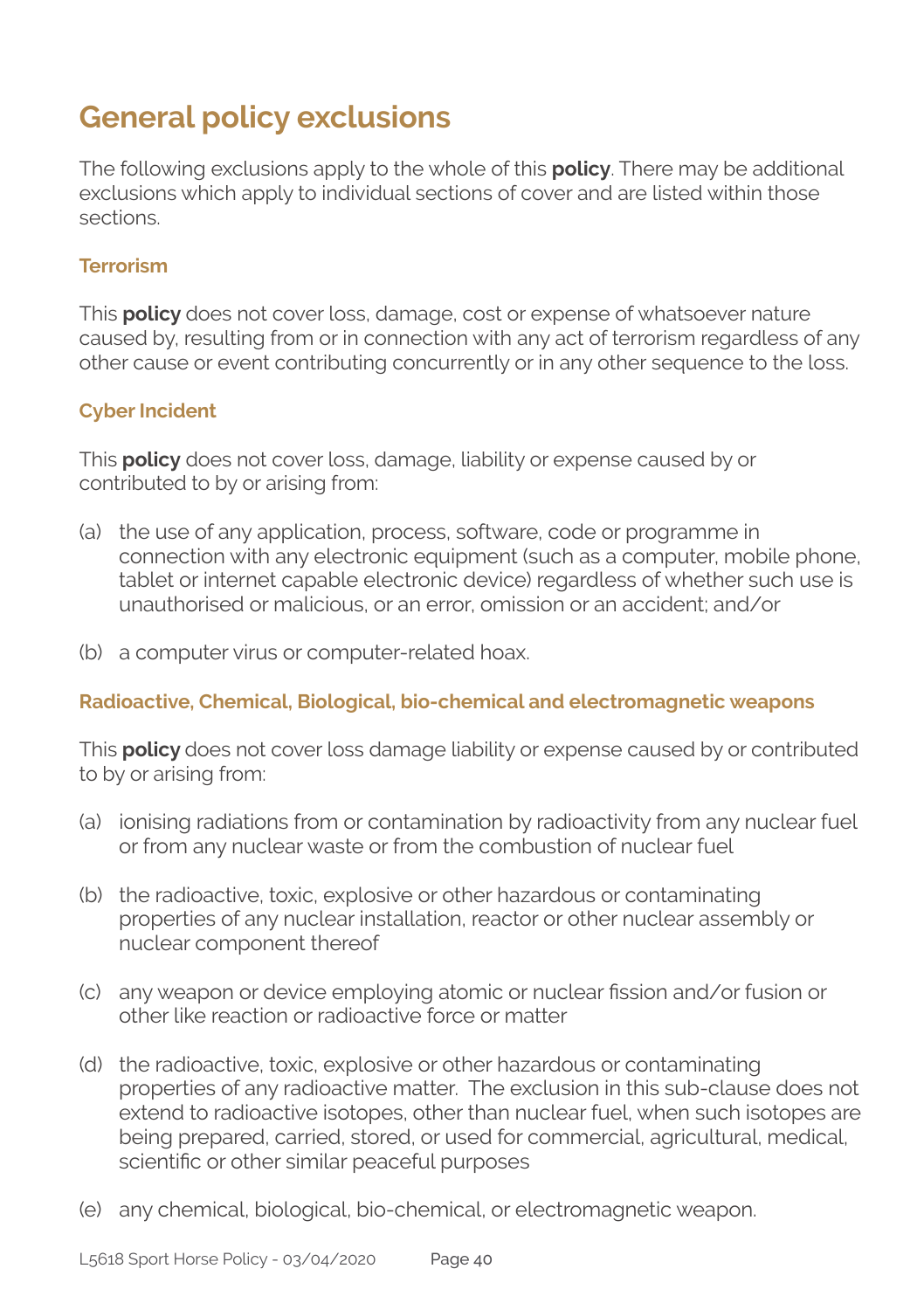#### **Avian Influenza**

This **policy** does not cover any loss caused by, happening through, in consequence of or contributed to by Avian Influenza or any mutant variation thereof.

#### **Coronavirus**

This **policy** does not cover any claim in any way caused by or resulting from:

- (a) Coronavirus disease (COVID-19);
- (b) Severe acute respiratory syndrome coronavirus 2 (SARS-CoV-2);
- (c) any mutation or variation of SARS-CoV-2;
- (d) any fear or threat of a), b) or c) above.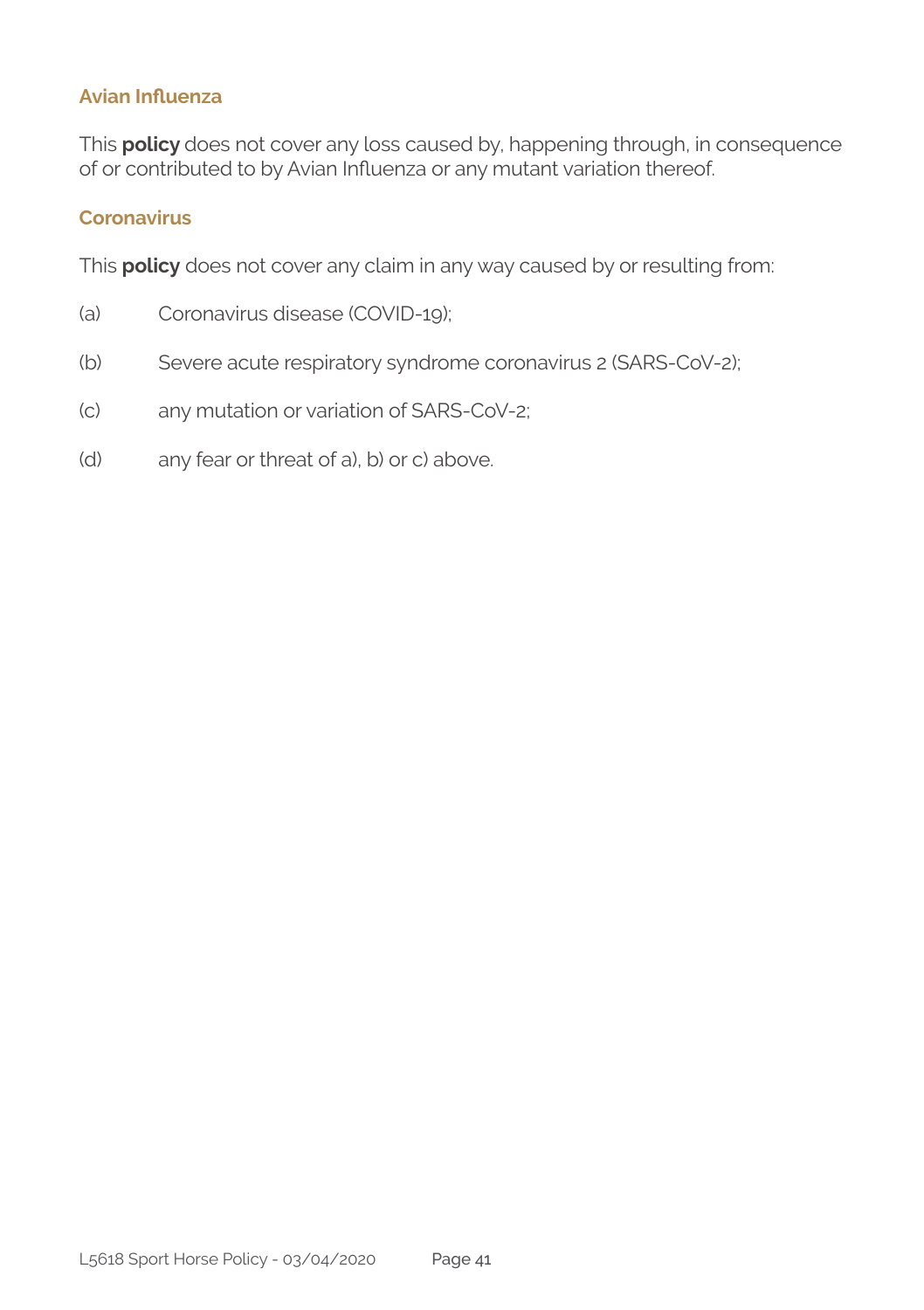### **Complaints**

**We** are committed to providing a high quality and professional service and to maintain fair outcomes for **our** customers. If **you** are dissatisfied or have any complaints about **your policy** or the handling of a claim **you** should, in the first instance, make contact via the following:

By telephone: 01708 850000

By email: enquiries@seib.co.uk

By writing to: South Essex Insurance Brokers Limited, South Essex House, North Road, South Ockendon, Essex, RM15 5BE

The aim of this procedure is to settle the complaint fairly and as quickly as possible. **We** will use **our** best endeavours to comply with the timeframes set out below.

- A complaint received by Markel International Insurance Company Ltd (whether by letter, facsimile, e-mail, telephone conversation or other oral representation) will be allocated to an appropriate person to carry out an independent review of the justification of the complaint.
- Complaints will be acknowledged in writing no later than five (5) working days after receipt. That acknowledgement will include the name of the person who will be reviewing the complaint and a copy of this Complaint Procedure.
- **We** will try to resolve a complaint within four (4) weeks and give a written final response, or send an interim response explaining why **we** are not yet in a position to resolve matters.
- By the end of eight (8) weeks following receipt of a complaint, a final response will be issued or a further interim response giving an indication as to when a final response can be expected.
- When **we** issue our acknowledgement of the complaint and **our** final response we will include a copy of a leaflet published by Financial Ombudsman Service ("FOS").

The FOS operates a dispute resolution facility for consumers, micro-enterprises (small businesses), small charities and trustees. An eligible complainant has up to six (6) months to register a complaint with the FOS if the outcome was not to their satisfaction. Should it prove necessary for the FOS to make a determination and the complainant accepts it, then **we** are bound by that determination up to a specified maximum amount.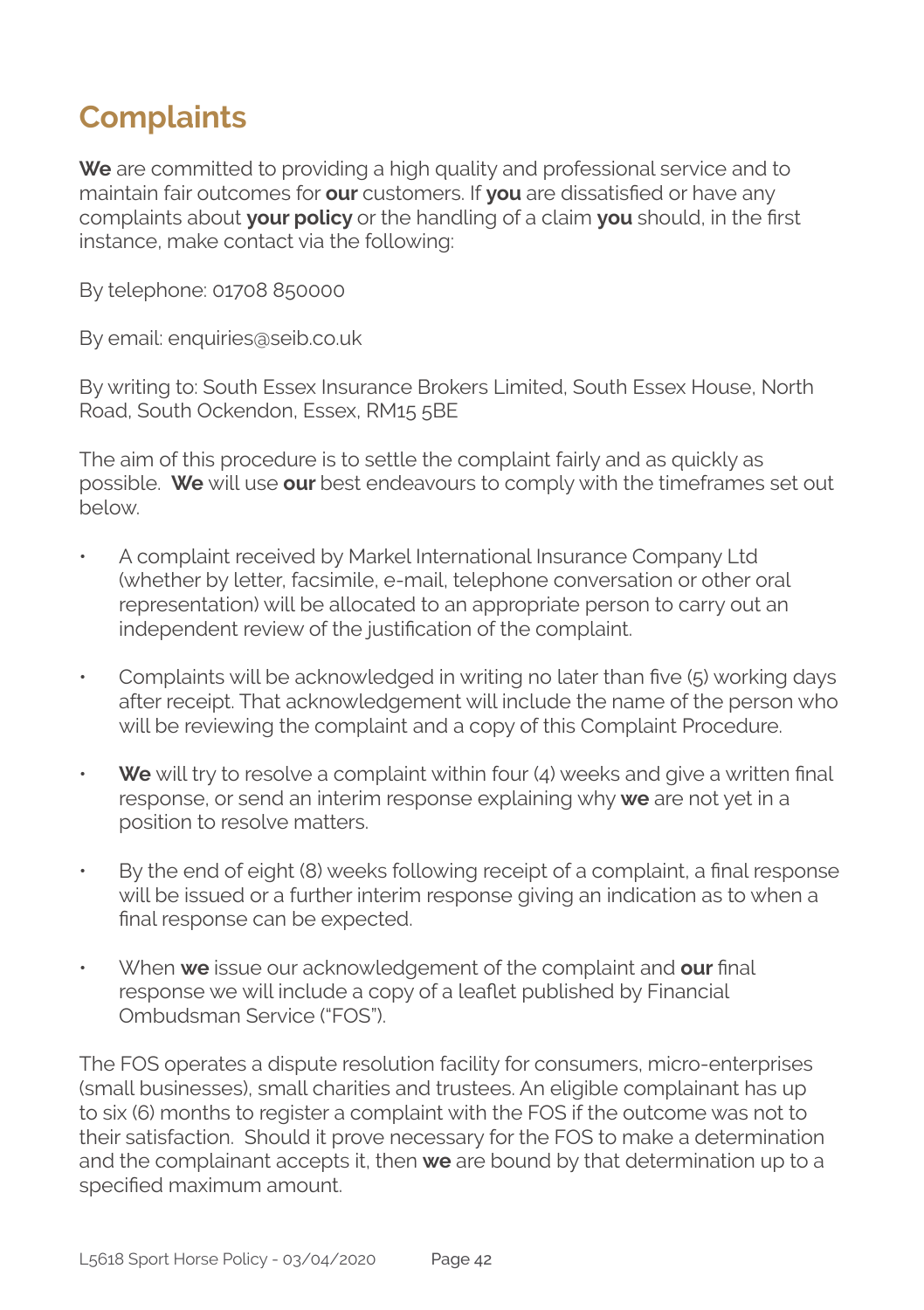**You** can contact the FOS at:

#### **Financial Ombudsman Service**

Exchange Tower London E14 9SR

Email: complaint.info@financial-ombudsman.org.uk

Telephone: 0800 0234 567 (normally free for land line users)

Telephone: 0300 1239 123 (charged at the same rate as 01 or 02 numbers on mobile phone tariffs)

Website: www.financial-ombudsman.org.uk

If **you** were sold this product online or by other electronic means and within the European Union (EU) **you** may refer **your** complaint to the EU Online dispute Resolution (ODR) platform. Upon receipt of **your** complaint the ODR will escalate **your** complaint to **your** local dispute resolution service – this process is free and conducted entirely online. **You** can access the ODR platform on http://ec.europa. eu/odr

### **Compensation**

Markel International Insurance Company Limited is covered by the Financial Services Compensation Scheme. **You** may be entitled to compensation from the Scheme if **we** are unable to meet **our** obligations to **you** under this **policy**.

If **you** were entitled to compensation under the Scheme, the level and extent of the compensation would depend on the nature of this insurance. Further Information about the Scheme is available from the Financial Services Compensation Scheme (10th Floor, Beaufort House, 15 St. Botolph Street, London EC3A 7QU) and on their website: www.fscs.org.uk.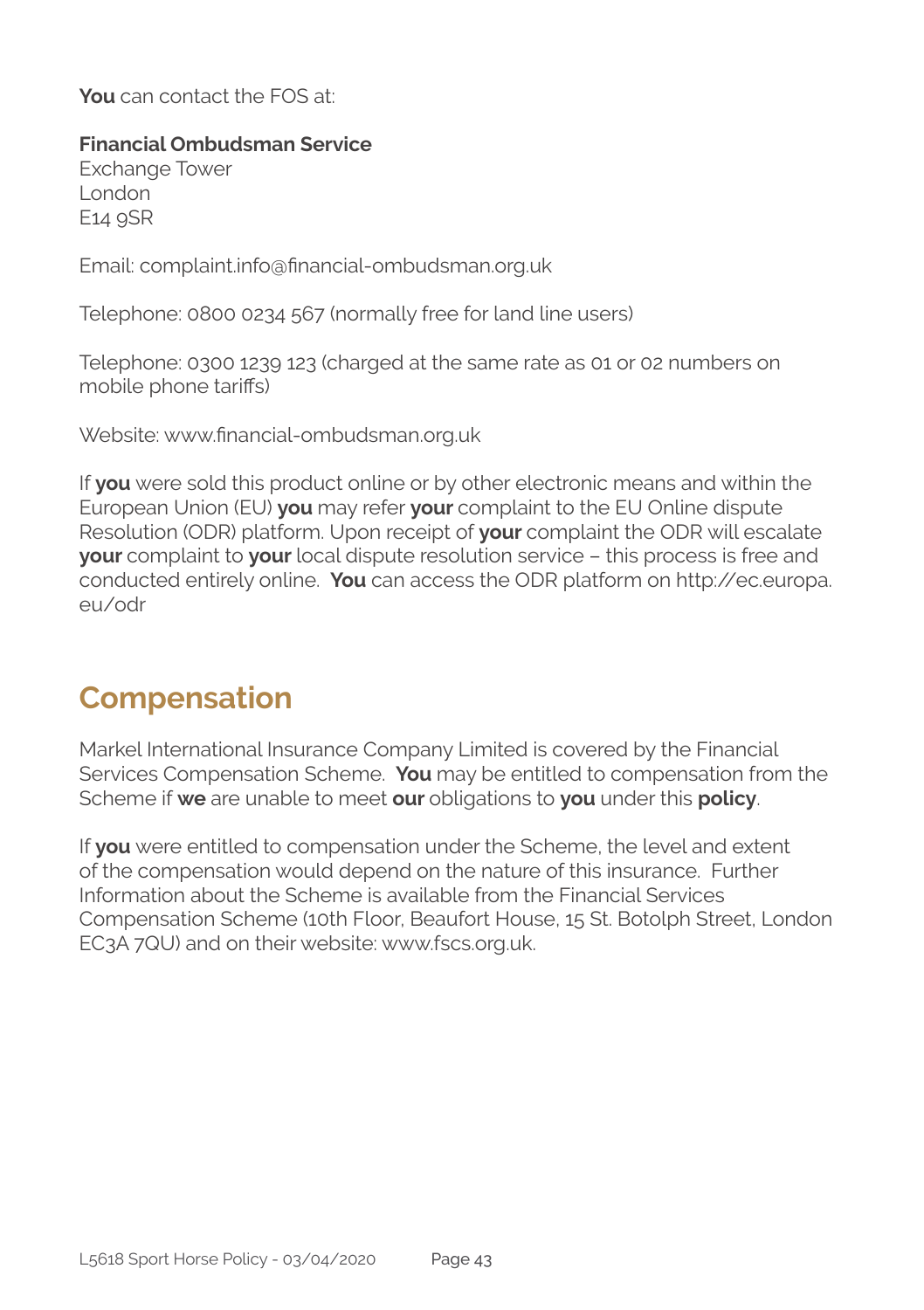### **Data Privacy Notice for South Essex Insurance Brokers Limited**

South Essex Insurance Brokers Limited ("**we**", "**us**", "**our**") is the data controller in respect of any personal data which **you** provide to **us** or which **we** hold about **you** and any personal data which is processed in connection with the services **we**  provide to **you**.

**Your** privacy is important to **us**. **We** will process **your** personal data in accordance with data protection laws.

Where **you** provide us with personal data about a person other than yourself (such as a dependant or named person under a policy), **you** must inform them that **you**  are providing their personal data to **us** and refer them to this notice.

To provide **our** insurance related services, **we** will collect and process **your**  personal data such as **your** name, contact details, financial information and any information which is relevant to the insurance policy we are providing. In order to provide **your** insurance policy or when making a claim, **we** may also need to collect or process 'special categories of personal data' such as information relating to **your** health or criminal convictions or information which is likely to reveal **your**  religious beliefs.

We process your personal data for the purposes of offering and carrying out insurance related services to **you** or to an organisation or other persons which **you** represent. **Your** personal data is also used for business purposes such as fraud prevention, business management, systems development and carrying out statistical and strategic analysis.

Providing **our** services will involve sharing **your** personal data with, and obtaining information about **you** from, **our** group companies and third parties such as brokers, loss adjusters, credit reference agencies, fraud prevention agencies, **our** service providers and professional advisors or business partners and **our**  regulators.

In some circumstances **we** may transfer **your** personal data to countries outside of the European Economic Area. **We** will put appropriate safeguards in place to ensure that **your** personal data is protected.

**We** may market **our** services to **you** or provide **your** personal data to **our** related companies or business partners for marketing purposes. **You** can opt out of marketing communications at any time by clicking on the link at the bottom of any email or by contacting **us**.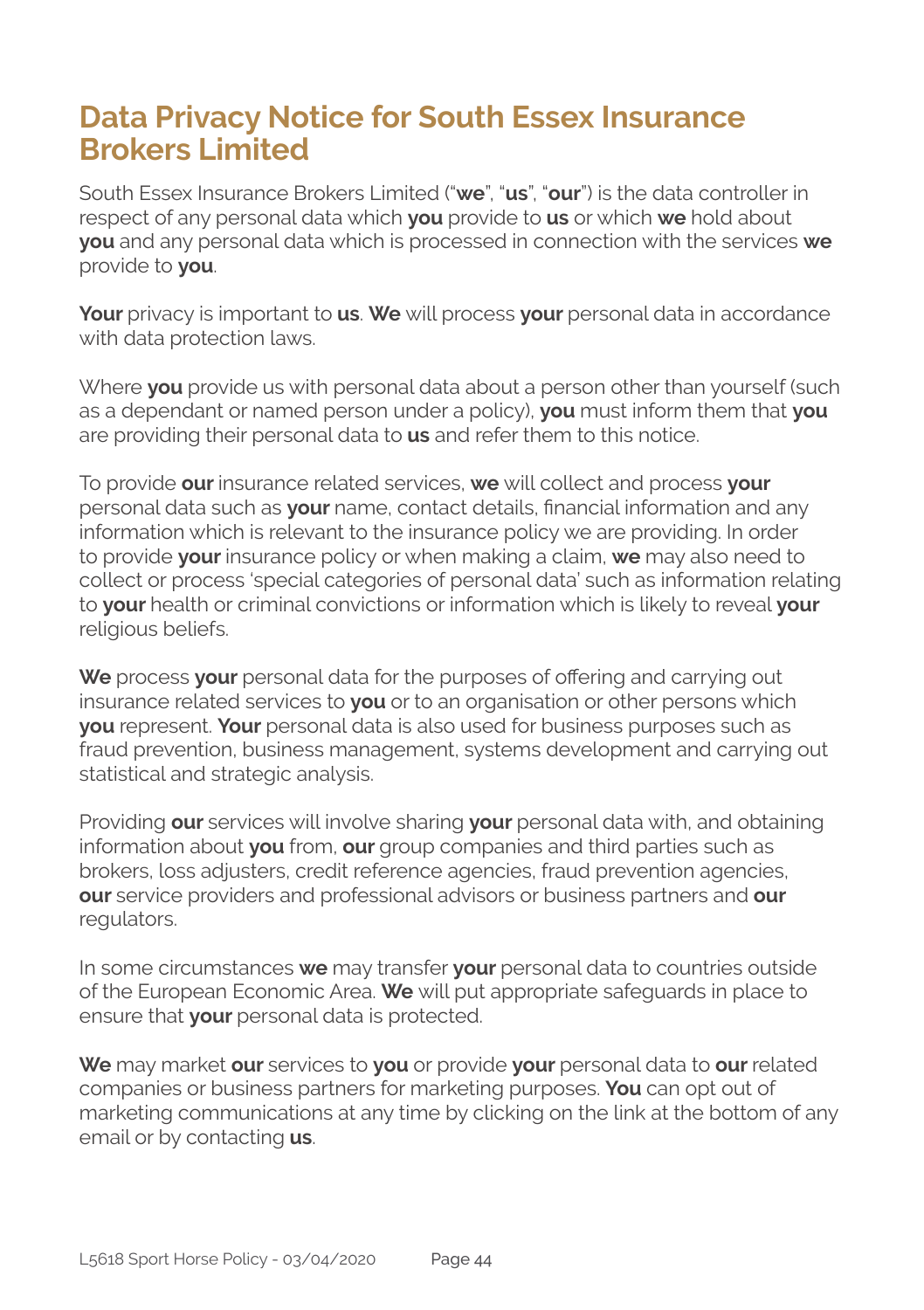#### **Fraud Prevention**

**We** need to carry out fraud, and anti-money laundering checks, and this will involve sharing **your** personal data (such as **your** name, contact details and financial information) with credit reference and fraud prevention organisations such as the Claims and Underwriting Exchange. If **you** make a claim, we will share **your** personal data (to the extent necessary) with other companies including other insurers and anti-fraud organisations to prevent fraud. For the purposes of deciding whether to accept and pay a claim or any part of it, **we** may appoint loss adjusters or external investigation services to act on **our** behalf.

If false or inaccurate information is provided and fraud is identified, **your**  personal data will be passed to fraud prevention agencies including Claims and Underwriting Exchange, and the Insurance Fraud Register, run by the Insurance Fraud Bureau. Law enforcement agencies may access and use this information.

Please note that when carrying out any fraud prevention activities, **we** may need to process **your** special categories of data such as criminal offence information and share it with fraud prevention agencies.

#### **Further Information**

For further information on how **your** personal data is used and **your** rights in relation to **your** personal data please refer to **our** Privacy Policy at http://www.seib.co.uk/about-us/privacy-policy or contact **our** Data Protection Officer at South Essex House, North Road, South Ockendon, Essex RM15 5BE or on 01708 850000 or email dataprotection@seib.co.uk.